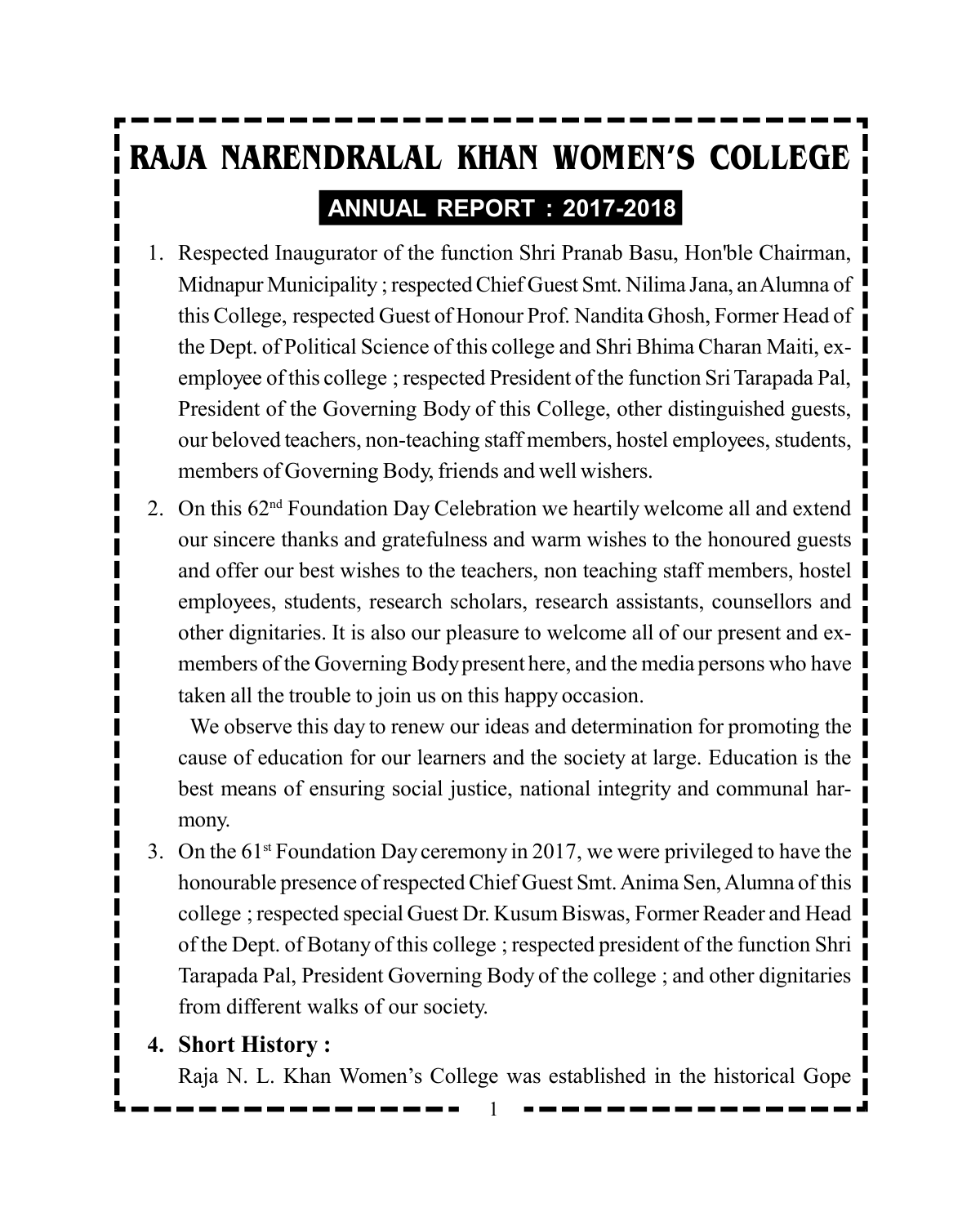Palace of Midnapore in the year 1957. Gope Palace, during the period of Raja Debendralal Khan, was the important nucleus of freedom movement and was graced by stalwarts like 'Gandhiji', 'Subhas Chandra Bose', 'Jawaharlal Neheru' and 'Smt. Indira Gandhi'. The father of the Nation "Mahatma Gandhi" lived in this palace for several days, in the year 1921  $&$  1925. The college was established with the blessings and initiative of the then Chief Minister of West Bengal—Dr. Bidhan Chandra Roy who had shown a keen interest to set up Women's College in this district to promote education and enlightenment among women. The benevolent determination and goodwill of the then MLA of Midnapore, Late Anjali Khan and her husband Late Amarendralal Khan transformed this dream into a reality. The College was inaugurated by Sri Debendranath Bandopadhay, District Magistrate of Midnapore district on 22<sup>nd</sup> August, 1957. The college was initially, named as Midnapore Women's College and renamed as Raja N.L. Khan Women's College by Dr. Bidhan Chandra Roy on 10th October, 1961. Initially, it had only 9 students and only one building, now the college has blossomed into one of the most prestigious institutions of not only the district but also of the state as well. The institute has an excellent team of trained professionals who are dedicated to the core, at making students motivated to excel in the various fields. Since its inception, the college has been having the honour to welcome a galaxy of dignitaries into its premises. Former Higher Education Ministers Prof. Satyasadhan Chakrabory & Prof. Sudarsan Roy Choudhuri, Mr. Ashok Mohan Chakraborty, former Chief Secretary, Govt. of W.B., Mr. Satish Chandra Tewari, Principal Secretary, Higher Education Department, Govt. of W.B. visited the college on a couple of occasions and offered their valuable counsel and aids towards its development.

Dr. Asis Banerjee, Chairman, Standing Committee of Education Cell of West Bengal Legislative Assembly & his team visited this college and praised about this college in the "1<sup>st</sup> Report of Standing Committee on Higher Education 2011-12 of 15th Legislative Assembly." Dr. Arunoday Saha, Hon'ble Vice Chancellor of Tripura University visited this college in 2012.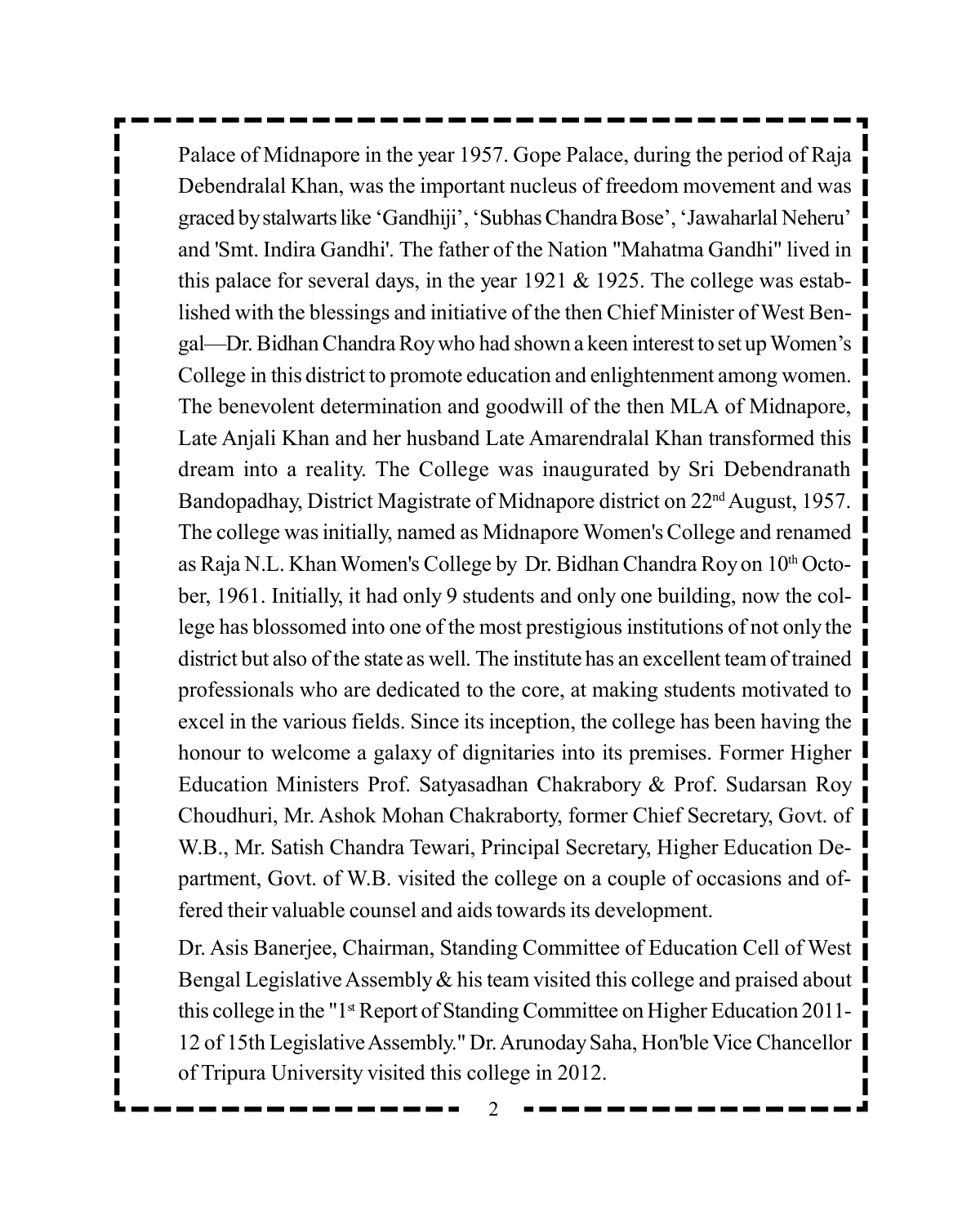Christ of Mauch, German historian, presently director of Rachel Carson Center for Environment & Society in Munich, Germany, visited this college in 2012. Recently Prof P.P. Chakraborty, Director IIT Kharagpur, Prof S. Bhattacharya, Director, IACS, Jadavpur, Dr. D Chattopadhaya, V.C. Amity University, Prof. Abhijit Chakraborty, Vice-Chairman of West Bengal State Council of Higher Education and former officiating Vice-Chancellor of Jadavpur University ; Prof. Sugata Marjit, Hon'ble former Chairman of West Bengal State Council of Higher Education ; Prof. Ranjan Chakrabarti, Hon'ble Vice-Chancellor of Vidyasagar University ; Mrs. Madhumita Roy, Secretary, Higher Education deptt., Govt. of West Bengal, Dr. Ashish Ghosh ; Jt. DPl, Higher Education Govt. of West Bengal ; Dr. Shamita Manna, Hon'ble Vice-Chancellor ; Sidho-Kanho-Birsha University, Purulia; Swami Tyagarupanandaji Maharaj, Principal, Ramkrishna Mission Vidyamandir, Belur ; Swami Shivapremanandaji Maharaj, Barishtha Sannyashi, Ramkrishna Math Yogodyan, Kakurgachi ; Prof. Sovanlal Dutta Gupta, Surendra Nath Banerjee Chair Professor, Department of Political Science, Calcutta University ; Prof. Partha Pratim Basu, Department of International Relation, Jadavpur University ; Prof. Debasis Chakraborty, Retd. Prof., Department of Political Science, Raja Rammohan Roy College, Calcutta University ; Dr. Tarun Pradhan, Associate Prof. Rabindra Bharati University ; Dr. D.N. Tewari, Head and Professor, Department of Philosophy, Benaras Hindu University ; Dr. Abhijit Roy, Reader, Department of Dance, Rabindra Bharati University ; Smt. Snigdha Pal, Dancer and Dance Critic ; Dr. Amalesh Mukhopadhya, Adviser, DST-INSPIRE, Govt. of India ; Dr. Sasibala Sing, Director, DIPAS, DRDO, New Delhi ; Prof. Puspendu Das, Professor, Department of Physical & Inorganic Chemistry, Indian Institute of Science, Bangalore, Smt. Sandhya Roy, MP, Midnapur ; Shri Mrigen Maity, MLA, Midnapur & Chairman, MKDA ; Shri Dinen Roy, MLA, Kharagpur, Chairman Food Processing & Horticulture Corporation, Shri Pradyot Ghosh, MLA, Narayangarh, Shri Asish Chakraborty, MLA, Garhbeta, Shri Subhendu Adhikary, MP, Shri Subrata Mukherjee, MIC, PHE, Panchayet & RD, Govt. of W.B., Shri Santiram Mahato, Hon'ble MIC, PUP, WB, Shri Srikanta Mahata, MLA, visited this college and have been generous in their unstinted praise of our beautiful campus and academic excellence.

**We pay our homage to all the departed soul who left for heavenly abode during 2017-18.**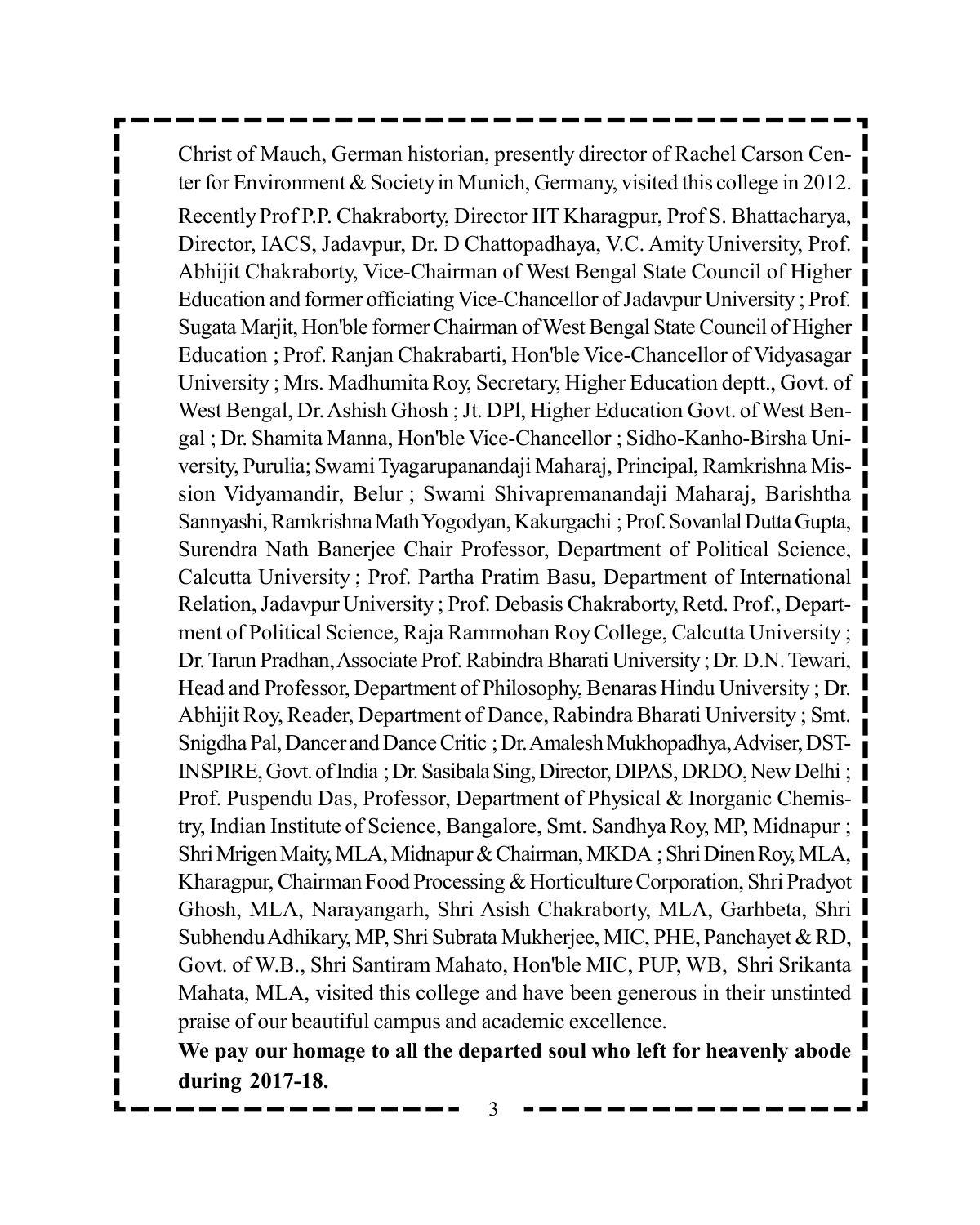### **5. Academic Activities :**

Since the last Foundation Day, our college has made significant progress in teaching, research and extension activities. Our students have flared extremely well in the recently published Part III results with  $138$  1<sup>st</sup> classes at the UG level  $\&$  104 students got 1<sup>st</sup> class in PG subjects. Many of them have secured top ranks in Vidyasagar University.

Our faculty members have obtained 4 Major Research projects in this year.

### **6. NAAC Peer Team Visit (3rd cycle)** The NAAC peer team visited our college during  $8<sup>th</sup>$  to  $10<sup>th</sup>$  September, 2016. Our college was reaccredited as an 'A' grade college with CGPA score of 3.16.(3rd cycle). The IQAC of this college continues to function actively and the AQAR 2017 was submitted to NAAC as per existing guidelines.

**7. Study in India under Ministry of Human Resources, Govt. of India** Our college has been selected for study in India programme where international students can get admission in our college. Already one student from Bangladesh has taken admission in this session.

### **8. Introduction of Certificate Courses and Skill Development Programmes**

Certificate course in Self Defense with Kungfu has been initiated from 2018- 19 session. Courses in Beautician & Tailoring for Tribal students sponsored by West Bengal Tribal Corporation has already been started from this session.

### **9. Outreach Programmes**

Our students performed various outreach activities in schools of the adopted villages and also in other institutions, among underprivileged children –

 Our institution had adopted fourty Seven tribal children from Muradanga village in March 2016. The children are taught by our NSS students who act as their mentors. Mothers of these children received training on art and craft in the last year and the trained mothers are already in the process of making different items and the college is facilitating the marketing of these products.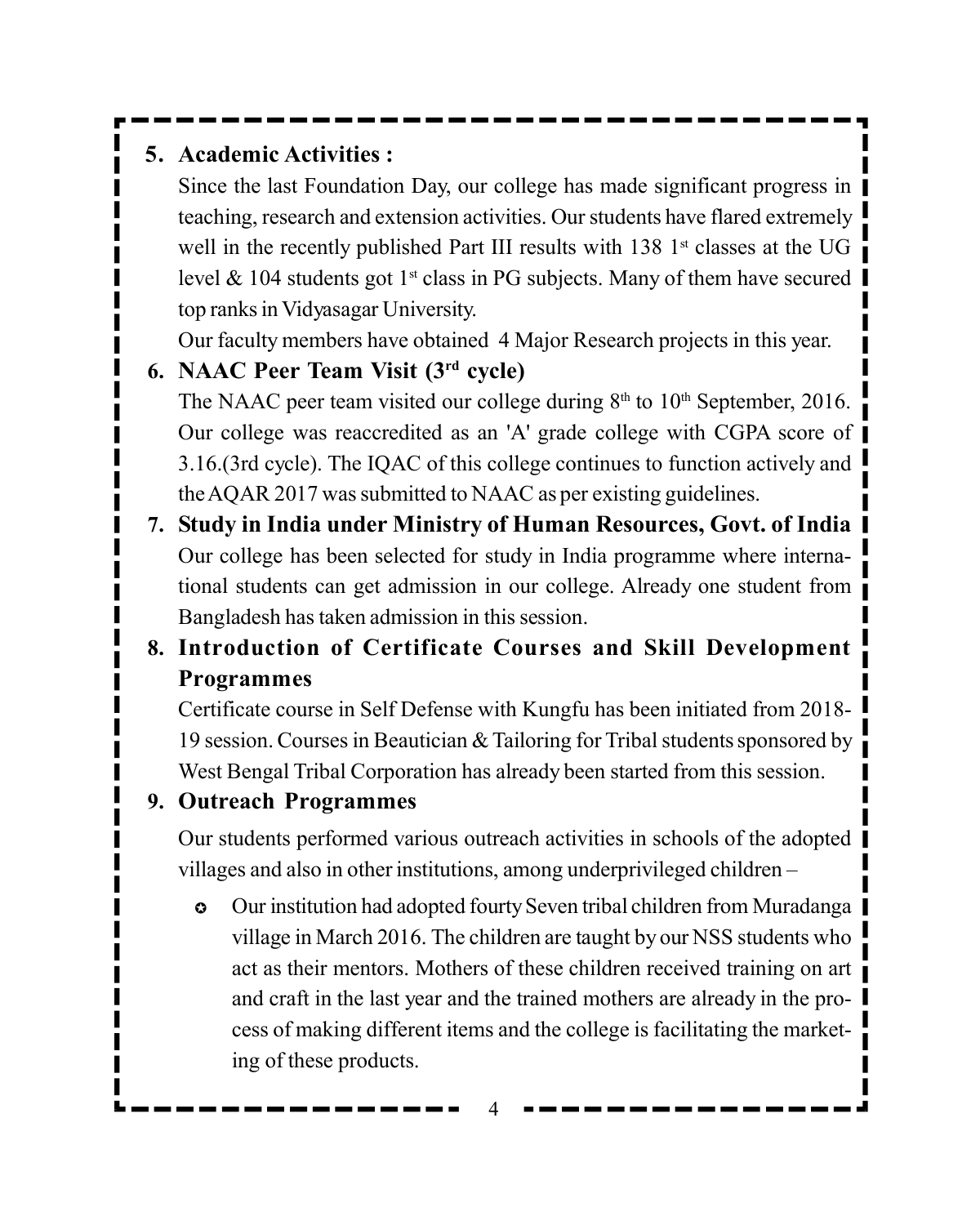Various departments of this college have organised several Outreach Programmes in various places to extend a helping hand, using our expertise to solve different social issues through interaction between students and common people.

| Sl.No. | <b>Depts</b>     | <b>Purpose</b>             | Date      |                      |
|--------|------------------|----------------------------|-----------|----------------------|
| 1.     | <b>History</b>   | Health Check up Camp       | 20.01.18  | Chherua Village      |
|        |                  |                            |           | Midnapur Sadar Block |
| 2.     | Bengali          | <b>Awarness Programme</b>  | 7.12.17   | Kankabati            |
| 3.     | <b>Nutrition</b> | <b>Nutrition Awareness</b> | $10 - 12$ | Keshiary             |
|        |                  | & Diet survey              | Aug.18    |                      |

### **10. Infrastructural Development**

- i) 50 Lakh grant obtained from RUSA (3rd installment) has been utilised as per DPR for procurement of Books, construction of new basketball facility. U.C. is about to be submitted to RUSA, HE, Govt. of W.B.
- ii) College has obtained Rs. 60 Lakh from BSR-UGC. Procurement & upgradation work as per directives & guidelines of UGC is ongoing. Several science laboratories have been upgraded & equipments have been purchased.
- iii) College appeared in the interface meeting for CPE-2nd phase at UGC, New Delhi and has been granted Rs. 1.5 crores in the 2nd phase. Procurement of equipments, upgradation of laboratory, internet facility upgradation & modernisation of library is being done from the fund.
- iv) Rs. 80 Lakh from the Dept. of Higher Education, Govt. of W.B. has been utilised for construction of 1st floor of G+4 building. Total cost of the project is 99,46,361/- and the college share is Rs. 19,46,361/-.
- v) College is privilaged to have been sanctioned the 2nd phase of DST-FIST Grant amounting to Rs. 85 Lakh to be utilised in 5 years. The said fund is expected to be released shortly which will be utilised in development and upgradation of Research & Training facility, Networking Centre & Library.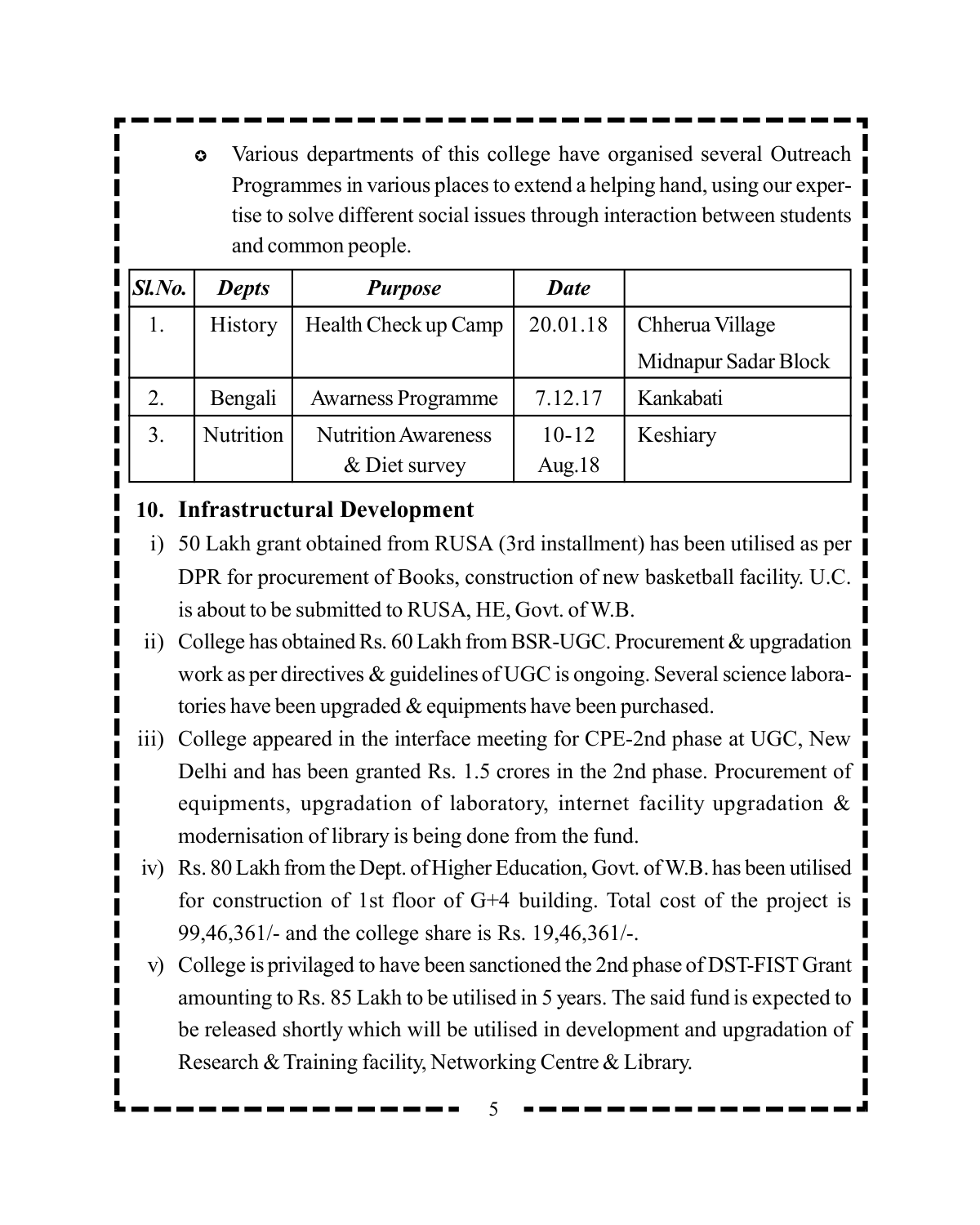- vi) P.C. Chandra Group donated Rs. 50,000/- for P.C. Chandra Knowledge Centre which has been utilised for procurement of books.
- vii) Work for construction of Non-resident Student Centre has been completed from UGC XII<sup>th</sup> plan fund. Project cost of this centre is 10,85,000.00.
- viii) Construction work of  $3<sup>rd</sup>$  floor of corridor building has been completed in this year.
	- ix) One Research Laboratory has been constructed in the P.G. Dept. of zoology.
	- x) A new Central Research Lab. with a bio-safety room for cell cytology Research has been constructed in this college.
- xi) Steps for setting up of Language Lab. with 70 pcs. computers has been taken in this year in the Dept. of English.
- xii) 2 new concretized roads have been constructed in this year from main road to new G+4 building and to the Auditorium.
- xiii) A Skill Development unit and separate room for extension cell has also been created in this year.

### **11. Commencement of classes :**

- B.A. / B.Sc. 1<sup>st</sup> Semester from 18<sup>th</sup> July-2018
- $B.Sc.$ 3<sup>rd</sup> Semester from 16<sup>th</sup> July-2018
- $BA.$  $2<sup>nd</sup> Year from 16<sup>th</sup> Aug-2018$
- B.A. / B.Sc.  $3<sup>rd</sup>$  Year from  $16<sup>th</sup>$  July-2018
- $PG$ 1<sup>st</sup> Semester from 9<sup>th</sup> Aug-2018
- $PG$ 3<sup>rd</sup> Semester from 10<sup>th</sup> July-2018

### **Teaching Days :**

In the last Academic year 2017-18, college got 205 Teaching Days & 259 working days.

### **12. Parent-Teacher Meet :**

Like previous years this year also the college arranged Parent-Teacher Meet on 9<sup>th</sup> December 2017 in all the departments. A large number of parents  $\&$ guardians met with our teachers and discussed the problems of the students and gave their valuable suggestions. The college authority has already initiated action in this regard.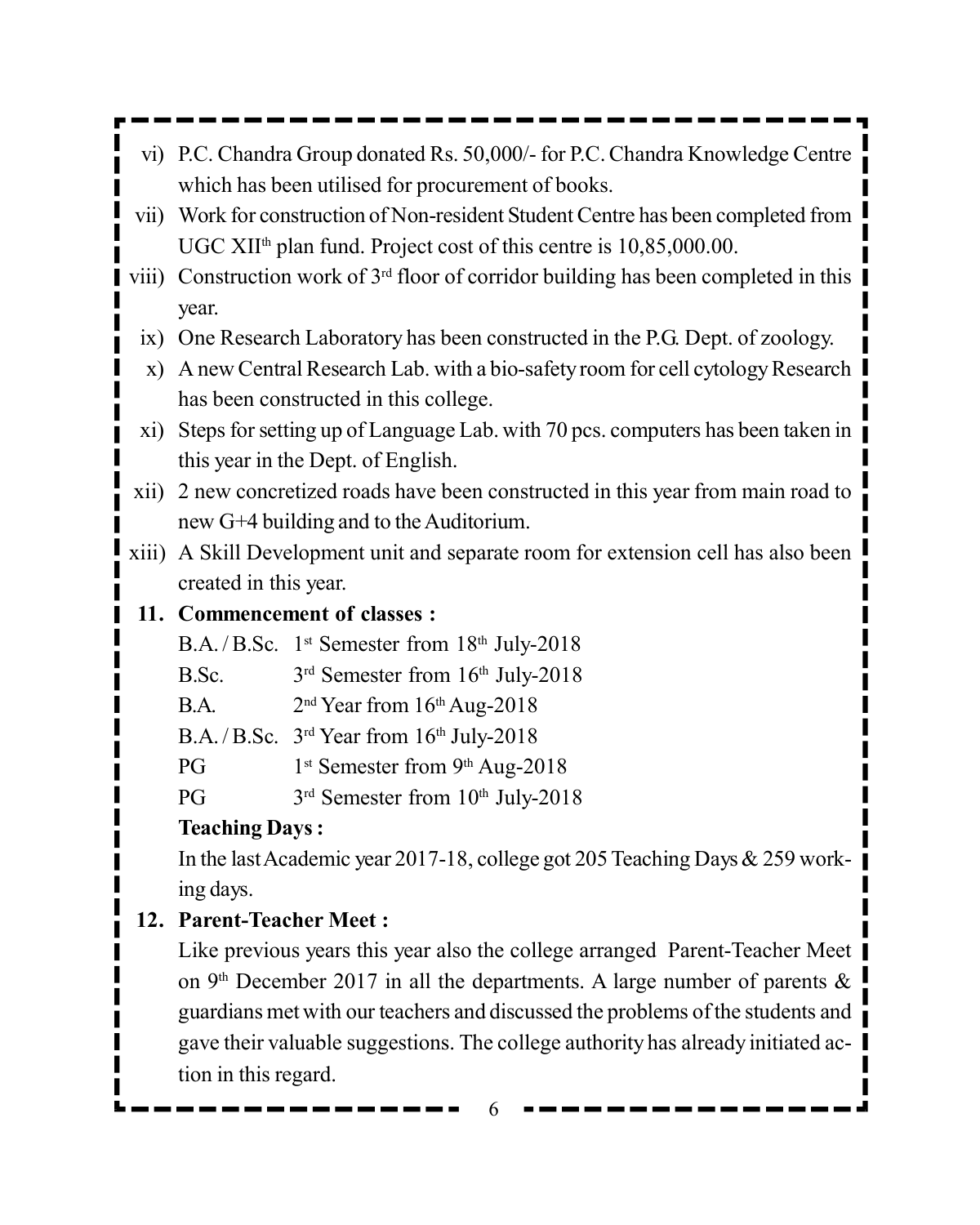|     |                    | 13. National Seminar, Departmental Seminars and Workshops organised in |             |                                                                                                                                                                     |
|-----|--------------------|------------------------------------------------------------------------|-------------|---------------------------------------------------------------------------------------------------------------------------------------------------------------------|
|     | the year 2017-18 : |                                                                        |             |                                                                                                                                                                     |
| SI. | <b>Subjects</b>    | <b>Title of the Seminar</b>                                            | <b>Date</b> | <b>Speakers</b>                                                                                                                                                     |
| No. |                    |                                                                        |             |                                                                                                                                                                     |
| 01. | Philosophy         | 1. Status of the women in<br>present day society                       | 7.9.17      | Mr. Srikanta Mahata<br>MLA (Salboni)                                                                                                                                |
|     |                    | 2. Blood donation awarness<br>Programme                                | 12.9.17     | Mr. Asim Dhar, Chairman<br><b>WBBOF</b>                                                                                                                             |
|     |                    | 3. Legal Literacy Camp                                                 | 12.12.17    | Mr. Sisir Kr. Mahar, Judge<br>Mr. R.N. Bhattacharya,<br>Lawyer                                                                                                      |
|     |                    | 4. Mitigate Man-Animal conflict                                        | 19.12.17    | Mr. R.N. Sinha, DFO<br>Mr. Srikanta Mahata,<br><b>MLA</b><br>Dr. P.P. Chakraborty,<br><b>Associate Professor</b>                                                    |
|     |                    | 5. Philosophy Day observation                                          | 11.1.18     | Prof. A. Pramanik,<br><b>Associate Professor</b><br>Dr. Sujoy Kr. Maity,<br><b>Associate Professor</b>                                                              |
|     |                    | 6. Contemporary issues of<br><b>Environmental Education</b>            | 27.3.18     | Prof. Sankar Kumar<br>Acharya, Professor, BKU<br>Prof. Jadav Chandra<br>Chattopadhyay, MMC<br>Mr. Srikanta Mahata,<br><b>MLA</b><br>Prof. Ramkrishna Maity,<br>V.U. |
| 02. | <b>History</b>     | 1. Swadeshi and Culture                                                | 25.8.17     | Dr. Sandip Sarbadhikari<br><b>VBU</b>                                                                                                                               |
|     |                    | 2. Exhibition of Stamp show                                            | 29.1.18     |                                                                                                                                                                     |
|     |                    | 3. Observation of Martyrs Day                                          | 30.1.18     |                                                                                                                                                                     |

ŗ

-----

 $\overline{\phantom{0}}$ 

 $\sim$   $\sim$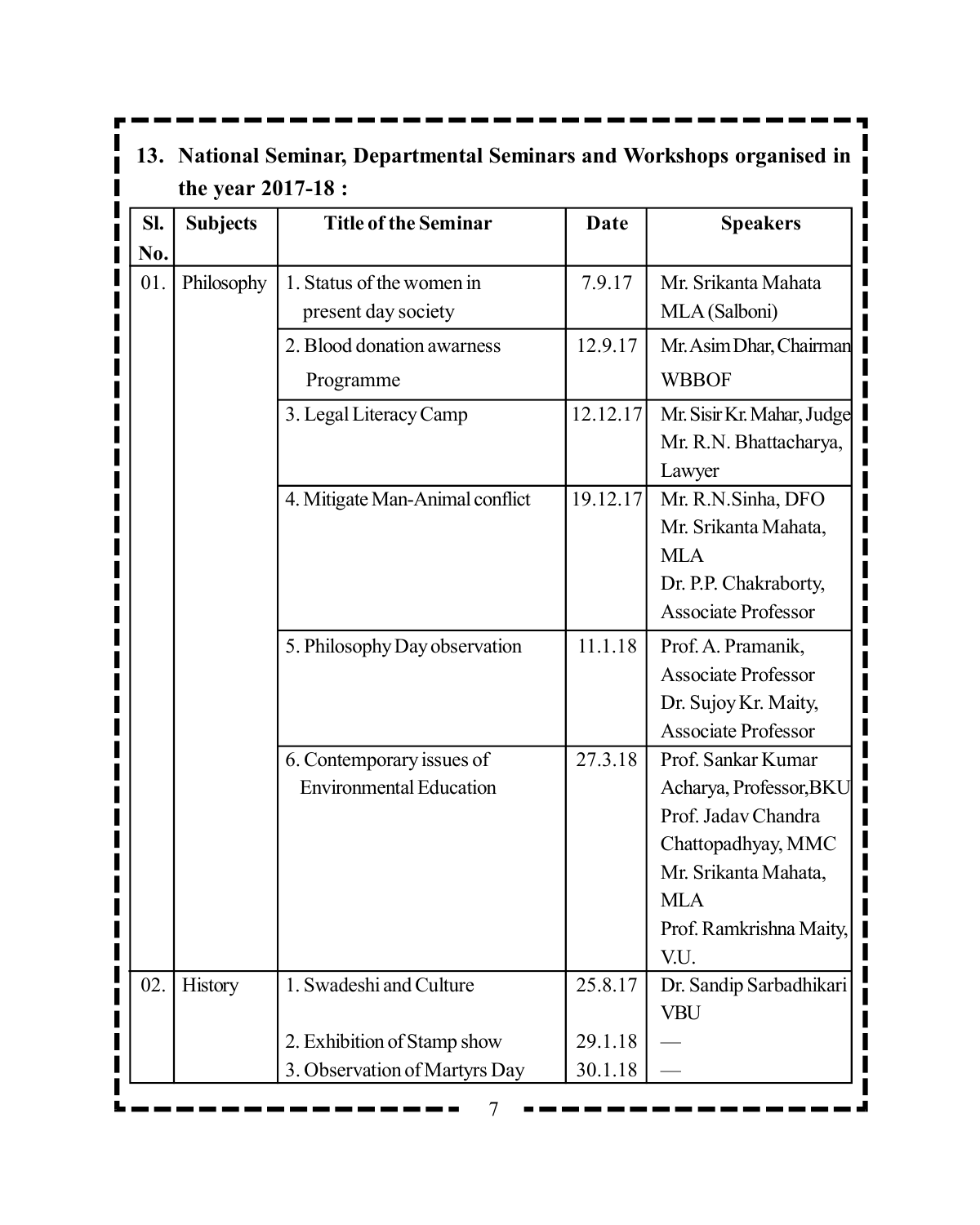| SI. | <b>Subjects</b> | <b>Title of the Seminar</b>       | <b>Date</b> | <b>Speakers</b>                   |
|-----|-----------------|-----------------------------------|-------------|-----------------------------------|
| No. |                 |                                   |             |                                   |
| 03. | Sanskrit        | 1. Bharatiya Yoga Retrospect &    | 18.1.18     | Dr. Rakes Das, R.K.M.             |
|     |                 | prospect                          |             | V.N.E.R.I, Belur                  |
| 04. | Music           | 1. History of Music,              | 25.8.17     | Dr. Nandita Basu,                 |
|     |                 | Music of History                  |             | Viswabharati                      |
| 05. | Bengali         | 1. Banalata Sen - 75 yrs.         | 21.12.17    | Dr. Bani Ranjan De, V.U.          |
|     |                 |                                   |             | Prof. Lakshmi Karmakar.           |
|     |                 |                                   |             | <b>Ghatal College</b>             |
|     |                 | 2. International Mother Language- | 21.2.18     |                                   |
|     |                 | Day Celebration                   |             |                                   |
|     |                 | 3. Rabindra Janmotsab Udjapan     | 10.5.18     |                                   |
| 06. | Pol.Science     | 1. Electoral Process and Voting   |             | 25.1.18 Prof.BimalSankar Das,     |
|     |                 | Behaviour. The Indian Perspective |             | Associate Professor,              |
|     |                 |                                   |             | Charuchandra College.             |
|     |                 | 2. National Voters Day            |             | 25.1.18 Day observation.          |
| 07. | Mathematics     | 1. Object Oriented Programming in | $1-5$ Aug   | 1. Prof. Adrijit Goswami, IIT,    |
|     |                 | $C++$ and Matlab                  | 2018        | <b>KGP</b>                        |
|     |                 |                                   |             | 2. Prof. T.K. Pal, Exp. Prof. VU  |
|     |                 |                                   |             | 3. Prof. M.M. Pal, V.U            |
|     |                 |                                   |             | 4. Prof. Dilip Kr. Maity, V.U.    |
|     |                 |                                   |             | 5. Dr. S.K. Mandal, V.U.          |
|     |                 |                                   |             | 6. Prof. S.K. Roy, V.U.           |
| 08. | Physiology      | 1. Current Trends on Sports       |             | 10.2.18 1. Mr.Debdut Ghosh Thakur |
|     |                 | Physiology & Ergonomics           |             | Sr. Editor, Ananda Bazar          |
|     |                 |                                   |             | Patrika                           |
|     |                 | 2. DST - Inspire SC. Camp-2017    | $21 - 25$   | 1. Dr. Bhuvnesh Kumar,            |
|     |                 |                                   | Dec.17      | DRDO, Delhi                       |
|     |                 |                                   |             | 2. Dr. Gulson Khanna,             |
|     |                 |                                   |             | Director, SSR, Delhi              |
|     |                 |                                   |             | 3. Prof. P.K. Das                 |
|     |                 |                                   |             | IISC, Bangalore                   |
|     |                 |                                   |             | 4. Prof. Kartick Ghosh,           |
|     |                 |                                   |             | <b>USA</b>                        |
|     |                 |                                   |             | 5. Prof. S. Sarkar                |
|     |                 |                                   |             | <b>IIEST, Shibpur</b>             |
|     |                 | 8                                 |             |                                   |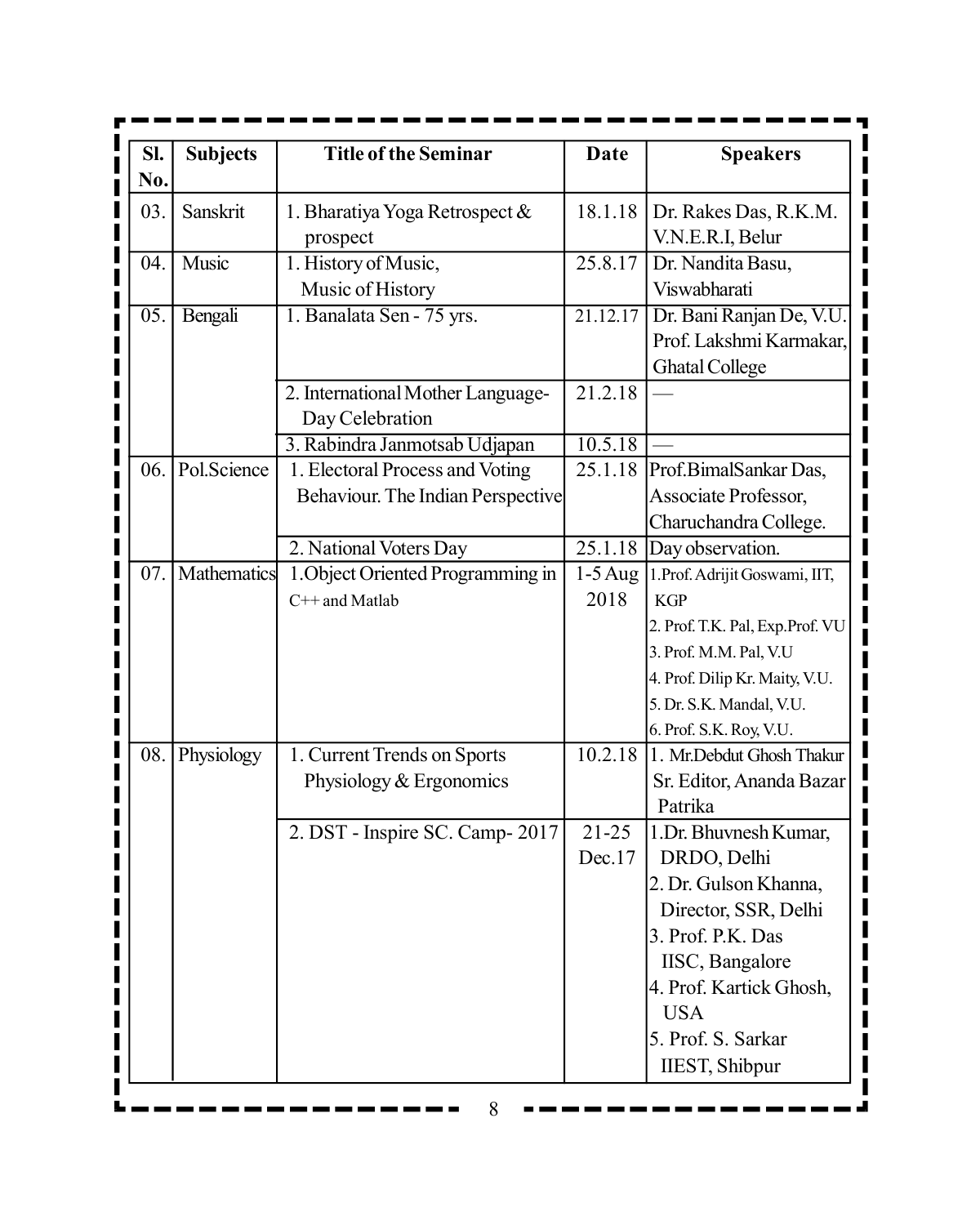| SI.<br>N0. | <b>Subjects</b>           | <b>Title of the Seminar</b>                                                          | Date | <b>Speakers</b>                                                                                                                                                                                                                                                 |
|------------|---------------------------|--------------------------------------------------------------------------------------|------|-----------------------------------------------------------------------------------------------------------------------------------------------------------------------------------------------------------------------------------------------------------------|
| 09.        | NSS &<br><b>NSS Units</b> | One Day Seminar on Forests: Our<br>Legacy-Diversity, Utilization and<br>Conservation |      | 30.7.18 1. Prof. A.P. Mitra<br>IIT, Kharagpur<br>2. Mr. R.N. Saha<br>IFS, Divisional Forest<br>Officer, Mid. Divi.<br>3. Dr. Dulal Ch. Das<br>Principal, KD College of<br>Commerce & General<br><b>Studies</b><br>4. Dr. Tapan Kr. De,<br>Vidyasagar University |

Thanks are due to all Heads of the Departments, Faculty In-charge and all faculty members of the seminar organising departments for arranging these seminars.

|    | 14. Research Guidance :-    |                           |                            |
|----|-----------------------------|---------------------------|----------------------------|
|    | <b>SI.Nol Name of Guide</b> | <b>Name of Scholar</b>    | <b>Status</b>              |
| 01 | Dr. Dilip Kr. Nandi         | 1. Suchismita Roy (VU)    | Ph.D. Awarded              |
|    | Associate Professor         | 2. Shrabani Pradhan (JU)  | Ph.D. Awarded              |
|    | & HOD of Physiology         | 3. Arpita Patra (VU)      | Ph.D. Awarded              |
|    |                             | 4. Animesh Samanta (VU)   | Ph.D. Running              |
|    |                             | 5. Shreya Mandal (JU)     | Ph.D. Thesis submitted     |
|    |                             | 6. Holima Khatun (VU)     | Ph.D. Running              |
|    |                             |                           | (Moulana Azad Scholarship) |
|    |                             | 7. Soumen Paul            | Ph.D. Running              |
|    |                             | 8. Mousumi Mitra (CU)     | Ph.D. Running              |
|    |                             | 9. Barsha Das Sharma (CU) | Ph.D. Thesis submitted     |
| 02 | Dr. Tanusree Tulsian        | Ankita Das (KU)           | Ph.D. Thesis submitted     |
|    | Samanta, Assistant          | (DST Inspire Project)     |                            |
|    | Professor of Physiology     |                           |                            |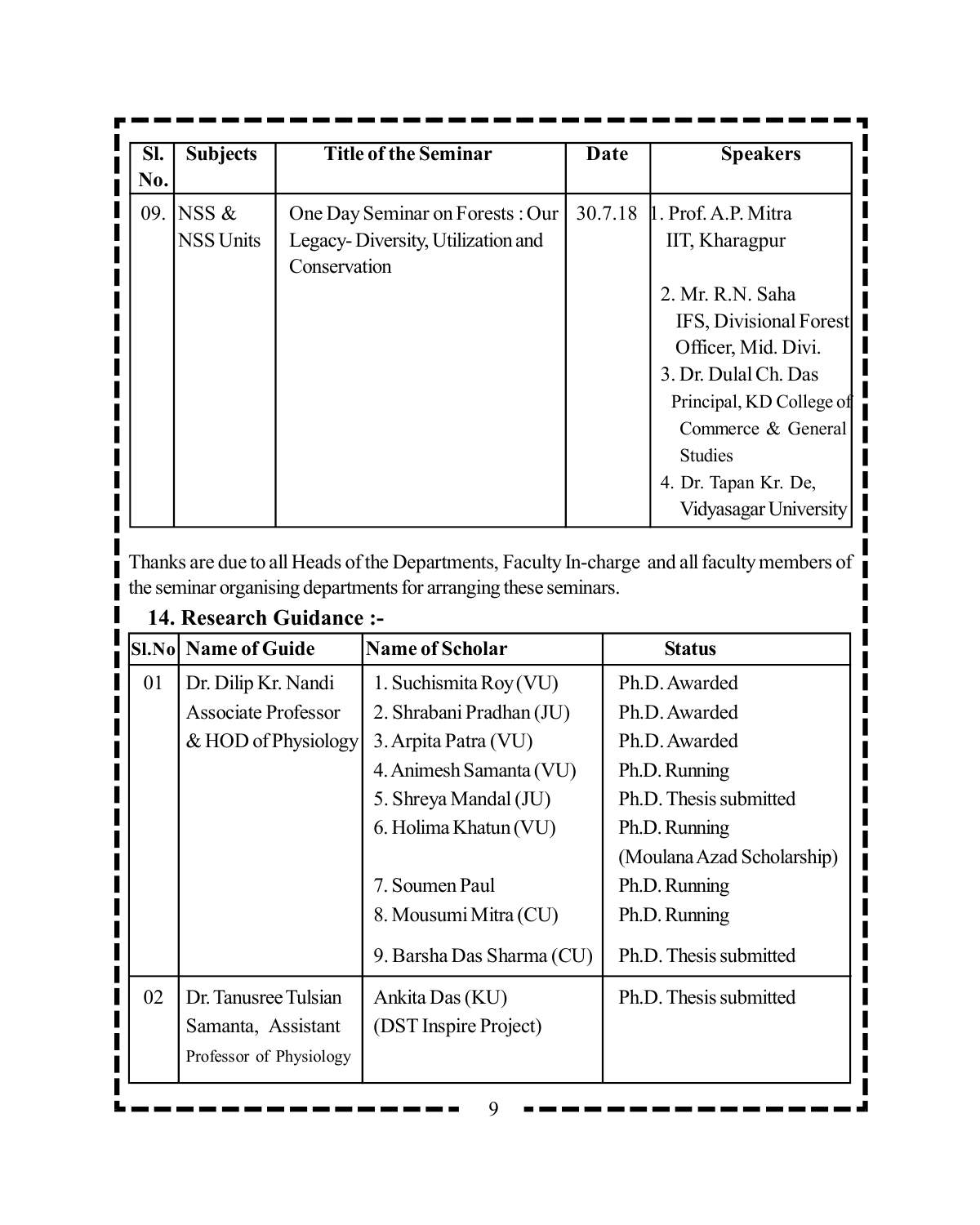|    | SI.No   Name of Guide                                                                           | Name of Scholar                                                                                                 | <b>Status</b>                                                            |
|----|-------------------------------------------------------------------------------------------------|-----------------------------------------------------------------------------------------------------------------|--------------------------------------------------------------------------|
| 03 | Dr. Anita Saha<br>Associate Professor &<br>HOD of Bengali                                       | 1. Barun Shit                                                                                                   | Ph.D. Running                                                            |
| 04 | Dr. Sujoy Kr. Maity<br><b>Associate Professor</b><br>in Bengali                                 | 1. Chaitali Mandi<br>2. Chandan Bangal                                                                          | Ph.D. Thesis submitted<br>Ph.D. Thesis submitted                         |
| 05 | Dr. Sukumar Mandal<br><b>Associate Professor</b><br>in Mathematics                              | 1. Biswanath Jana<br>2. Nupur Patra                                                                             | Ph.D. Running<br>Project Scholar                                         |
| 06 | Dr. Angsuman Chanda<br><b>Assistant Professor in</b><br>Zoology                                 | 1. Smt. Moumita Chakraborty<br>2. Sri Arun Jana                                                                 | Ph.D. Running<br>Project Scholar                                         |
| 07 | Dr. Rupa Dasgupta<br>Associate Professor in<br>Zoology                                          | 1. Prasanta Mandal                                                                                              | Ph.D. Running                                                            |
| 08 | Dr. Partha Pratim<br>Chakraborty<br><b>Associate Professor</b><br>& HOD of Zoology<br>(UG & PG) | 1. Somanka Sanyal<br>2. Sujoy Maity, NET<br>3. Atanu Pal, NET, SET<br>4. Paramita Jana, NET, GATE<br><b>SET</b> | Ph.D. Awarded<br>Ph.D. Running<br>Ph.D. Running<br>Ph.D. Running         |
| 09 | Dr. Koushik Das                                                                                 | 1. Deblina Giri<br>2. Meghamala Mandal<br>3. Shrabanti Pyne                                                     | Project Fellow - WBDST<br>Hon. Research Scholar<br>Hon. Research Scholar |

Dr. Jayasree Laha, Principal of this college has evaluated the upgradation from UGC JRF to SRF and evaluated the Prograce Report of Mr. Koushik Bhattacharyya, a Research Scholar at Rubber Technology Centre, IIT, Kharagpur on 14.05.2018.

Ш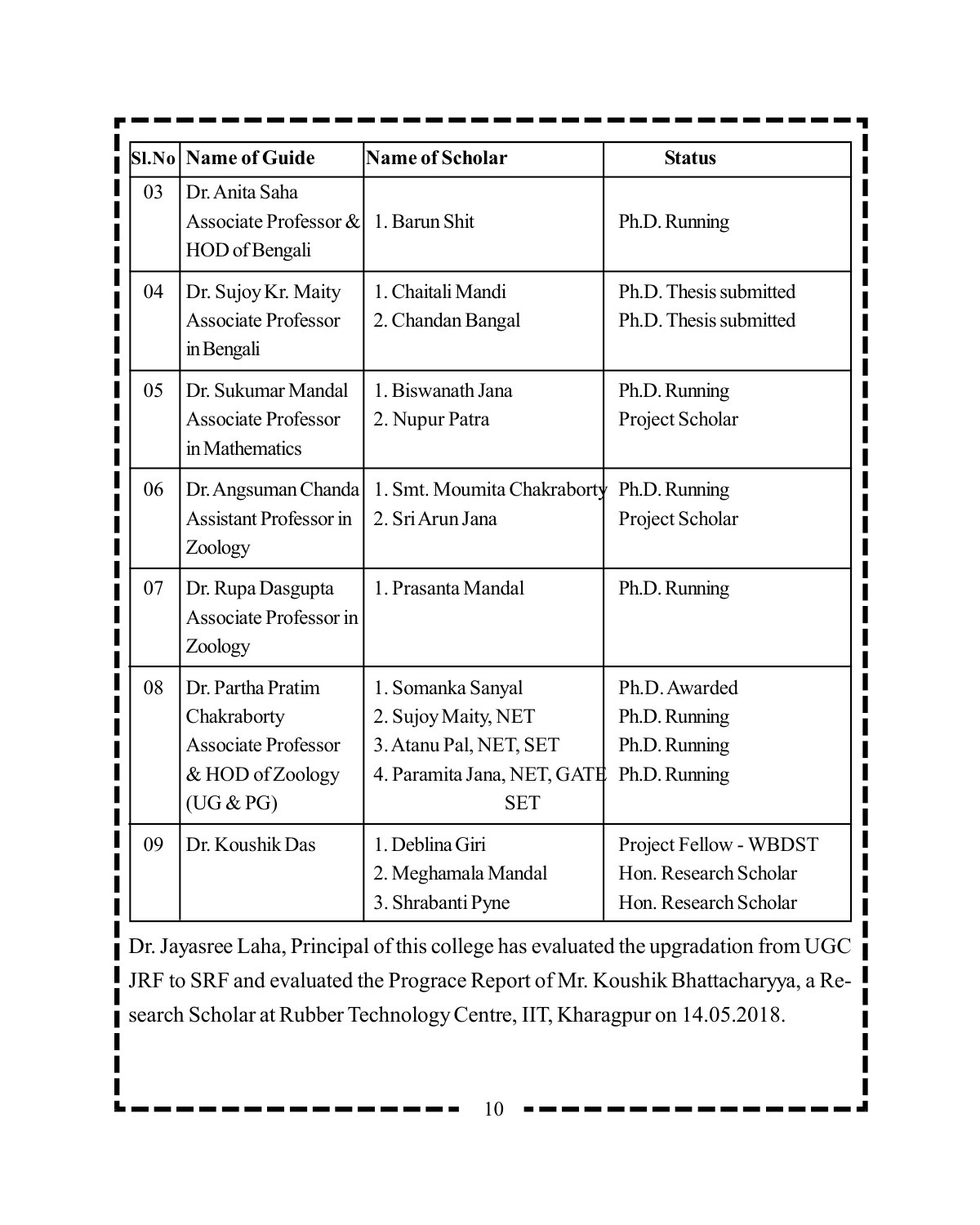| 15.                            |         | <b>Research Projects:</b>                                        |                |                           |                      |                           |
|--------------------------------|---------|------------------------------------------------------------------|----------------|---------------------------|----------------------|---------------------------|
| SI.                            |         | Name of the P.I.                                                 | Dept.          | Project                   | <b>Amount</b>        | Founded                   |
| I<br>No.                       |         |                                                                  |                |                           |                      | by                        |
| I<br>1.                        |         | Dr. Dilip Kr. Nandi                                              | Physiology     | Major Research            | 13,97,000/-          | DST WB                    |
| I                              |         |                                                                  |                | Project                   |                      |                           |
| <br>                           |         |                                                                  |                | Major Research            | $4,42,000/-$         | <b>DST</b>                |
| I                              |         |                                                                  |                | Project                   |                      | Inspire                   |
| 2.                             |         | Dr. Tanushree Tulsian                                            | Physiology     | Minor Research            | 3,45,000/-           | <b>UGC</b>                |
| $\mathbf i$                    |         | Samanta                                                          |                | Project                   |                      | (Completed)               |
| 3.<br>$\mathbf i$              |         | Dr. Pravat Kumar Shit                                            | Geography      | Minor Research            | $1,60,000/-$         | UGC(Completed)            |
| I                              |         |                                                                  |                | Project                   |                      |                           |
| 4.<br>$\overline{\phantom{a}}$ |         | Dr. Mrinal Kanta Paira                                           | Chemistry      | Minor Research            | $3,67,000/-$         | UGC (Completed)           |
| I<br>5.                        |         | Prof. Nirmalya Kr. Sinha                                         | Nutrition      | Project<br>Minor Research | 2,60,000/-           | UGC(Completed)            |
| $\mathbf i$                    |         |                                                                  |                | Project                   |                      |                           |
| 6.<br>$\overline{\phantom{a}}$ |         | Dr. Kaushik Das                                                  | Nutrition      | Major Research            | 12,49,600/-          | DST (State)               |
| I                              |         |                                                                  |                | Project                   |                      | Ongoing                   |
| I<br>7.                        |         | Dr. Parul Chatterjee                                             | <b>History</b> | Research Project          | 2,50,000/-           | ICHR. Delhi               |
| $\overline{\phantom{a}}$       |         |                                                                  |                |                           |                      | (Ongoing)                 |
| I<br>8.<br>I                   |         | Dr. Sukumar Mondal                                               | Mathematics    | Major Research            | 8,38,820/-           | <b>HES TBT</b>            |
| I                              |         |                                                                  |                | Project                   |                      |                           |
| 9.<br>I                        |         | Dr. Angsuman Chanda                                              | Zoology        | Major Research            | $9,00,000/$ -        | <b>WBBB</b>               |
| I<br>10.                       |         |                                                                  |                | Project                   | $5,00,000/$ -        | W.B. DST                  |
| I                              |         | Dr. P.P. Chakraborty                                             | Zoology        | Major Research            |                      |                           |
|                                |         |                                                                  |                | Project                   |                      |                           |
| 16.                            |         | List of Teachers who were awarded Ph.D./M.Phil. & other Degree / |                |                           |                      |                           |
|                                |         | Diploma in the year 2017-18.                                     |                |                           |                      |                           |
| i                              | Sl. No. | Name                                                             | <b>Degree</b>  | Awarded on                |                      | <b>Awarded University</b> |
| I<br>1.                        |         | Dr. Ayan Ghati                                                   | Ph.D.          | 07.06.2018                |                      | Rabindra Bharati Uni.     |
| I<br>2.                        |         | Prof. Srimanta Bhadra                                            | M.Phil         | 27.11.2017                | <b>RMVE &amp; RI</b> |                           |
| l<br>I<br>3.                   |         | Smt. Juthika Bhunia                                              | M.Phil         | Aug-2017                  |                      | Vidyasagar University     |
| 4.<br>I                        |         | Dr. Ruma Hazra                                                   | Ph.D.          | 16.10.2017                | <b>NSOU</b>          |                           |
| I<br>5.                        |         | Dr. Arpita Patra Das                                             | Ph.D.          | 10.05.2018                |                      | Vidyasagar University     |
|                                |         |                                                                  |                |                           |                      |                           |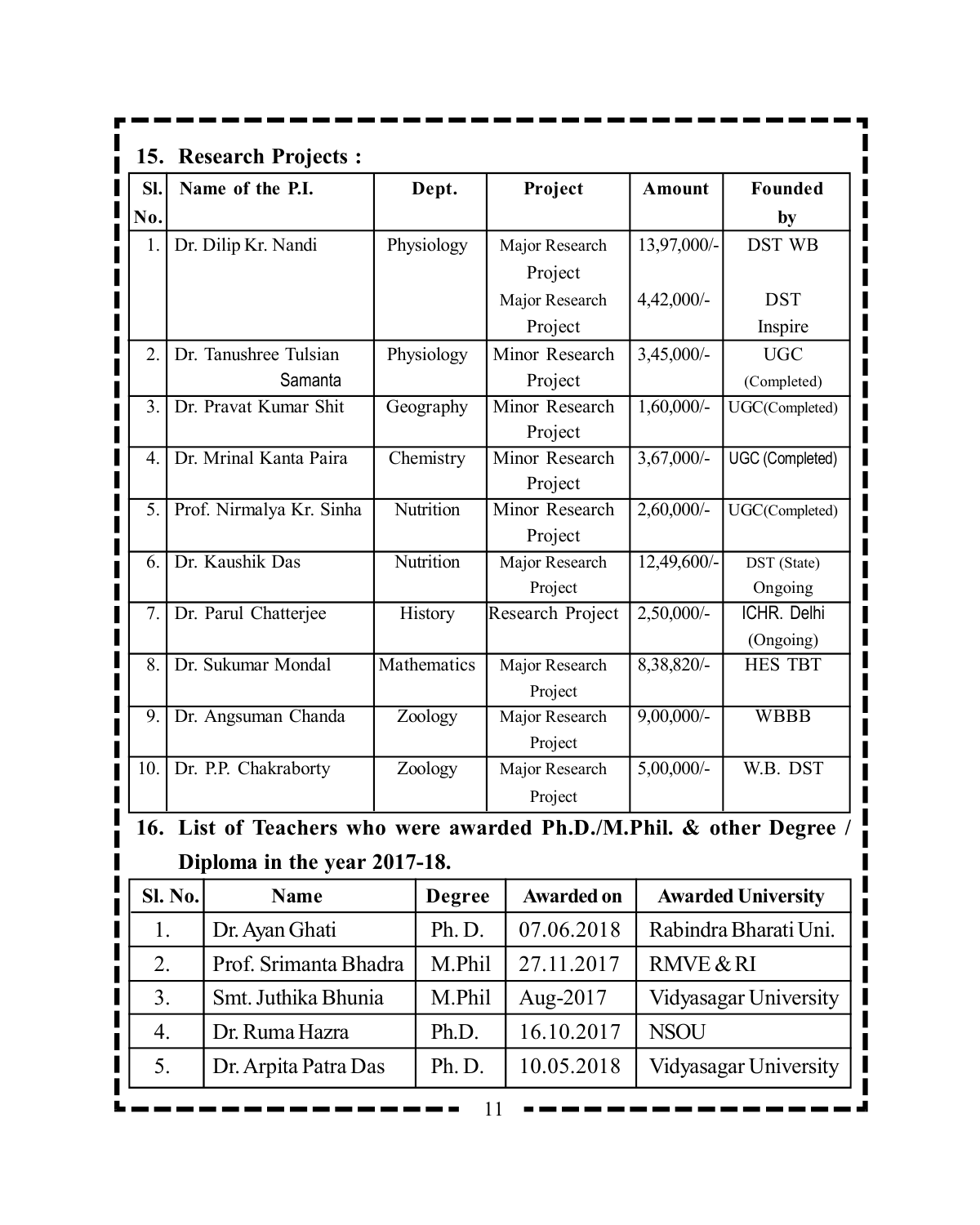| <b>Sl. No.</b>   | <b>Name of Teacher</b>  | Dept.          | <b>No. of Publication</b> |
|------------------|-------------------------|----------------|---------------------------|
| 1.               | Prof. Gargi Medda       | Philosophy     | 08                        |
| 2.               | Prof. Sanchita Kabi     | Philosophy     | 04                        |
| 3.               | Prof. Sandhya Nandy     | Philosophy     | 04                        |
| $\overline{4}$ . | Dr. Tilak Das           | Zoology        | 01                        |
| 5.               | Prof. Nimai Hazari      | Philosophy     | 02                        |
| 6.               | Smt. Pallabi Mishra     | Philosophy     | 04                        |
| 7.               | Prof. Palash Ghorai     | Sanskrit       | 02                        |
| 8.               | Dr. Rina Pal            | <b>History</b> | 03                        |
| 9.               | Prof. Mita Biswas       | <b>History</b> | 01                        |
| 10.              | Dr. Parul Chatterjee    | <b>History</b> | 06                        |
| 11.              | Prof. Srimanta Bhadra   | Sanskrit       | 03                        |
| 12.              | Dr. Mrinal Kanti Paira  | Chemistry      | 01                        |
| 13.              | Dr. Rashmi Mukherjee    | <b>Botany</b>  | $1+1$ (Book Chapter)      |
| 14.              | Dr. Susanta Kr. Samanta | Music          | 02                        |
| 15.              | Dr. Sujata Roy Manna    | Music          | 01 (Co-Author)            |
| 16.              | Prof. Anjali Pramanik   | Pol.Science    | 1. Abstract               |
|                  |                         |                | 3 Books/Journals          |
| 17.              | Prof. Md Reja Ahammad   | Pol. Science   | 2-Abstract                |
|                  |                         |                | 1 Books/1Journals         |
| 18.              | Smt. Binindita Dasgupta | Pol. Science   | $\overline{2}$            |
| 19.              | Smt. Rita Mahapatra     | Pol. Science   | 1                         |
| 20.              | Dr. Dilip Kr. Nandi     | Physiology     | 9                         |
| 21.              | Prof. Pradip Samanta    | Microbiology   | $\mathbf{1}$              |
| 22.              | Dr. Arpita Patra Das    | Microbiology   | 6                         |
| 23.              | Dr. Kousik Das          | Nutrition      | 5                         |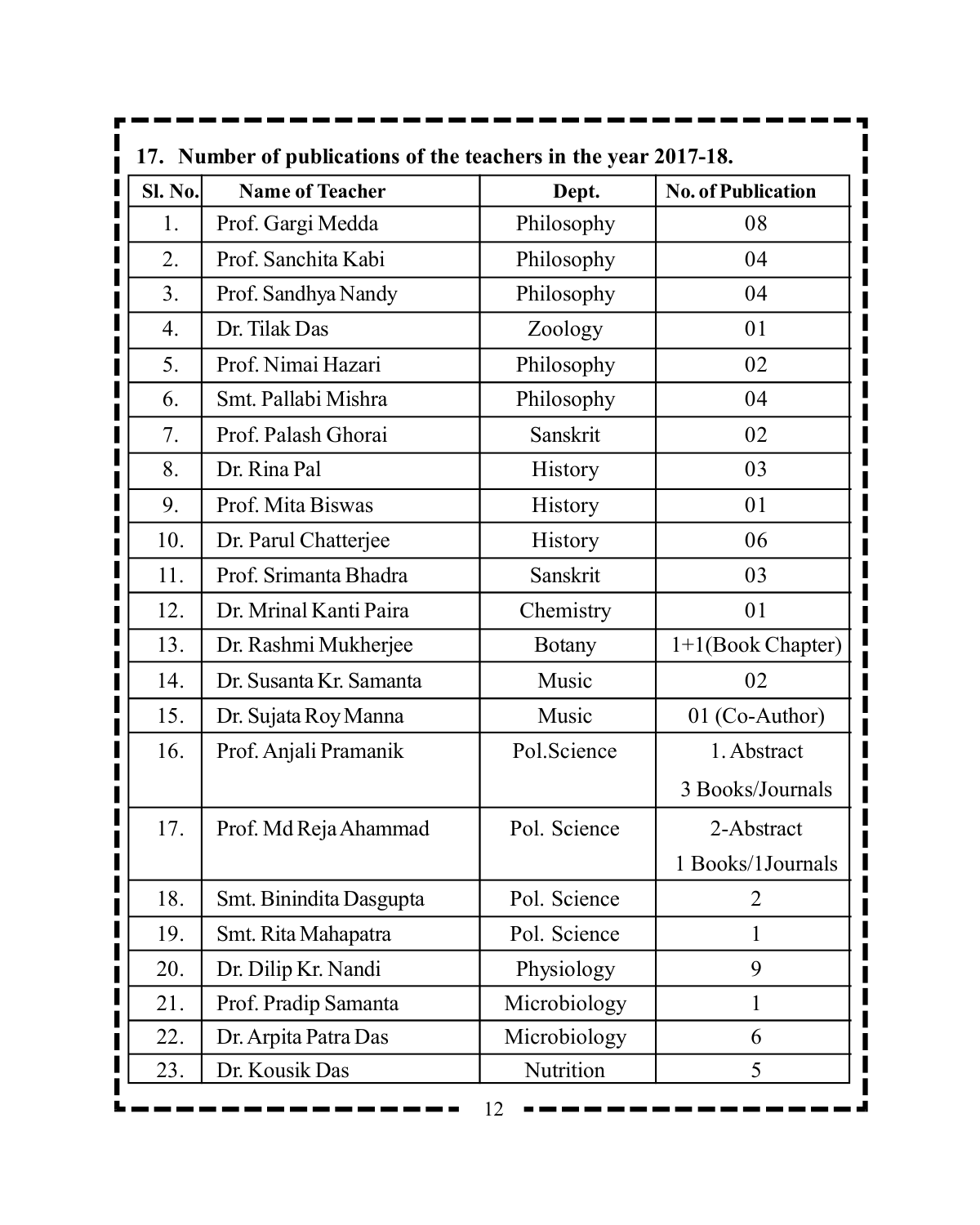| <b>Sl. No.</b> | <b>Name of Teacher</b> | Dept.       | <b>No. of Publication</b>                                                                                                                                          |
|----------------|------------------------|-------------|--------------------------------------------------------------------------------------------------------------------------------------------------------------------|
| 24.            | Dr. P.P. Chakraborty   | Zoology     | $3+1(Book)$                                                                                                                                                        |
| 25.            | Prof. S. Middya        | Zoology     |                                                                                                                                                                    |
| 26.            | Dr. Biswajit Mondal    | Mathematics | $\mathcal{D}_{\mathcal{A}}^{\mathcal{A}}(\mathcal{A}) = \mathcal{D}_{\mathcal{A}}^{\mathcal{A}}(\mathcal{A}) \mathcal{D}_{\mathcal{A}}^{\mathcal{A}}(\mathcal{A})$ |
| 27.            | Dr. Sukumal Mondal     | Mathematics | 2                                                                                                                                                                  |
| 28.            | Dr. Angsuman Chanda    | Zoology     | $17+4$ (Books)                                                                                                                                                     |
| 29.            | Sri S.K. Pattanayek    | Economics   | 04                                                                                                                                                                 |

#### **18. College Annual Sports Report - 2017-18 :**

College Annual Atheletic Meet-2017 was held on 28.11.17 at our college playground. Mr. Tarapada Pal, President, Governing Body of this college was present in the inaugural function of the Annual Sports. A special performance was performed by the students of physical education like Aerobic Dance, Yoga and formation of Pyramid on that day. There was some indoor and outdoor games performance by the students in the Annual Athletic Meet, like Volleyball, Cricket, Carrom, Badminton, Yoga, Kabaddi and Kho-kho. Besides these activities, a total of twenty seven events were held and nearly four hundred twenty students, teaching-non teaching staff members participated in different events. There were two students who were "Champion of the Athletic Meet - 2017", namely—

1. Mithu Mahakur - B.A. Hons 2nd year

2. Sankranti Hembram - B.A. Hons. 1<sup>st</sup> year

#### **Extramural Activities :-**

Our college students participated in Inter College Kho-Kho tournament and three students were selected for East Zone Kho-Kho Tournament.

1. Shraboni Hansda B.A. 2nd year

2. Anju Shaw B.A. Hons. 2nd year

3. Anuradha Pakhira 1<sup>st</sup> year Hons.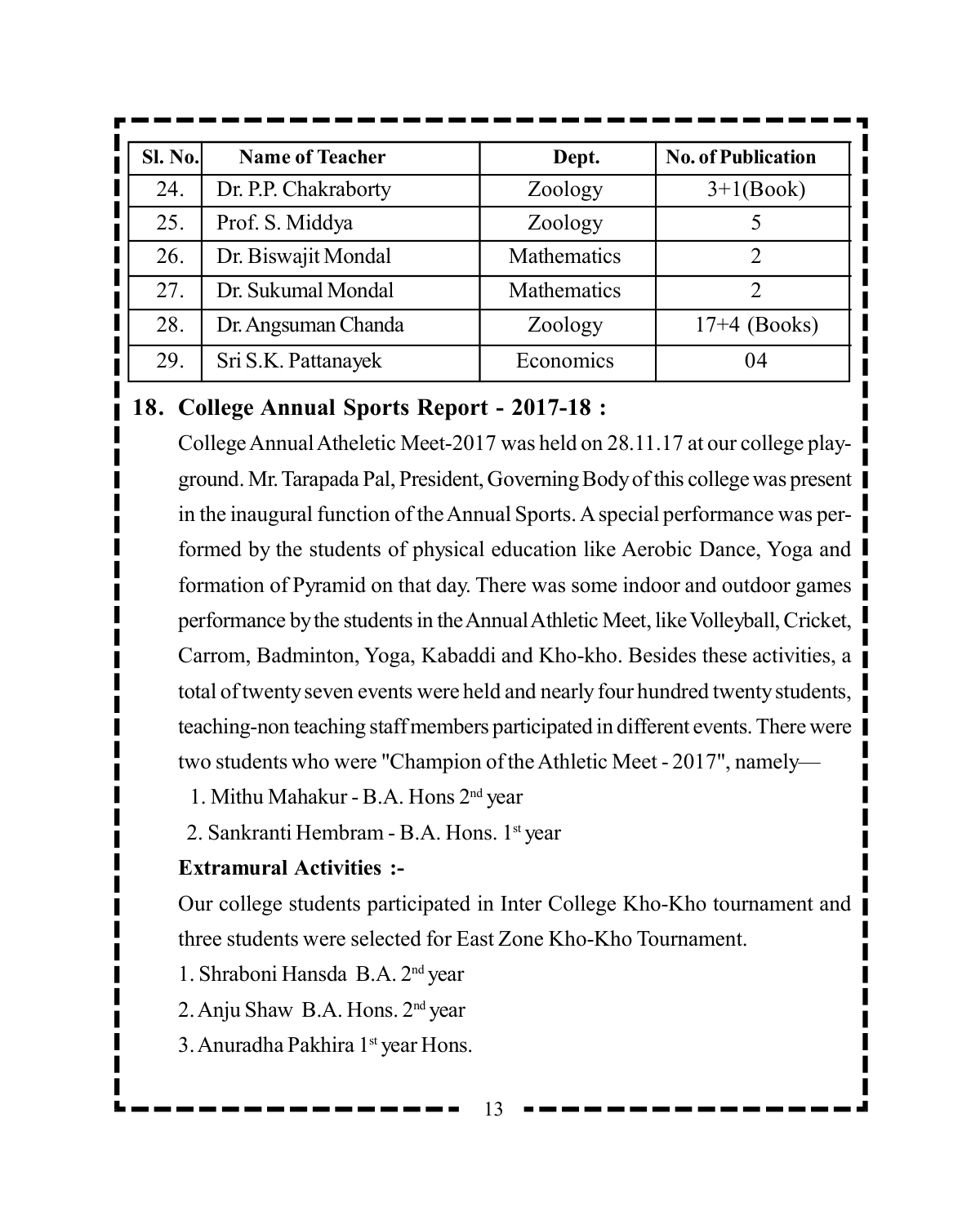- Our students participated in Kabaddi Inter College Tournament and got Runner Position.
- Inter College Yoga Competition were held in Vidyasagar University, where Saptaparni Sui got second position and she also selected for All India Yoga Competition 2017-18.
- Our students participated in Inter College Athletics Competition, held in Vidyasagar University and got —
	- 1. Tapati Barman Shot Put 3rd Position
	- 2. Moyna Majhi Shot Put 2nd Position
	- 3. Baishakhi Bera Javelin 3rd Position
	- 4. Sankranti Hembram High Jump 3rd Position
	- 5. Barnali Bala Long Jump 3rd Position
	- 6. Mithu Mahakur 400 mt. 2nd Position
- **•** Inter College Govt. District Kho-Kho Meet organised by Midnapore College 2017-18, where our Kho-Kho team was champion and got selection in State Kho-kho Inter College Tournament 2017-18, which were held on SAI Complex, Kolkata.
- Our College Athletic Team was participated in Govt. Inter College District Athletic Meet organised by Midnapore College 2017-18. Our positions —
	- 1. Tapati Barman Shot Put 3rd Position

Discuss - 3rd Position

2. Baishakhi Basu - Javelin - 1<sup>st</sup> Position 3. Moyna Majhi - Shot Put -  $1<sup>st</sup>$  Position

Javelin - 2nd Position

4. Sankranti Hembram - High Jump - 2nd Position

Moyana Majhi, Sankranti Hembram and Baishakhi Bera were selected for State Inter College Athletic Meet at SAI Complex 2017-18.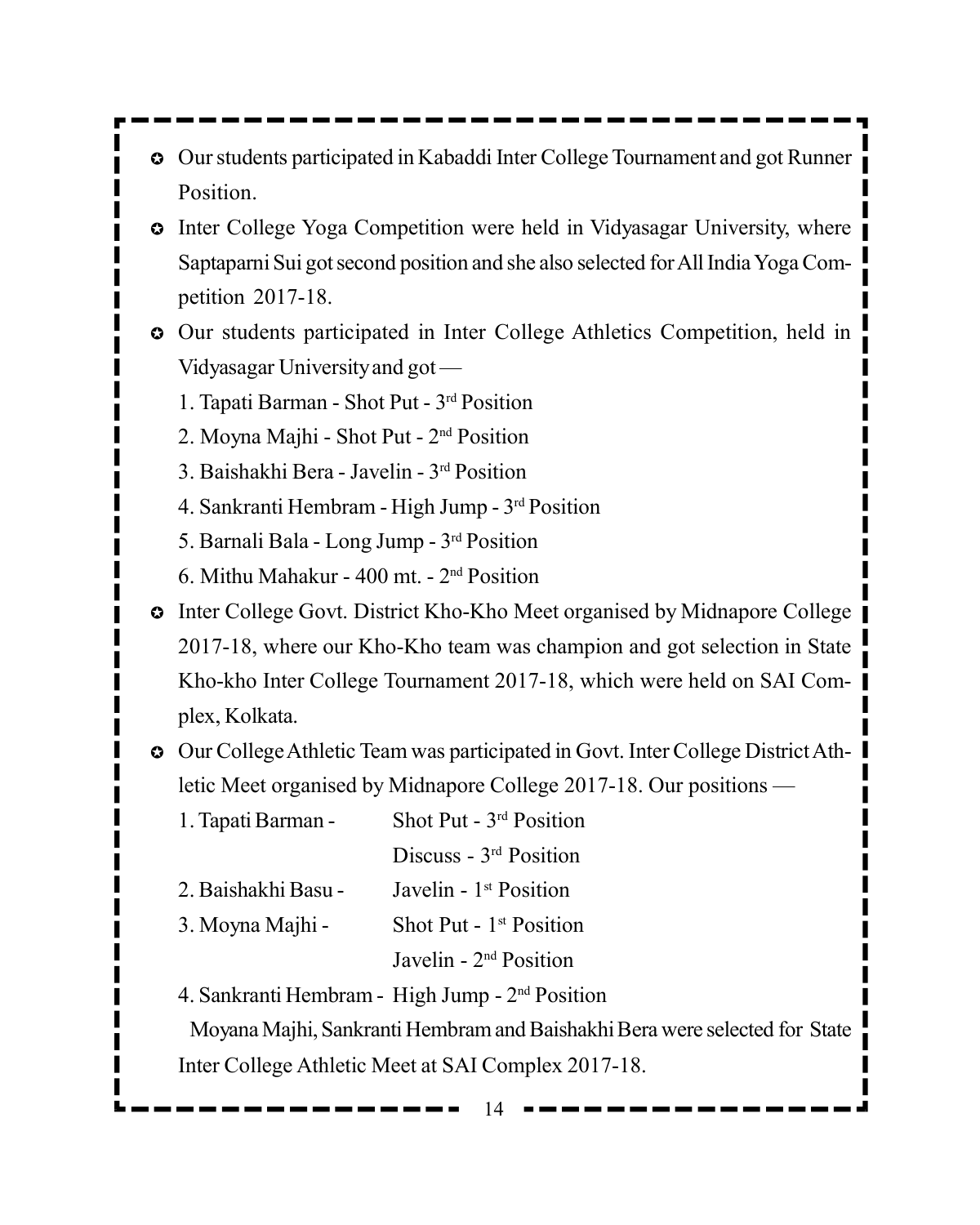- Our college also participated in Jangal Mahal District Kabaddi Tournament, organised by Kotwali Thana 2017-18.
- Our highest achievement was Anju Shaw, 2nd year selected for All India Kho-Kho Tournament and she also selected for Khelo India Khelo 2017-18 at National level.

### **19. NSS activities :**

Raja Narendra Lal Khan Women's College has four units. These four units were guided in the session 2017-18 by four Programme Officers :- Prof. Nimai Hazari, Asst. Prof., Dept. of Philosophy, Sri Nirmalya Kumar Sinha, Govt. approved PTT Dept. of Nutrition & Smt. Sutanuka Pal, Govt. approved PTT, Dept. of Bengali, and Prof. Debjani Mukherjee, Associated Prof. & HOD of English of this college. Every unit has 100 enrolled students. In the last year we received a total grant of Rs. 1,38,500.00 from Vidyasagar University. The N.S.S. Units have organised several Programmes like women's day celebration, Aids awareness programme, Literacy Programme, Health awareness camps, Plantation Programme, Cleaning Drive, Workshop on Self Defence etc.

A winter camp was organised  $\&$  supervised by the programme officers of NSS unit -I, II, III & IV from 12 Feb 18 to 18 Feb 2018.

This year the college has been selected as the "Best College" at university level in the NSS Award Category, awarded by the Vidyasagar University.

The College authority congratulates to all NSS Programme officers and NSS Staff & students for such achivement.

This year, Smt. Sutanuka Pal, NSS Programme Officer of this college has been selected as the best NSS Programme Officer for "The West Bengal State NSS Award 2016-17" from Vidyasagar University awarded by the Higher Education Dept. Govt. of West Bengal. Smt. Pal is being congratulated for such achivement.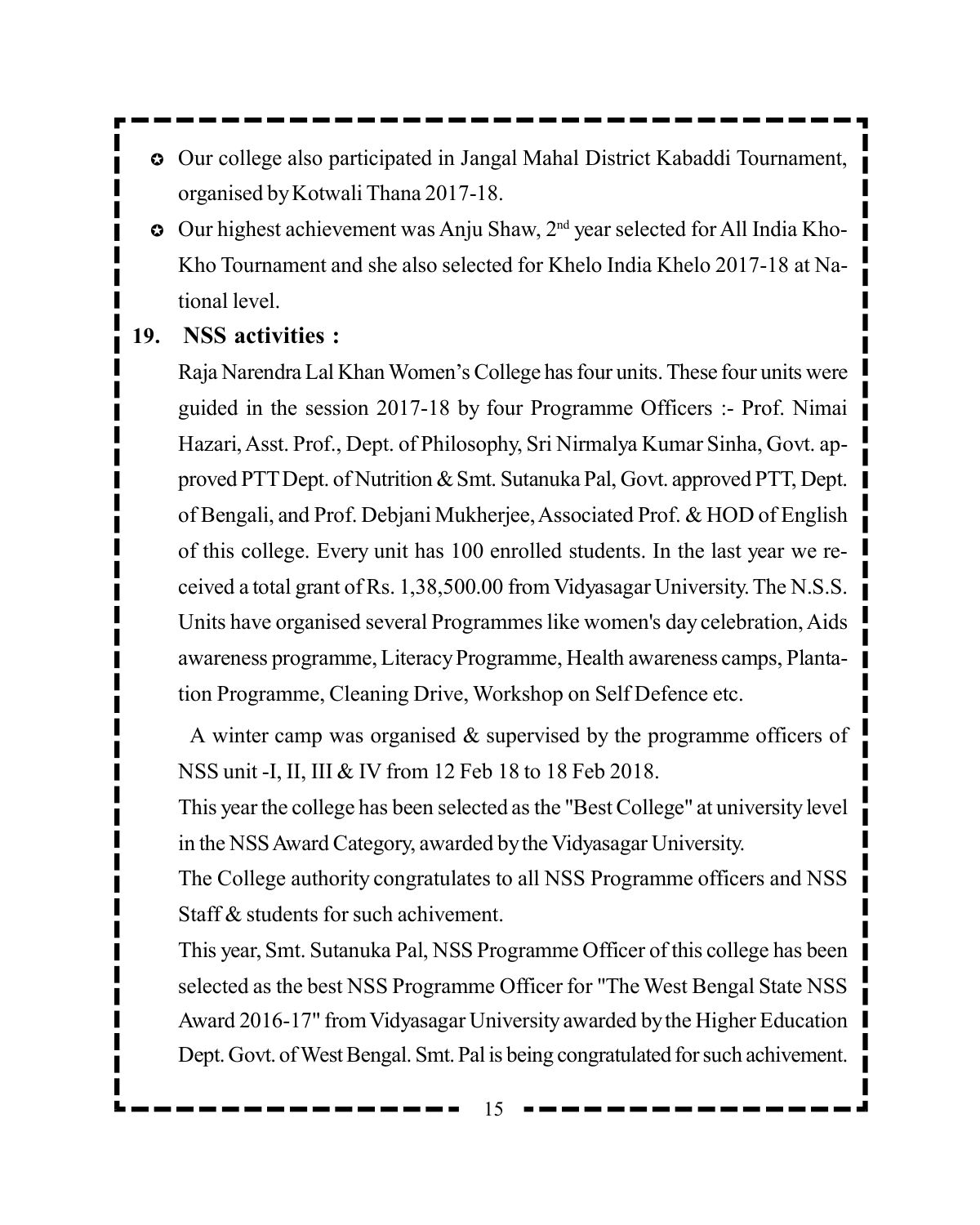# **20. NCC Unit :**

Our College has a vibrant NCC Unit with 160 cadets and has its own shooting range. Prof. (Lt.) Sujata Bera, HOD, Dept. of Economics, ANO of our NCC unit is working very sincerely for the college NCC unit and she is congratulated by the college authority for rendering her services in this context.

|                  | Sl. Name of                          | Date & time        | <b>Place</b>   | No. of              |
|------------------|--------------------------------------|--------------------|----------------|---------------------|
|                  | <b>No. Events</b>                    |                    |                | <b>Participants</b> |
| 1.               | Sikkim Trek Camp                     | 5/11/17-23/11/17   | Sikkim         | 09                  |
| 2.               | Combined Annual Training camp        | 13/7/18-23/7/18    | JNB, Midnapore | 08                  |
| 3.               | Combined Annual Training camp        | 21/6/18-1/7/18     | Asansole       | 01                  |
| $\overline{4}$ . | <b>EBSB</b>                          | $6/8/18 - 17/8/18$ | Delhi          | 02                  |
| 5.               | <b>Blood Donation Camp</b>           | 12/9/17            | <b>RNLKWC</b>  | 16 cadets           |
|                  |                                      |                    |                | have donated        |
|                  |                                      |                    |                | the blood           |
| 6                | Plantation & Cleanliness             | 16/9/17            | <b>RNLKWC</b>  | 55                  |
|                  | awareness programme                  |                    |                |                     |
| 7.               | Observation of 'National Unity Day   | 31/10/17           | <b>RNLKWC</b>  | 67                  |
| 8.               | Rally and Oath taking on             | 1/12/17            | <b>RNLKWC</b>  | 26                  |
|                  | 'Swachhata Pakwada'                  |                    |                |                     |
| 9.               | Republic Day Celebration             | 26/1/18            | <b>RNLKWC</b>  | 43                  |
| 10.1             | Observation of International Yoga    | 21/6/18            | <b>RNLKWC</b>  | 28                  |
|                  | Day                                  |                    |                |                     |
|                  | 11. National Level essay competition |                    |                | 11                  |
|                  | on 'What can I do for making         |                    |                |                     |
|                  | India Clean'.                        |                    |                |                     |

### **Cadets Participated in Different NCC Camps During 2017-18**

During 2017-18, Total 26 cadets have appeared in B certificate exam and 13 cadets have appeared in 'C' certificate exam.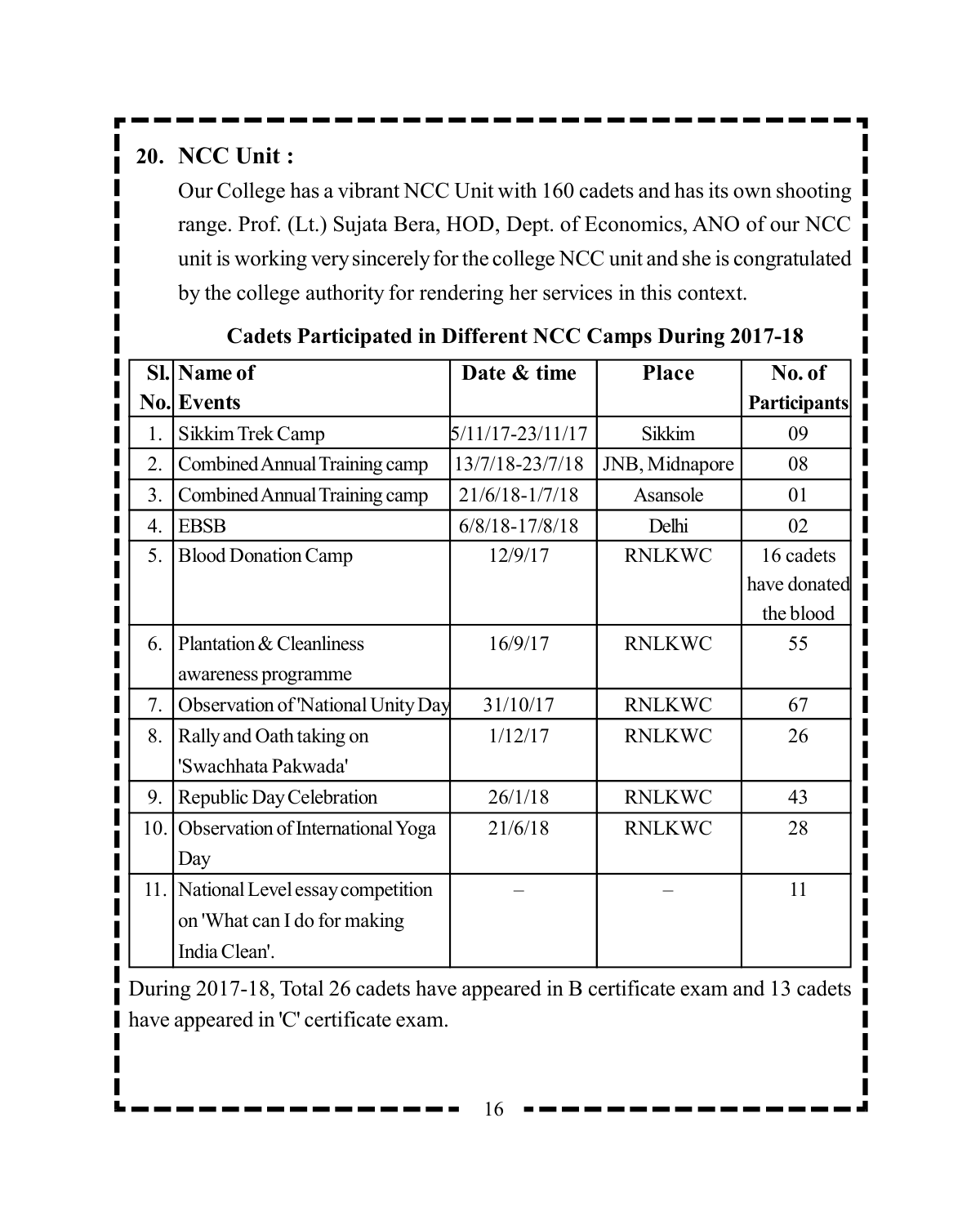- **21.** Banamahotsav was celebrated on 30.7.2018 and large number of saplings were planted in the college campus.
- **22. Netaji Subhas Open University Raja N.L. Khan Women's College Study Centre :**

Netaji Subhas Open University - Raja N. L. Khan Women's College Study Centre (B-03) has been running successfully at our Rabindranagar Campus since 1st April 1998. Prof. Gargi Medda, Associate Professor & Head of the Dept. of Philosophy of this college is working as Co-ordinator of this Study Centre since 01.07.2017. Huge mumber of students have been admitted in this year at UG & PG level.

At present the following subjects are taught here.

**Honours Course (3 yrs.) :- (1) Bengali (2) English (3) History (4) Accoun**tancy (5) Mathematics (6) Geography (7) Botany (8) Zoology.

**Post Graduate Course (2 yrs.) :- (1) Bengali (2) English (3) English Lan**guage Teaching (4) Pol. Science (5) Commerce (6) Mathematics (7) MSW (8) History (9) Public Administration (10) Education (11) PG-Zoology & (12) PG-Geography.

### **Professional Course :-** BLIS (1 year), MLIS (1 year)

At present total roll strength for the year 2016-17 is 5,221. The result of Dec.-2016 & June-2017 of B.A (Hons.), B.Com (Hons.), B.Sc.(Hons.) & PG courses have been published and percentage of pass is 100% in all courses.

### **NSOU PG Zoology :**

NSOU PG Zoology study centre has been running successfully at our main college campus since 1.7.2007. Dr. Partha Pratim Chakraborty, Associate Professor & Head of the deptt. of Zoology of this college is acting as the Academic Co-ordinator of this study centre from 01.07.2007. Dr. P. P. Chakraborty is performing well with the help of two staff members.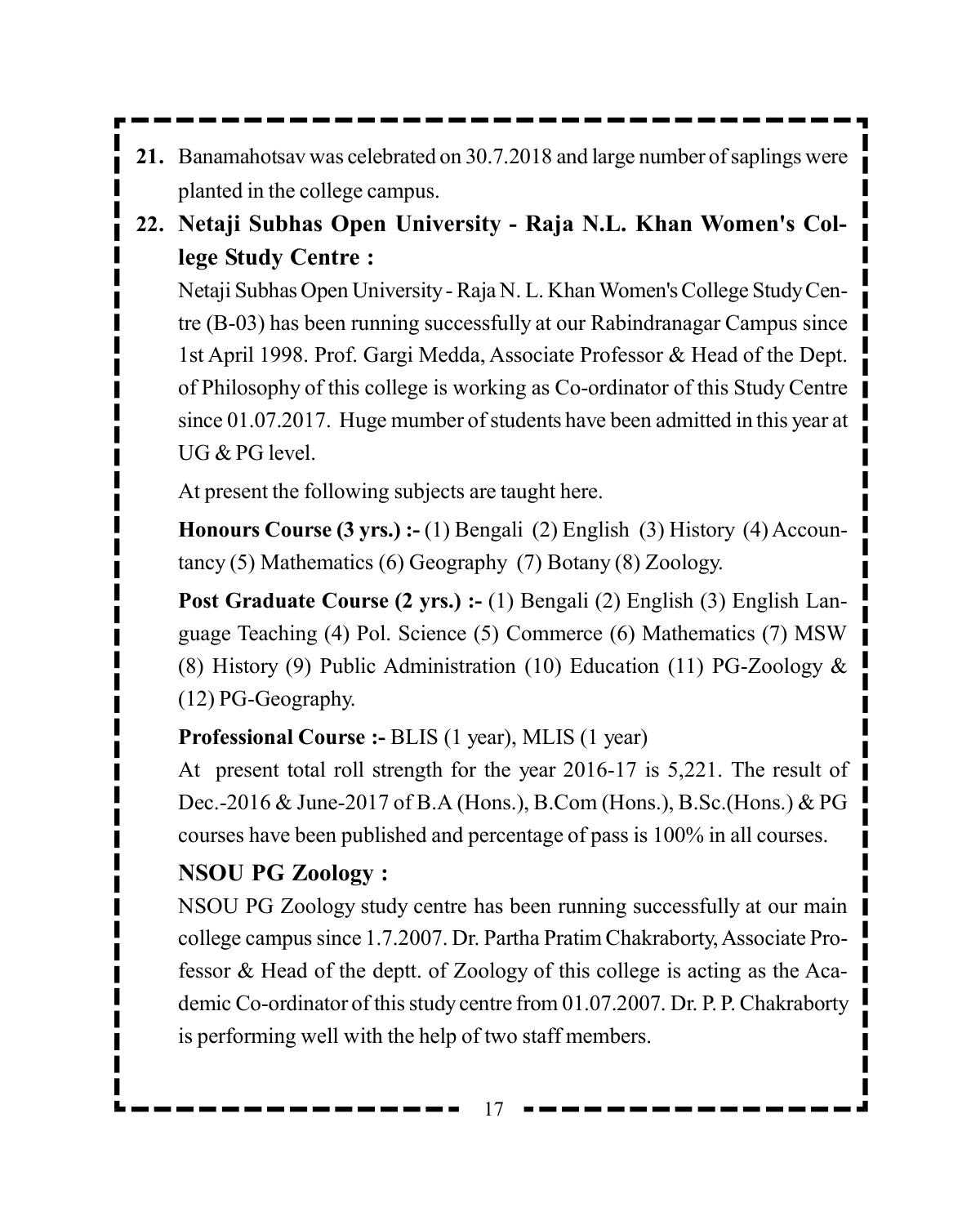### **NSOU PG Geography :**

NSOU-PG Geography study centre has been running successfully at our main college campus since 1.7.2007. Dr. Moumita Moitra Maiti, Asstt. Professor in Geography of this college is acting as Academic Co-ordinator of this study centre since 01.07.2017 Dr. Moumita Moitra Maiti is doing well with the help of two staff members.

### **23. College Co-operative Credit Society Ltd. :**

The Staff Co-operative Credit Society has been working very smoothly. The Annual General meeting of the society was held on 16.09.2017 and two half yearly AGM were held on 6/5/17 & 2/2/18 for the financial year 2017-18. 15 meetings of Board of Directors were held in the last financial year. At present, it has 75 members. Total amount of loan given to the members in the financial year 2017-18 is Rs. 53,31,000/-.

### **24. College Land :**

Proposal for 99 years extension (from 22.08.2017) of lease deed of college land has been submitted with all requisite papers to the ADM & DLRO, Paschim Medinipur. The extension certificate for 99 yrs. lease deed is expected to be obtained very soon.

### **25. Hostels :**

The College has six hostels at present. Nearly 500 boarders reside in these six hostels. Massive renovation work of the Pravabati Bhavan and Lavatories, electrical repairing work of all the buildings have been done. This year a big kitchen has been constructed for hostel boarders.

### **26. Audit :**

Book of Accounts of the college have been audited upto 2016-17, and the next internal audit for the financial year 2017-18 is under process.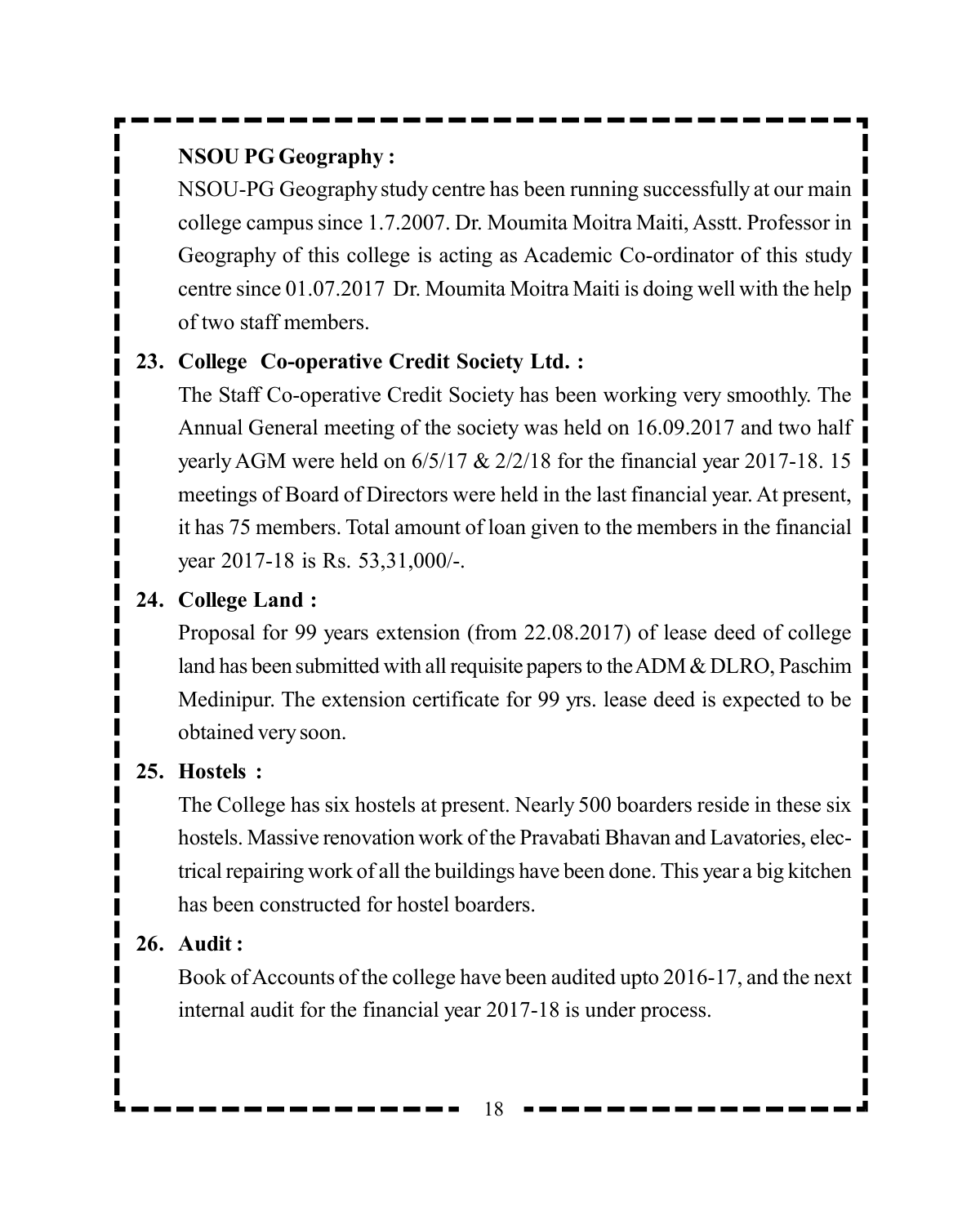### **27. Supply of water in the campus:**

The supply of water in hostels, laboratories, staff quarters is done by Public Health Engineering Department, Government of West Bengal.

This department supervises the pumping of water from a big well, situated at Gope Nandini at a distance of 2 km. from the college, and water is stored in a huge over head reservoir inside the college campus, from where water is delivered. Beside this another deep tube well was installed inside the campus. However during the summer season our campus often faces scarecity of water.

In the last year a new deep tube well was installed at Gope Nandini by the Ministry of PHE, Govt. of West Bengal to increase the water flow of the college. A water ATM has been set up inside the college campus which has been sanctioned by the Ministry of PHE, Govt. of West Bengal.

The college authority is thankful to Mr. Subrata Mukherjee, MIC, PHE & Panchayet and Rural Development for sanctioning of one deep tubewell and one water ATM for this college.

#### **28. Library :**

The college has a computerised Digital Central Library. This Library caters to the intellectual and academic needs of the students and members of teaching and non-teaching staff of the College to the fullest satisfaction of all concerned. We have more than 37,500 books in our fully computerised central library. A substantial amount is spent for purchasing books for Central Library as well as Departmental Libraries. Departmental Library caters to the needs of the concerned students. Grant of Rs. 3 Lakh obtained from RUSA and Rs. 50,000 from P.C. Chandra Gyandhara Project have been utilized for purchase of books in 2017-18.

### **29. Security for the Campus :**

A police out post exists to maintain the security of the campus round the clock. Higher Education Department, Govt. of West Bengal allocates special fund to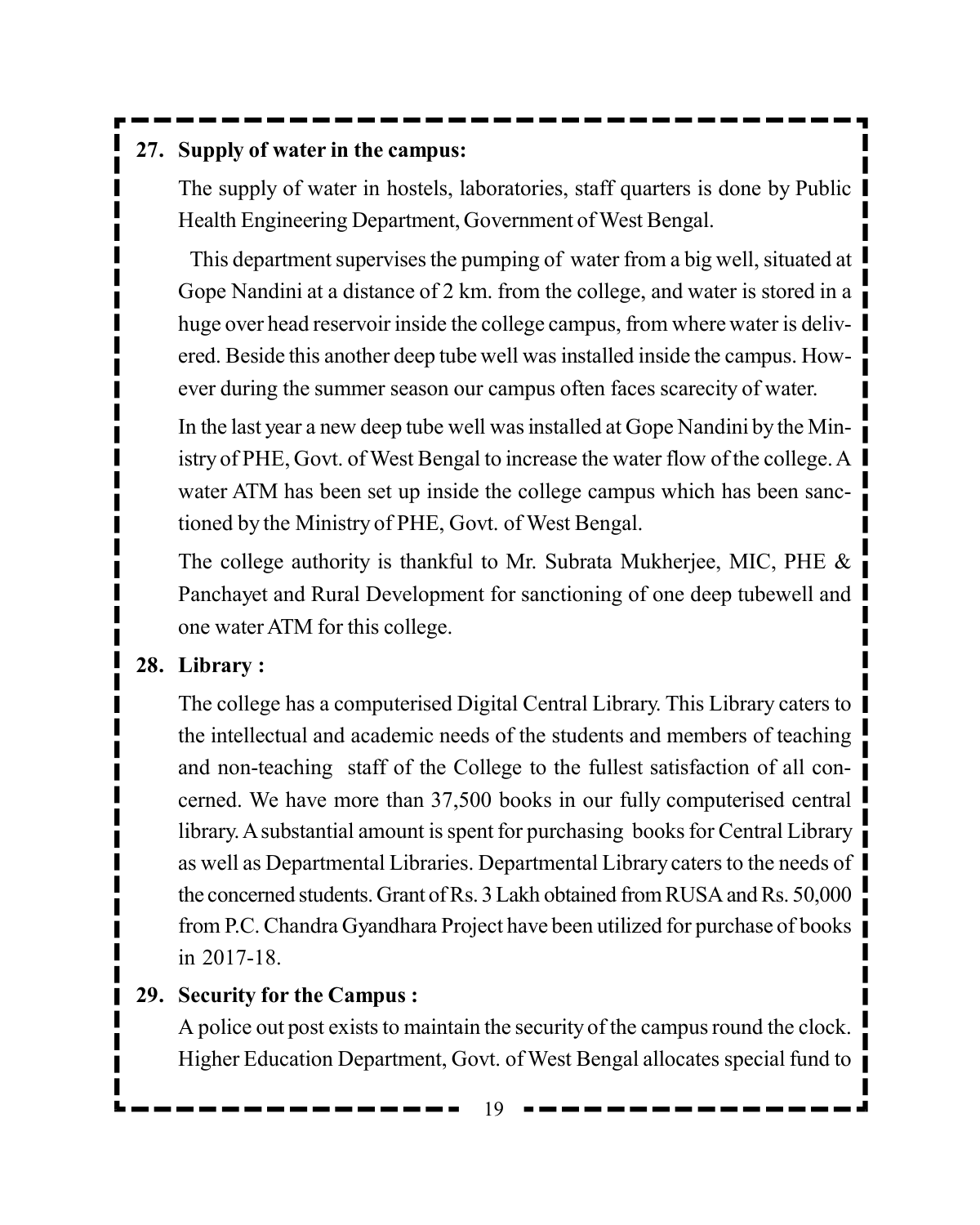the District Police Auithority for the said purpose. Besides this, Security personnel have been engaged by the college at the Gate, round the clock.

**30.** The **"Balaka Praktani Samsad"** is the Alumni Association of Raja N.L. Khan Women's College. It maintains a continuous link between the college and Ex-students. This association has 107 life members and huge number of ordinary members. Many of them are now scattered in different countries in different professions.

Balaka Praktani Samsad of Raja N.L. Khan Women's College has carried out various activities in the session 2017-18.

### **Activities carried out by Balaka Praktani Samsad :**

- i) Maintenance of Medicinal garden.
- ii) Tree Plantation organised on 19.08.2018.
- iii) Annual General Meeting was held on 17/08/18.
- iv) Contribution of Rs.5000/- to the Student's Aid Fund of the college for this year.
- v) Total donation and membership collected during the year is 59,442/-

Dr. Ruma Hazra, Govt. approved P.T.T., Dept. of Botany is acting as Secretary of the Balaka Praktani Samsad and doing well for the betterment of the samsad.

### **31. ACTIVITIES OF CAREER ADVANCEMENT CENTRE (2017-2018)**

- **A. Career counselling Services** with help desk for Career and Higher education related queries were maintained for all present and passed students.
- **B. Scholarship Help Desk** where 1st year students of our college obtain information, forms and assistance for filling up and submission of same for various scholarship schemes like W.B Merit cum Means scholarships, SC/ST scholarships, Minority scholarships, Scholarships for PH students, Jindal Scholarships, Nabanna, Sheela Kanoria scholarships, Priyambada Birla scholarships, G.P. Birla Scholarships etc.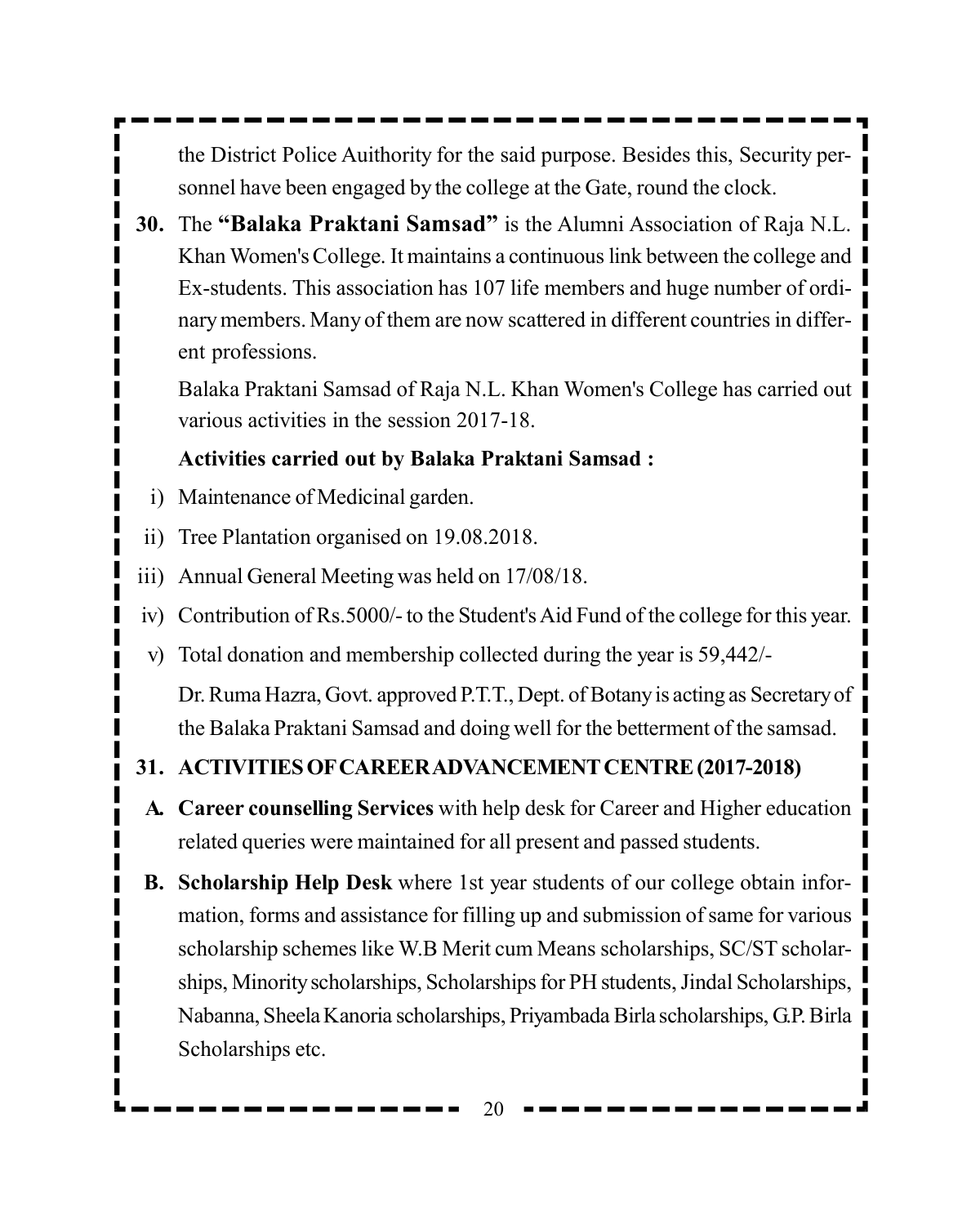A total of 36 candidates of 2017-18 session were awarded scholarships on 16- 02-2018 by CSR of TATA Metaliks which was coordinated by Scholarship Help Desk of CAC.

- **C. Central Computer Centre with Internet** is maintained for our present students on all days including holidays for our hostel boarders. Names of about 2300 students have been entered in the log book of the centre in 2017-18.
- **D. Library facilities** with newspapers, journals and books for competitive examinations are maintained on all days including holidays for our hostel boarders.

### **E. Preparatory Course for SSC (in Bio Sc) & TET :-**

Preparatory Course for SSC has been started from February 2017. A total of 40 candidates also in SSC are attending classes.

A total of in 66 candidates also participated in TET preparatory course in the last session (August 2017 to February 2018).

### **The main features of the programme were:**

- i) Classroom lectures, Question banks, Mock tests
- ii) Eminent faculty members from different colleges of Midnapore and universities.
- iii) Library facility
- iv) Upto 100 % scholarship is available for needy students and for the students of backward classes.

A total of 124 students are at present attending classes for the next SSC examination.

**F. Psychological Counselling unit** continues to function beyond college hours. Here a trained and experienced psychologist and an experienced psychiatrist is available to cater to the mental health of our students.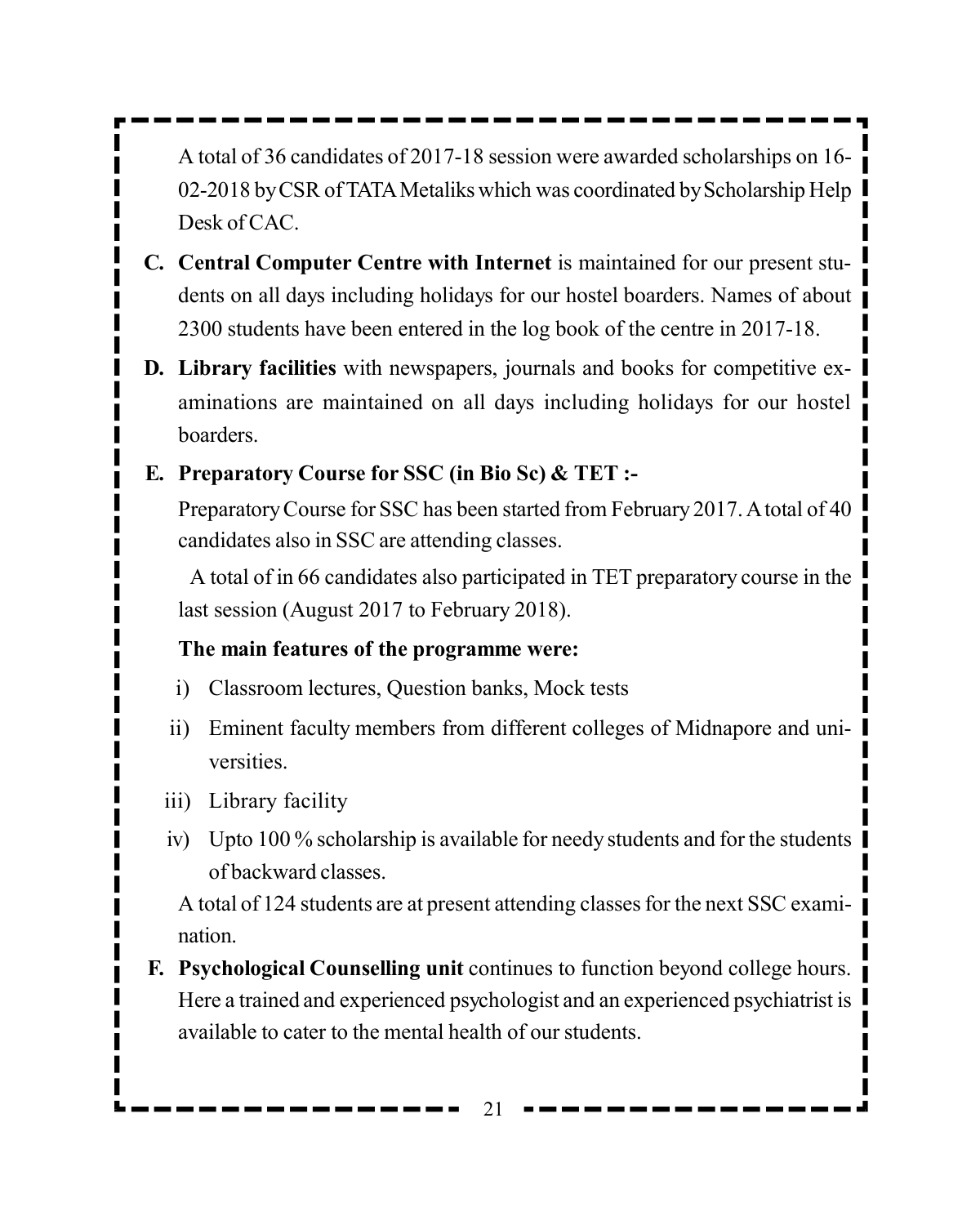- **G. Job related Courses were conducted for our students-** 1 year courses in Computer Application and Information Technology/Financial Accounting were offered to all our students and a total of 50 students participated in these courses conducted throughout the year. The courses were conducted by Departments of BCA and Computer Science and were Coordinated by Sri. Narayan Ch. Maity (Co-ordinator, Computer Science) and Sri Sandip Mandal (Co-ordinator BCA) Six months course in Spoken English was also offered to all our students conducted in collaboration with Department of English, co-ordinated by Prof. Debjani Mukherjee, HOD-English. A total of 92 students participated. Certificates recognized by the Employment Exchange (Govt. of W.B.) were issued to successful candidates after theoretical and practical examination
- **H. Course in Art and Craft :** Training programmes to develop entrepreneurship among our students were conducted including – soft toy making, Greetings card & Rakhi making. A total of 55 students participated in the courses conducted throughout the year. A workshop on Jewellery making was also conducted on 19.08.2017 where 100 students participated free of charge and were trained to make cosmetic jewellery.

#### **I. Campus Placements**

Off Campus placement assistance was provided as given below during 2017- 18. Cognizant - 02 students Infosys - 02 students

- TATA Medicals 04 students.
- **K. Job Oriented & Interview Preparatory Workshop** is being conducted from  $4<sup>th</sup>$  July, 2018 for 112 candidates by NSDC Partner. Placement services will be provided under these scheme.
- **L. Certificate Course in Dance** was conducted during September 17 to April 2018. A total of 11 candidates were trained. Successful candidates has been awarded certificates. Smt. Sutanuka Pal, Smt. Pianka Pramalik & Smt. Pallavi Mishra are acting as the course coordinators.
- **M. Handicraft items** artificial flower, jewellery, bags are prepared by our students which are being marketed by our E-cell.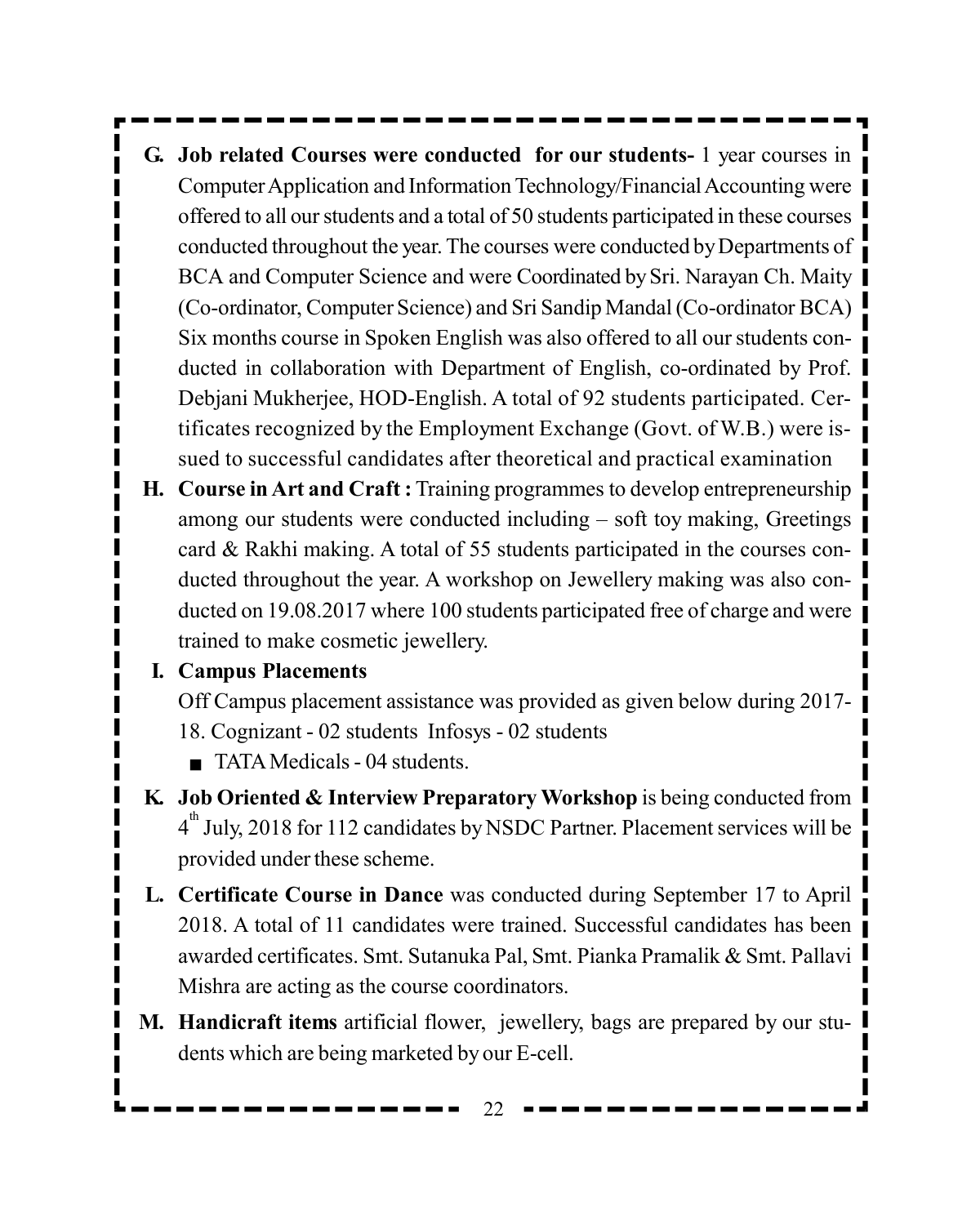- **N. Certificate Course in Journalism Mass Communication with Performing Arts** has been initiated. 15 students have been admitted and classes are being conducted by renowned journalists, AIR officials, reputed film Directors. Our students are already given the opportunity to work in news channels for live exposure. Prof. Gargi Meddya, HOD, Philosophy is acting as the course coordinator.
- **O. Preparatory Courses for Zoology & Physiology -** 2 month preparatory course was conducted during June-July 2018 wherein a total of 52 students participated. Dr. P. P. Chakraborty and Dr. Dilip Kr. Nandi co-ordinated the courses.
- **P. Workshop on Photography** was conducted on 17.02.18 in collaboration with KODAK where in a 100 students were trained and certificates were issued.
- **Q. Workshop on Drone aided photography** was conducted on 10.02.18. 50 students which included students of Mass Communication of our college and also from other colleges participated.
- **R. Two Day Workshop on Karate** was organised from 14.2.17 to 16.2.17 wherein 100 students were trained in self defence by Shaolin Kungufu Institute.

### **32. Scholarships given to the students for the year 2017-18**

### **1) SC/ST/OBC Scholarship :-**

- SC students 486
- ST students 290

OBC students - 169

**2) Minority Scholarship : 118 students.**

### **3) Kanyasree Prakalpa Stipend :-**

- K 1 : 52 students @ 750/-  $=$  Rs. 39,000/-
- K 2 : 423 students @ 25,000/-  $=$  Rs. 1,05,75,000/-K - 3 : 77 students @ 24,000/-  $=$  Rs. 18,48,000/-

### **TotalRs.1,24,62,000/-**

**Swami Vivekananda Merit-Cum-means Scholarship - 274 students.**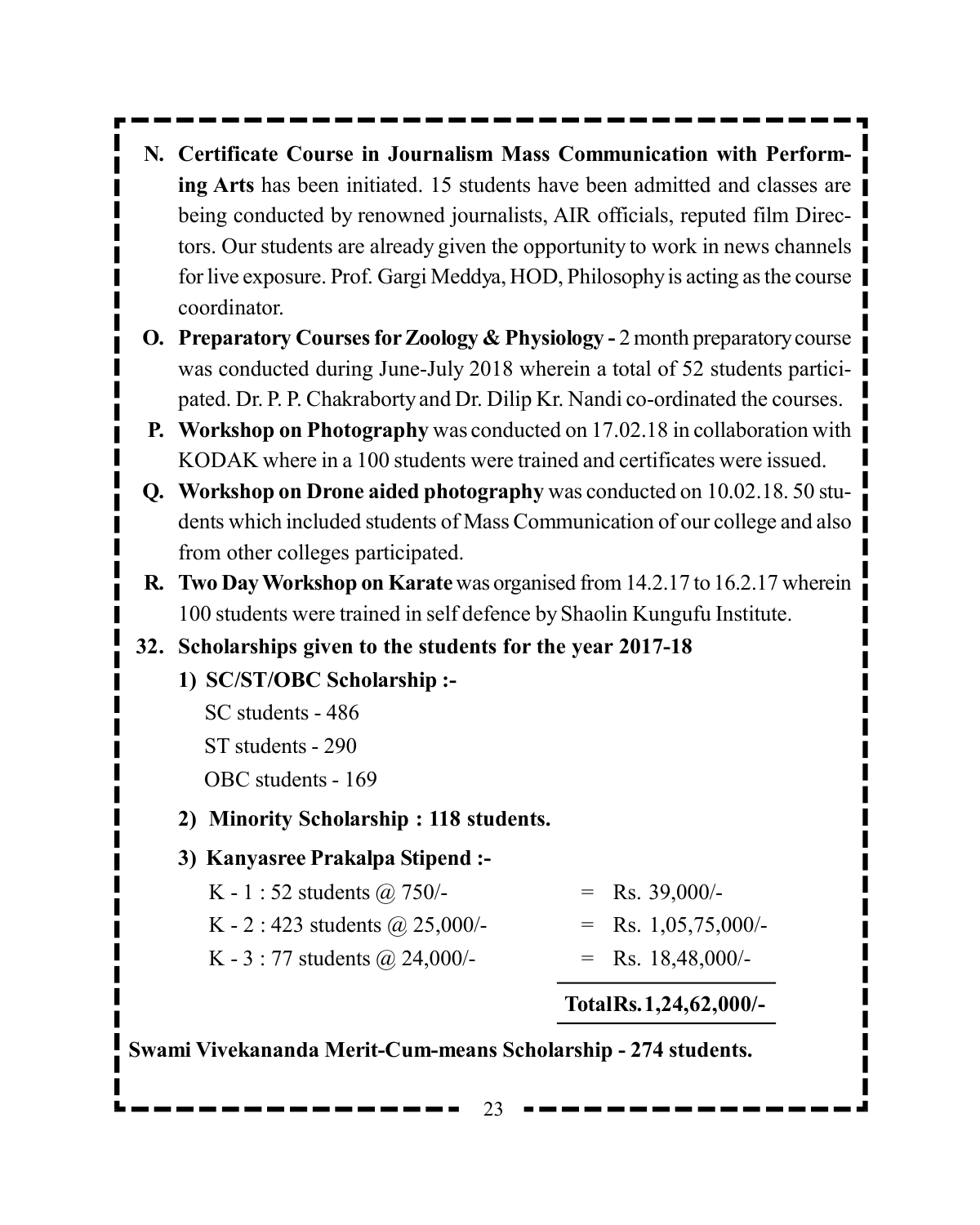Refresher Course, Orientation Programme & Other Seminars attended **33. Refresher Course, Orientation Programme & Other Seminars attended** by the Teachers/Librarian for 2017-18. **by the Teachers/Librarian for 2017-18.** 33.

& Research Institute, Belur Math Rani Durgawati Vishwavidyalaya R.K.M. Vivekananda Educational 2. Prof. Palash Ghorai Sanskrit National Seminar 29-31 Jan. 2018 R.K.M. Vivekananda Educational (Attended & Presented Paper) & Research Institute, Belur Math 4. Dr. Pravat Kumar Shit Geography Refresher Course 28.5.18 to 16.6.18 Rani Durgawati Vishwavidyalaya Women's Studies Centre, VU 1. |Prof. Gargi Medda Philosophy | National Seminar 16.12.18 Women's Studies Centre, VU Sanskrit Sahitya Parishad Jangal Mahal Itihas O Lok Conference 1.4..18 Sanskrit Sahitya Parishad 5. Prof. Mita Biswas History International Seminar 25.03.2018 Jangal Mahal Itihas O Lok Sanskriti Charcha Kendra (Attended & Presented Paper) Sanskriti Charcha Kendra Organised by **Sl. Name Dept. Name of Programme Date Organised by** University of Burdwan  $2^{nd}$  Regional Science & 16-17 Nov. 17 University of Burdwan. University of Burdwan. 3. Dr. Saradabrata Laha Bengali Summer School 26.6.18 to 16.7.18 University of Burdwan Sabang S.K. College National Seminar 9.3.18 Sabang S.K. College R.K.M.V. University 6. Prof. Srimanta Bhadra Sanskrit National Seminar 29 - 31 Jan 2018 R.K.M.V. University Garhbeta College. Seminar 10.1.18 Garhbeta College. Garhbeta College International Seminar 02.02.2018 Garhbeta College V.U. VU. National Seminar 28 - 29 Mar., 2018 | V.U. Winter School  $5 - 25$  Jan 2018  $\blacksquare$ 26.6.18 to 16.7.18 28.5.18 to 16.6.18 28 - 29 Mar., 2018 29-31 Jan 2018 29-31 Jan. 2018 16-17 Nov. 17 5-25Jan 2018 Date 25.03.2018 02.02.2018 16.12.18 10.1.18 1.4.18 9.3.18 Technology Congress - 2017 (Attended & Presented Paper) (Attended & Presented Paper) (Attended & Presented Paper) (Attended & Presented Paper) (Attended & Presented Paper) (Attended & Presented Paper) (Attended & Presented Paper) (Attended & Presented Paper) (Attended & Presented Paper) (Attended & Presented Paper) (Attended & Presented Paper) (Attended & Presented Paper)Technology Congress - 201 Name of Programme  $2^{nd}$  Regional Science  $\&$ International Seminar International Seminar Refresher Course National Seminar National Seminar National Seminar National Seminar National Seminar Summer School Winter School Conference Seminar Philosophy Geography Bengali Sanskrit History Г Sanskrit Dept. Prof. Srimanta Bhadra Dr. Pravat Kumar Shit Dr. Saradabrata Laha Prof. Palash Ghorai Prof. Gargi Medda Prof. Mita Biswas Name  $\overline{1}$  $\overline{\mathbf{3}}$ .  $\overline{\mathbf{s}}$ **No.**  $\overline{c}$  $\overline{4}$ 5.  $\infty$  $\blacksquare$ 

24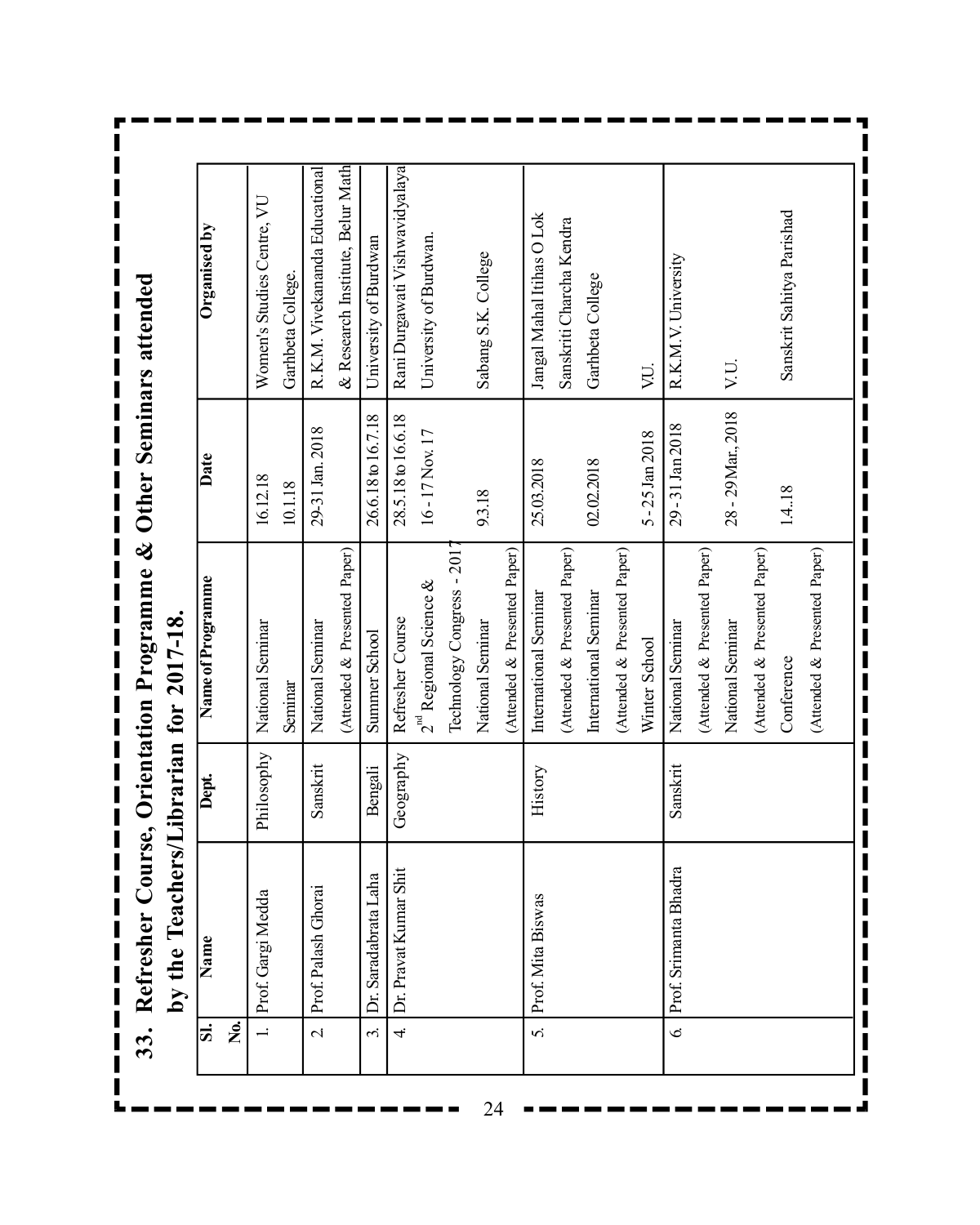| Organised by         | V.T.T. College     | Pandit Ravisankar Shukla University | Google's Strategy in Health care | & Biotech. | Bioleagues Worldwide,   | Bhubaneswar    | K.D.College of Commerce & | General Studies              | Ramnagar College    | VU.                   | VU.              | VU.                | N.P.R.M. Govt. College, Jhargram |                      | Ramananda College       |                   | VU.                 | Ramnagar College     |                              | R.B.U.                          | R.B.U.                    | R. B. U. & Byanjanbarno   | Foundation, Kolkata |                           |
|----------------------|--------------------|-------------------------------------|----------------------------------|------------|-------------------------|----------------|---------------------------|------------------------------|---------------------|-----------------------|------------------|--------------------|----------------------------------|----------------------|-------------------------|-------------------|---------------------|----------------------|------------------------------|---------------------------------|---------------------------|---------------------------|---------------------|---------------------------|
| Date                 | 29 - 30 Aug 2017   | 6-9 Oct. 2017                       | 24.04.2018                       |            | 2-4 Feb. 2018           |                | 22.12.2017                |                              | 6.3.2018            | 5 - 25 Jan. 2018      | 27 - 29 Mar 2018 | 5 - 25 Jan. 2018   | 9.2.2018                         |                      | 8.3.18                  |                   | 25.10.17 - 18.11.17 | 10.2.2017            |                              | 10.3.2018                       | 12-13 Dec. 2017           | 14-15 Feb. 2018           |                     | $7 - 8$ Feb. $2018$       |
| Name of Programme    | National Seminar   | (As a Resource Person)<br>Workshop  | Workshop                         |            | Indo Oncology Summit 18 | (As Organiser) | National Seminar          | (Attended & Presented Paper) | State Level Seminar | Winter School         | National Seminar | Winter School      | National Seminar                 | (As Resource Person) | Women's Day Celebration | (Resource Person) | Refresher Course    | National Seminar     | (Attended & Presented Paper) | National Seminar <sup>(")</sup> | International Seminar (") | International Seminar (") |                     | International Seminar (") |
| <b>Dept.</b>         | Maths              |                                     | Botany                           |            |                         |                |                           |                              | Zoology             | History               | Microbiology     | Geography          |                                  |                      |                         |                   | Zoology             | Music                |                              |                                 |                           |                           |                     |                           |
| Name                 | Dr. Sukumar Mandal |                                     | Dr. Rashmi Mukherjee             |            |                         |                |                           |                              | Dr. Rupa Dasgupta   | Prof. Shyamapada Shit | Smt. Tithi Adhya | Dr. Moumita Moitra |                                  |                      |                         |                   | Dr. Angsuman Chanda | Dr. Sujata Roy Manna |                              |                                 |                           |                           |                     |                           |
| فع<br>ا<br><u>si</u> | $\overline{r}$     |                                     | $\infty$                         |            |                         |                |                           |                              | 9.                  | $\overline{a}$        | $\equiv$         | $\overline{2}$     |                                  |                      |                         |                   | 13.                 | $\overline{4}$       |                              |                                 |                           |                           |                     |                           |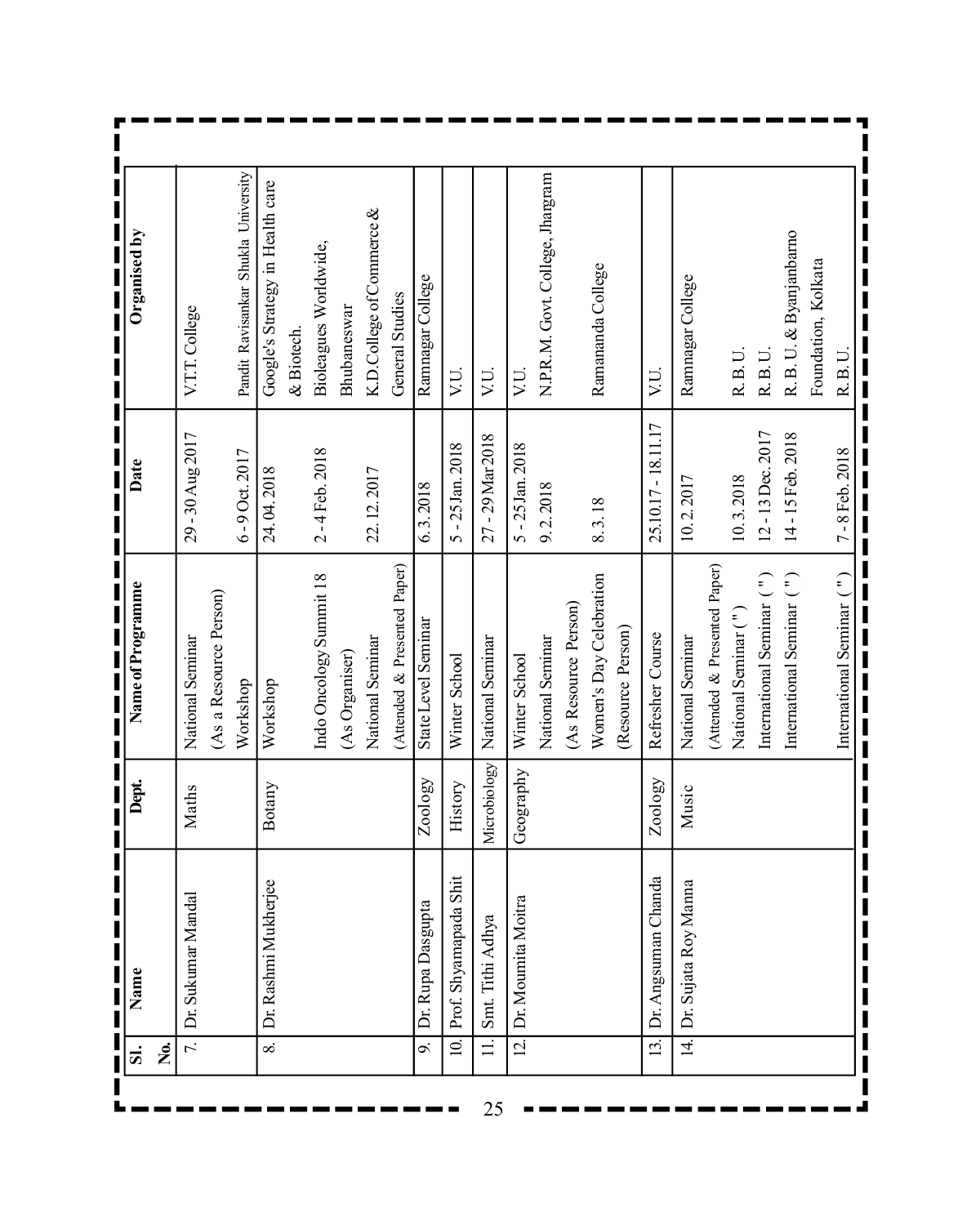| <u>รี่</u> | Name                      | Dept.      | Name of Programme            | Date                 | Organised by          |
|------------|---------------------------|------------|------------------------------|----------------------|-----------------------|
| Ź          |                           |            |                              |                      |                       |
| 15.        | Dr. Bipul Kr. Mondal      | Bengali    | Winter School                | $5 - 25$ Jan. $2018$ | VU.                   |
|            | 16. Prof. Md Raja Ahammad | Pol. Sc.   | State Lever Seminar          | 28.3.2018            | VU.                   |
|            |                           |            | (Attended & Presented Paper) |                      |                       |
|            | 17. Dr. Dilip Kr. Nandi   | Physiology | Conference (International)   | 4 - 7 Nov. 2017      | Delhi University      |
|            |                           |            | (Invited Speaker &           |                      |                       |
|            |                           |            | Chairperson)                 |                      |                       |
|            |                           |            | National Seminar             | 27 - 29 March 2018   | Vidyasagar University |
|            |                           |            | (Invited Speaker)            |                      |                       |
|            | 18. Dr. Sujata Bera       | Economics  | International Seminar        | 28 - 29 March 2018   | Vidyasagar University |
|            |                           |            | (Attended & Presented Paper) |                      |                       |
|            |                           |            | National Seminar             | 21.09.2017           | Vidyasagar University |
|            |                           |            | (Attended & Presented Paper) |                      |                       |
|            | 19. Prof. Bibhas Chand    | English    | International Conference     | 20 - 21 March 2018   | Vidyasagar University |

26

 $\blacksquare$  .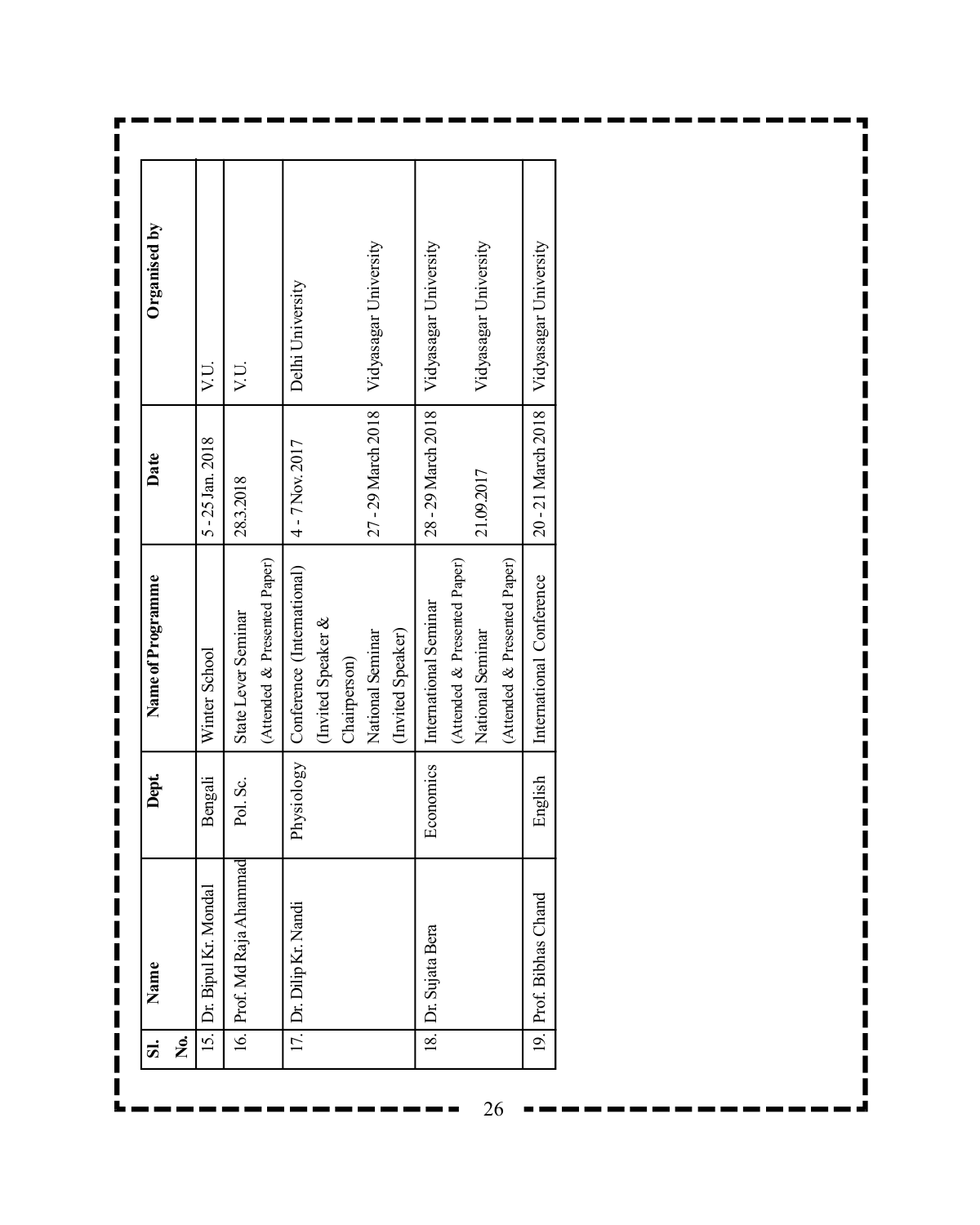| 34.                            | <b>College (2017-18)</b> |                                                                                                            | <b>Educational Excursion organised by the Departments of this</b>          |
|--------------------------------|--------------------------|------------------------------------------------------------------------------------------------------------|----------------------------------------------------------------------------|
| SI.<br>I                       | Name of the              | Date of                                                                                                    | <b>Place of Visit</b>                                                      |
| No.                            | Department               | <b>Excursion</b>                                                                                           |                                                                            |
| 1.<br>$\blacksquare$<br>I<br>I | Zoology                  | 20.9.17 to 21.9.17<br>3.12.17 to 8.12.17<br>16.2.18 to 22.2.18<br>14.3.18 to 15.3.18<br>22.3.18 to 23.3.18 | Digha<br>Tadoba National Park<br>Kaziranga National park<br>Digha<br>Digha |
| I<br>2.<br>$\mathbf{I}$        | Physiology               | 22.3.18 to 24.3.18<br>10.5.2018<br>10.11.2017                                                              | Sundarban<br>Digha<br>DIPAS (DRDO), New Delhi                              |
| I<br>3.<br>I<br>l<br>I         | Botany                   | 25.2.18 to 5.3.18<br>22.3.18 to 27.3.18<br>21 to 24 Nov. 2017                                              | Simla, Kufri<br>Dooars Buxa<br>Sundarban                                   |
| I<br>4.                        | Nutrition                | 29.12.17 to 3.1.18                                                                                         | Hyderabad                                                                  |
| 5.                             | Microbiology             | 31.12.17 to 5.1.18                                                                                         | Visakhapatnam                                                              |
| l<br>I<br>6.<br>I              | Chemistry                | 1.1.18 to 4.1.18<br>7.5.18                                                                                 | Vizag<br>Digha                                                             |
| $\mathbf i$<br>7.              | English                  | 10.1.2018                                                                                                  | Belpahari                                                                  |
| 8.                             | Sanskrit                 | 17.12.2017                                                                                                 | Belur Math, RMV University                                                 |
| 9.                             | Economics                | 19.1.18                                                                                                    | Gopegarh, Midnapore                                                        |
| 10.                            | Pol. Science             | 22.12.2017                                                                                                 | Bishunupur                                                                 |
| 11.                            | Philosophy               | 4.1.2018                                                                                                   | Gopegarh, Midnapore                                                        |
| 12.<br>I<br>I                  | Bengali                  | 8.2.2018<br>30.11.2017<br>(Field Survey)                                                                   | Chilkigarh<br>Bishnupur, Bankura                                           |
| 13.                            | Maths                    | 7.5.2018                                                                                                   | Digha & Metrological Park                                                  |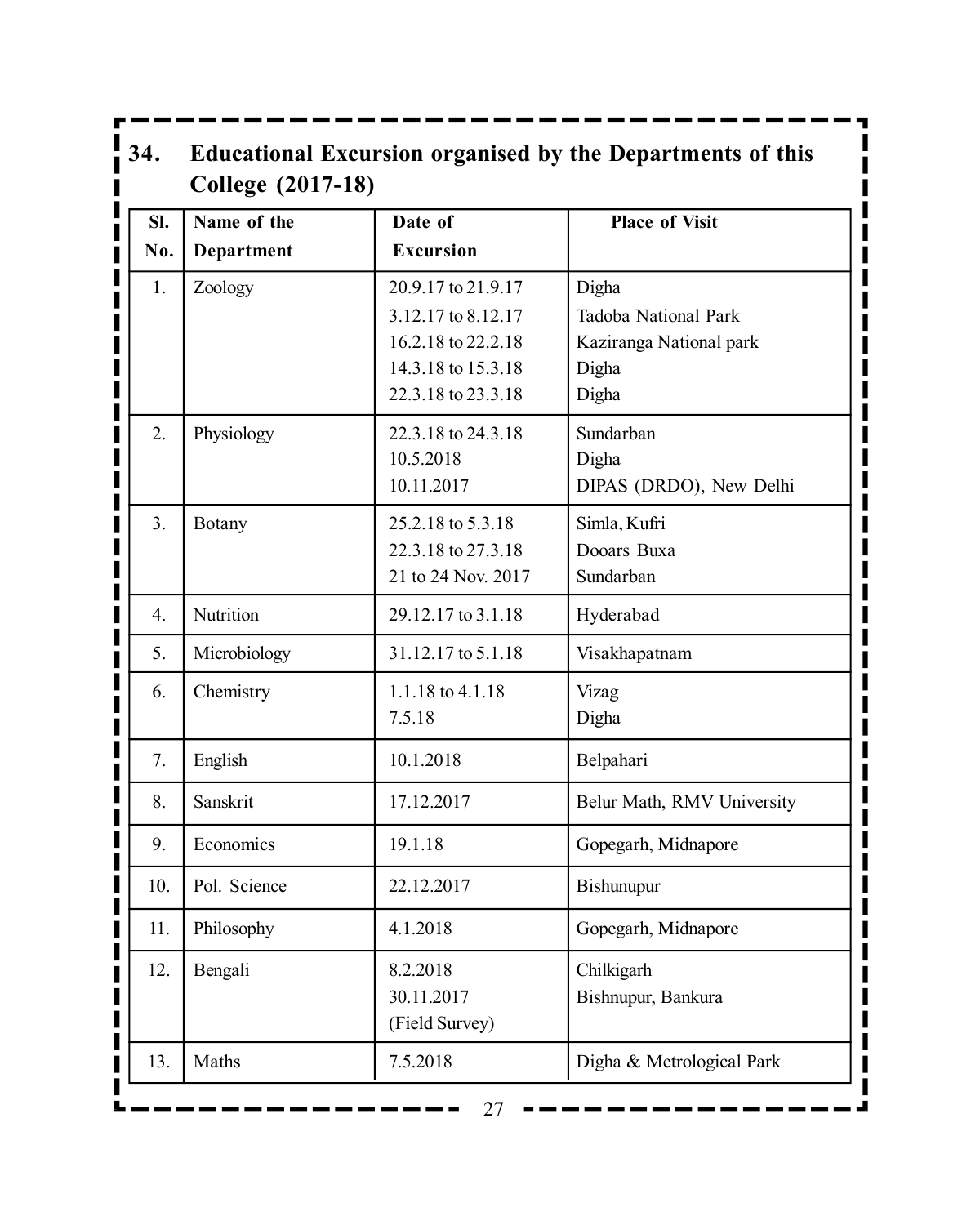# **35. Vacancy of Teaching posts :-**

I

Out of 64 Teaching posts, 19 posts are lying vacant in the college.

| Sl. No. | <b>Subjects</b> | <b>Vacancy</b> | <b>Vice</b>       | <b>Roster</b>    | Category as per     |
|---------|-----------------|----------------|-------------------|------------------|---------------------|
|         |                 | w.e.f.         |                   | Point            | authentication      |
| 1.      | Pol. Science    | 01.04.1998     | N. Ghosh          | 20 <sup>th</sup> | <b>ST</b>           |
| 2.      | Mathematics     | 22.09.1998     | A.K. Mitra        | 24 <sup>th</sup> | <b>ST</b>           |
| 3.      | Economics       | 01.04.2003     | I. Bhattacharyya  | 36 <sup>th</sup> | <b>SC</b>           |
| 4.      | Physiology      | 01.09.2003     | C. Betal          | 38 <sup>th</sup> | OBC-A               |
| 5.      | Zoology         | 17.03.2005     | New Post          | 42 <sup>nd</sup> | PH                  |
| 6.      | English         | 25.06.2005     | P. K. Mishra      | 43 <sup>rd</sup> | <b>ST</b>           |
| 7.      | <b>Botany</b>   | 25.07.2008     | T. K. Mishra      | 54 <sup>th</sup> | <b>ST</b>           |
| 8.      | Geography       | 25.02.2016     | S. Mandal         | 66 <sup>th</sup> | General             |
|         |                 |                |                   |                  | (Meritorious Sports |
|         |                 |                |                   |                  | Person)             |
| 9.      | <b>Botany</b>   | 13.05.2016     | D. Gupta Sengupta | 67 <sup>th</sup> | <b>SC</b>           |
| 10.     | <b>Botany</b>   | 16.12.2016     | D. C. Das         | 68 <sup>th</sup> | <b>SC</b>           |
| 11.     | Geography       | 16.03.2017     | S. Ghorai         | 69 <sup>th</sup> | OBC-B               |
| 12.     | Geography       | 27.04.2017     | A. Roy            | 70 <sup>th</sup> | OBC-A               |
| 13.     | Chemistry       | 31.1.2018      | New post          | 71 <sup>st</sup> | <b>SC</b>           |
| 14.     | Physics         | 31.1.2018      | New post          | 72 <sup>nd</sup> | Gen (PWD)           |
| 15.     | Maths           | 31.1.2018      | New post          | 73 <sup>rd</sup> | Gen                 |
| 16.     | Nutrition       | 31.1.2018      | New post          | 74 <sup>th</sup> | <b>ST</b>           |
| 17.     | Microbiology    | 31.1.2018      | New post          | 75 <sup>th</sup> | Gen.                |
| 18.     | Physical Edu.   | 31.1.2018      | New post          | 76 <sup>th</sup> | OBC-A               |
| 19.     | Pol.Sc.         | 23.2.2018      | P. Thakur         | 77 <sup>th</sup> | Gen.                |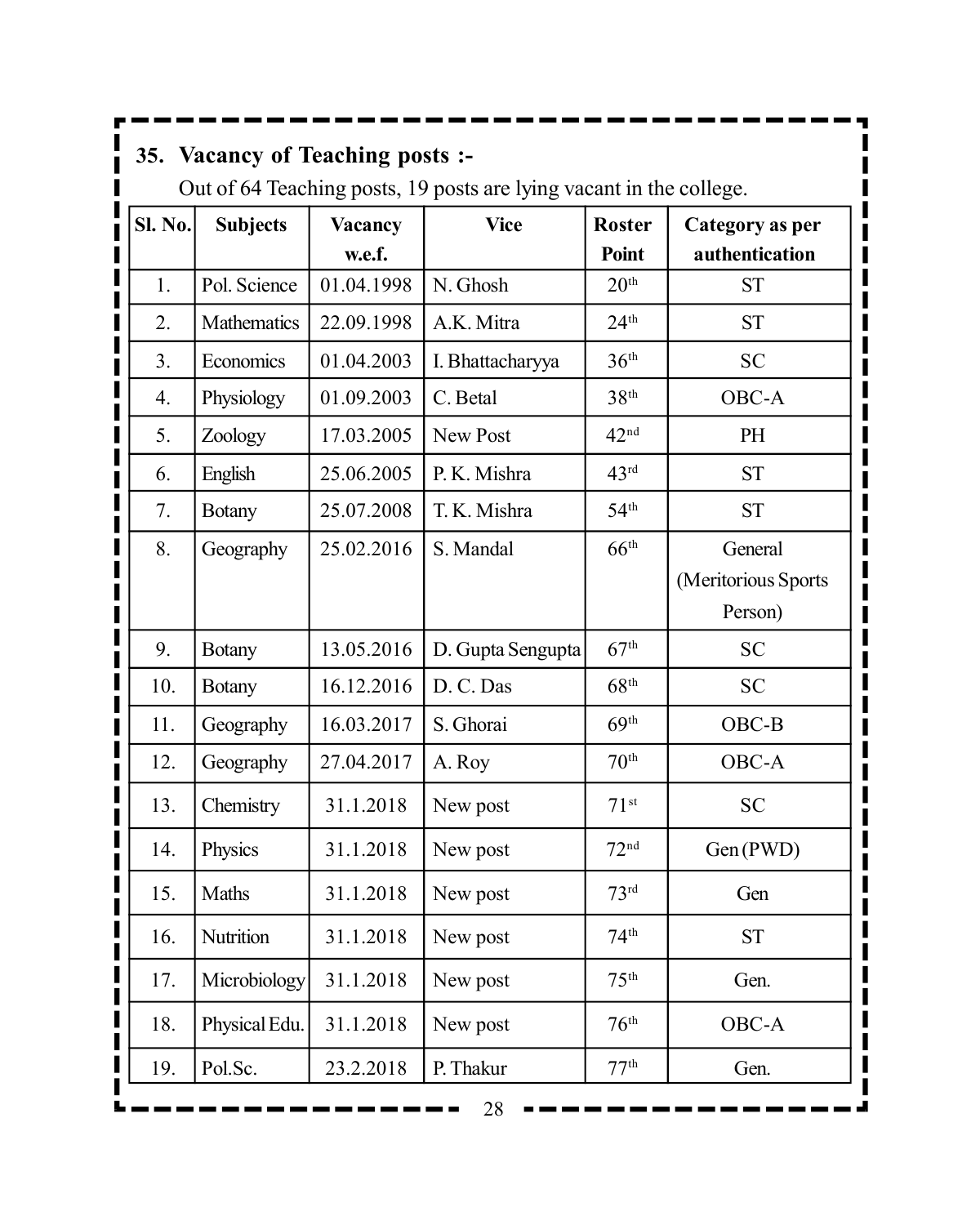| <b>Sl. No.</b>   | <b>Name of the Post</b>        | <b>Vice</b>                  | Vacant w.e.f.    |
|------------------|--------------------------------|------------------------------|------------------|
| 1.               | Peon                           | D. C. Kotal, Retired         | 01.04.2006       |
| 2.               | Gardener                       | B. Majhi, Retired            | 01.09.2008       |
| 3 <sub>1</sub>   | <b>Bus Attendant</b>           | A. Ghosh, Retired            | 01.01.2009       |
| $\overline{4}$ . | Lab. Attendant in Physiology   | B. C. Maity, Retired         | 01.04.2009       |
| 5.               | Lab. Attendant in Botany       | A. Das, Retired              | 01.05.2009       |
| 6.               | <b>Bus Driver</b>              | L. K. Mishra, Retired        | 01.10.2009       |
| 7.               | Lab. Attendant in Physics      | T. Dolai, Retired            | 01.11.2009       |
| 8.               | Peon                           | Subhas Roy, Died             | Died on 3.5.2010 |
| 9.               | Lab. Attendant in Chemistry    | Bijoy Sahoo, Retired         | 01.02.2011       |
| 10.              | Peon                           | Baul Chalak, Retired         | 01.11.2012       |
| 11.              | Lab. Attendant in Zoology      | Samir Ranjan Biswas, Retired | 01.02.2013       |
| 12.              | Lab. Attendant in Botany       | Bhabani Maity, Retired       | 01.04.2013       |
| 13.              | Guard                          | Mohan Ch. Mana               | 01.05.2015       |
| 14.              | Lab. Attendant in Chemistry    | Bishnupada Sar               | 01.04.2016       |
| 15.              | Peon                           | Subal Sarkar                 | 19.08.2016       |
| 16.              | Lab. Attendant in Botany       | Nishikanta Maiti             | 01.09.2017       |
| 17.              | Library Peon                   | Pravati Sarkar               | 01.09.2017       |
| 18.              | Clerk                          | Dr. Abinash Sengupta         | 20.5.2018        |
| 19.              | Lab. Attendant in Microbiology | New Post                     | 18.09.2017       |
| 20.              | Lab. Attendant in Nutrition    | <b>New Post</b>              | 18.09.2017       |

# **37. Staff of this college died in this year :**

| 1. Baharam Mallick: | Part-time Teacher                                            | Died on 15.9.17 |
|---------------------|--------------------------------------------------------------|-----------------|
|                     | in Sanskrit                                                  |                 |
|                     | 2. Prof. Sati Mukhopadhyay: Retd. Sl.Gr. Lecturer of Pol.Sc. | Died on 2.12.17 |
| 3. Narayan Bhunia : | Cook of Hostel                                               | Died on 8.7.18  |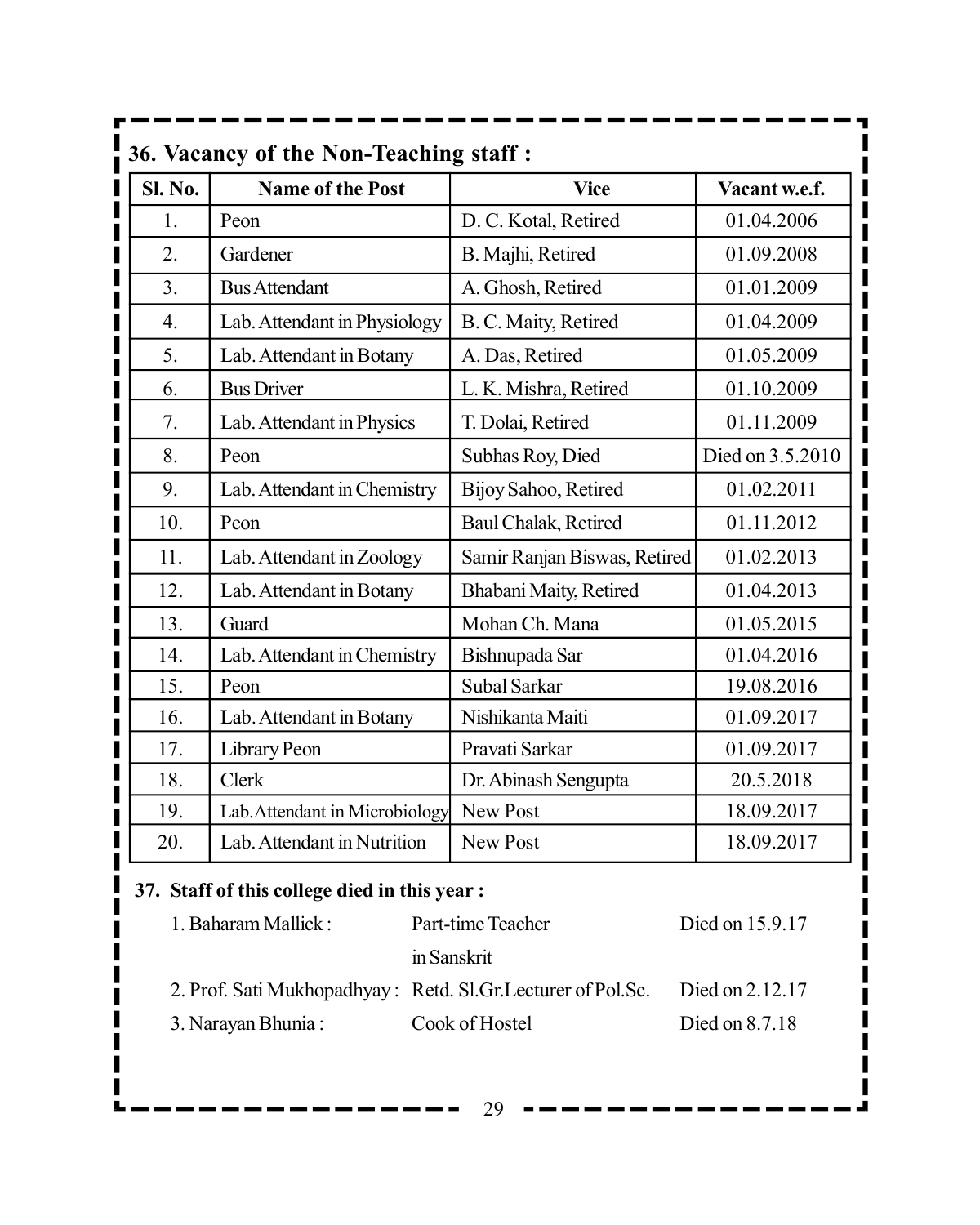**38. Staff who Retired and Resigned from this college in this year :** 1. Sri Nishikanta Maity, Specimen collector, Retired w.e.f. 1.9.17 2. Smt. Pravati Sarkar, Library peon, Retired w.e.f. 1.9.17 3. Dr. Abinash Sengupta, Clerk, Resigned w.e.f. 20.5.18 **39. Who joined :** NIL **40. Felicitation to the staff who completed 25 yrs. of service in the college : NIL 41. Grant Received for the year 2017-18 :** 1. State Govt. (Including Salary) 8,39,97,982/- 2. U.G.C. (Other Grants) 1,27,41,083/- 3. Vidyasagar University (NSS) 1,38,500/- 4. RUSA 50,00,000/- **TOTAL 10,18,77,565/-**

*This institute has completed 61 years of its journey. This 61 years have witnessed a tremendous and effective growth of teaching learning in the field of value based Human Development. We sincerely acknowledge the contribution made by the different government departments, officials and the community members for providing us the opportunity to develop the credential in the field of teaching learning process and in the expansion of liberating force of education.*

*Before I conclude, on behalf of the college, we extend our thanks and gratitude to Vidyasagar University, Higher Education Department, Education Directorate, West Bengal State Council of Higher Education, West Bengal College Service Commission, Netaji Subhas Open University, University Grants Commission, UCO Bank, SBI, Midnapore Axis Bank, Midnapore Branch and other Nationalized Banks, Post Office, Home Department, Public Health Engineering, Midnapore Municipality, Paschim Medinipur Zilla Parishad, Paschimanchal Unnayan Parishad, NSS Co-ordinator, NCC Directorate, District Administration, Friends and Well wishers for their infinite assistance and co-operation.*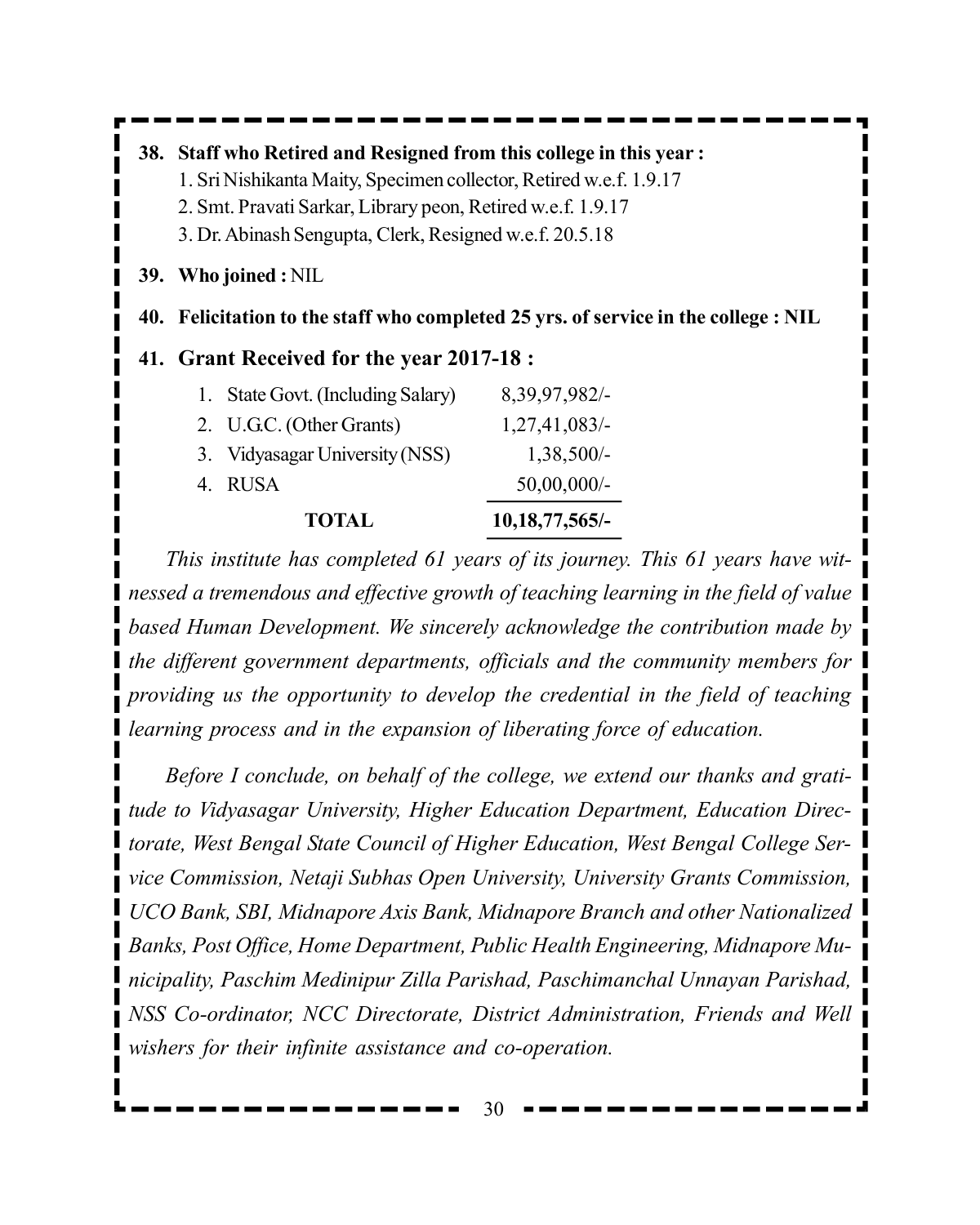*We are grateful to Shri Pranab Basu, Hon'ble Chairman, Midnapur Municipality for his presence. We are thankful to Smt. Nilima Jana and Prof. Nandita Ghosh & Shri Bhima Charan Maiti for their august presence on this occasion.*

*We are grateful to Sri Tarapada Pal, Present, Governing Body of this College for gracing this occasion inspite of his busy schedule.*

*We also extend our gratitude to all other dignitaries for their presence in this college, inspite of their busy programms. We are delighted and proud to see a galaxy of educationists present here adding to the dignity of the programe.*

*We are also grateful to all of our guests, media persons present in this function.*

*We all work for knowledge, peace, equality, love, sympathy, truth and tolerance through our daily activities. We extend our good wishes and affection to our beloved students. We pray for their good health, pure heart and wisdom. We have so many students working in diverse fields of the nation building. We are proud of them.*

*Once again, I convey my deepest regards and thanks to all who have assembled here. Namaskar*

*Dr. Jayasree Laha*

Date : 22nd August, 2018 Principal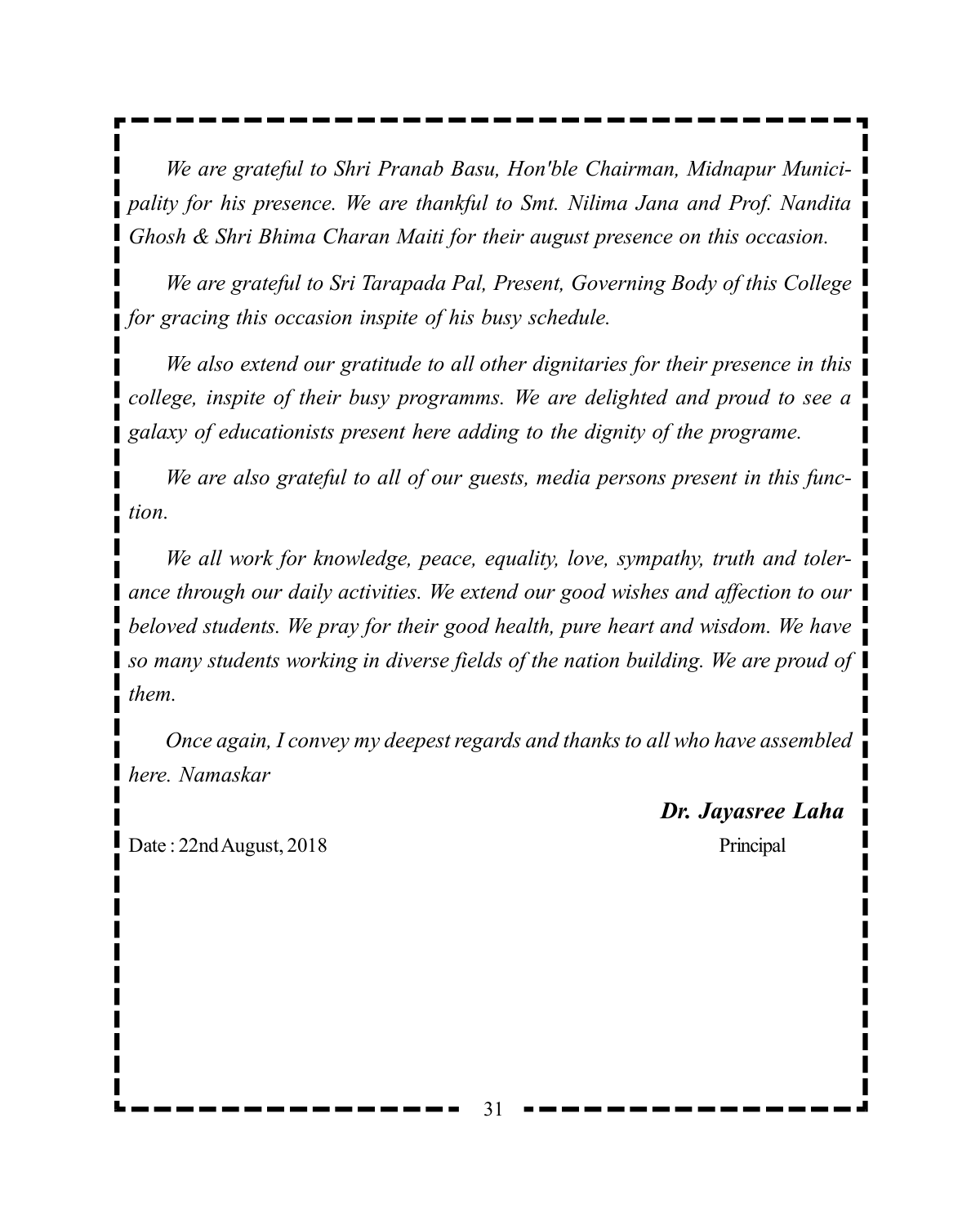|         | RAJA N. L. KHAN WOMEN'S COLLEGE, MIDNAPORE | Result of B.A. Part-I (Hons) - Exam. 2017<br>Date of Publication of Result 29/11/2017 |               |               |           |
|---------|--------------------------------------------|---------------------------------------------------------------------------------------|---------------|---------------|-----------|
| Sl. No. | <b>Subjects</b>                            | <b>Appeared</b>                                                                       | <b>Passed</b> | <b>Failed</b> | % of Pass |
| 1.      | Bengali                                    | 114                                                                                   | 108           | 06            | 94.73%    |
| 2.      | Economics                                  | 13                                                                                    | 07            | 06            | 53.84%    |
| 3.      | English                                    | 96                                                                                    | 93            | 03            | 96.87%    |
| 4.      | Geography                                  | 84                                                                                    | 77            | 07            | 91.66%    |
| 5.      | <b>History</b>                             | 92                                                                                    | 67            | 25            | 72.82%    |
| 6.      | Music                                      | 26                                                                                    | 25            | 01            | 96.15%    |
| 7.      | Philosophy                                 | 75                                                                                    | 51            | 24            | 68%       |
| 8.      | Pol. Science                               | 30                                                                                    | 17            | 13            | 56.66%    |
| 9.      | Sanskrit                                   | 81                                                                                    | 57            | 24            | 70.37%    |

#### **Result of B.A. Part-I (General) - Exam. 2017**

01. BA. General 225 114 111 50.66%

### **Result of B.Sc. Part-I (Hons) - Exam. 2017**

#### **Date of Publication of Result 29/11/2017**

| 01. | <b>Botany</b>           | 58 | 49 | 09 | 84.48% |
|-----|-------------------------|----|----|----|--------|
| 02. | Chemistry               | 41 | 29 | 12 | 70.73% |
| 03. | <b>Computer Science</b> | 42 | 30 | 12 | 71.42% |
| 04. | Microbiology            | 31 | 28 | 03 | 90.32% |
| 05. | Mathematics             | 95 | 73 | 22 | 76.84% |
| 06. | Nutrition               | 42 | 37 | 05 | 88%    |
| 07. | Physics                 | 42 | 35 | 07 | 83.33% |
| 08. | Physiology              | 60 | 41 | 19 | 68.33% |
| 09. | Zoology                 | 60 | 50 | 10 | 83.33% |

### **Result of B.Sc. Part-I (General) Exam. - 2017**

01. B.Sc., General 34 25 09 73.52%

*Dr. Jayasree Laha*

**Principal**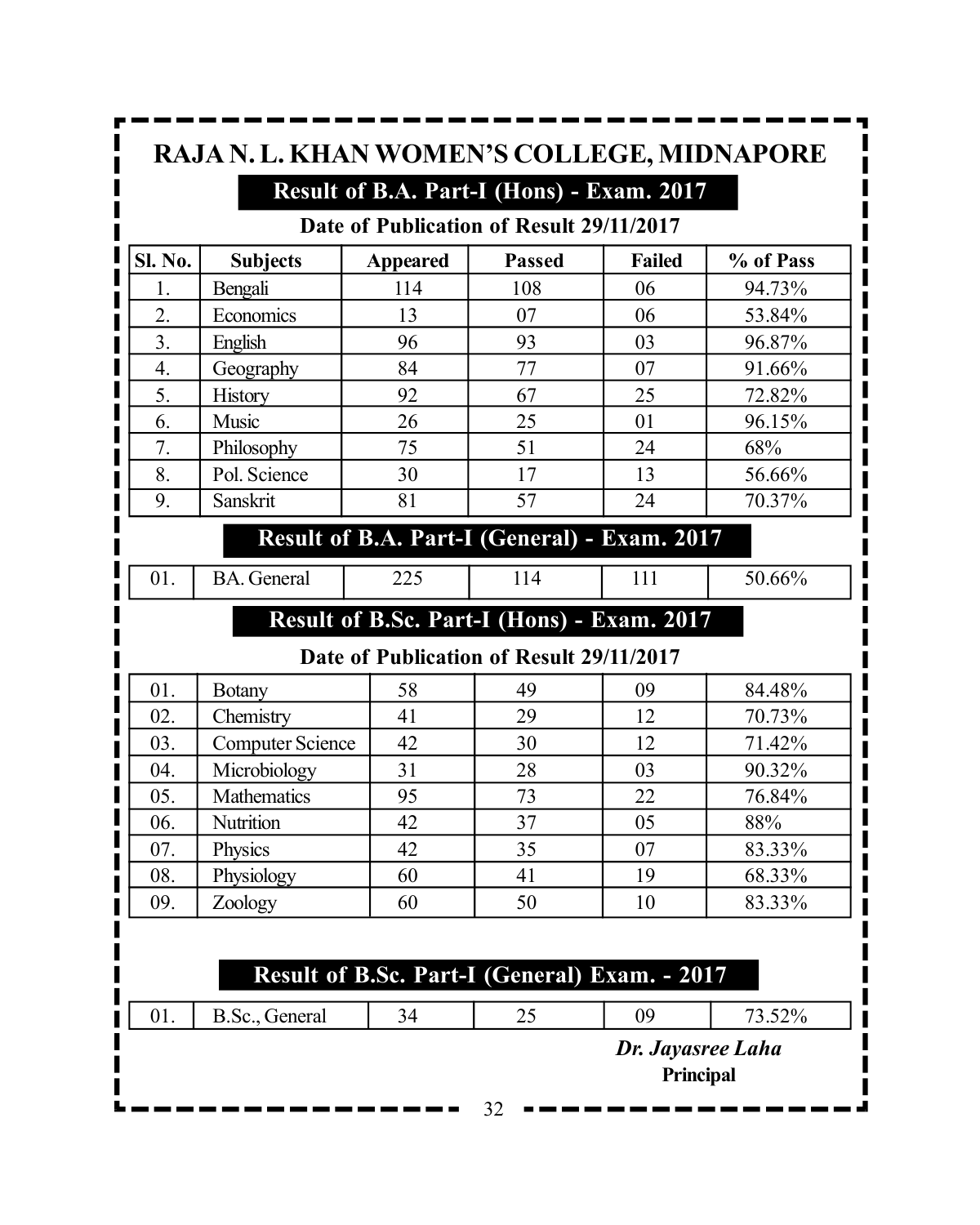|     | <b>Subjects</b>         | <b>Appeared</b> | <b>Passed</b>                           | <b>Failed</b>                                  | % of Pass |
|-----|-------------------------|-----------------|-----------------------------------------|------------------------------------------------|-----------|
| 01. | Bengali                 | 80              | 77                                      | 03                                             | 96.25%    |
| 02. | Economics               | 08              | 07                                      | 01                                             | 87.5%     |
| 03. | English                 | 94              | 89                                      | 05                                             | 94.68%    |
| 04. | Geography               | 65              | 59                                      | 06                                             | 90.76%    |
| 05. | History                 | 55              | 48                                      | 07                                             | 87.27%    |
| 06. | Music                   | 19              | 15                                      | 04                                             | 78.94%    |
| 07. | Philosophy              | 36              | 31                                      | 05                                             | 86.11%    |
| 08. | Pol. Science            | 30              | 27                                      | 03                                             | 90%       |
| 09. | Sanskrit                | 64              | 58                                      | 06                                             | 90.62%    |
|     |                         |                 |                                         | Result of B.A. Part-II (General) - Exam. 2017  |           |
| 01. | <b>BA.</b> General      | 83              | 37                                      | 46                                             | 44.67%    |
|     |                         |                 |                                         | Result of B.Sc. Part-II (Hons) - Exam. 2017    |           |
|     |                         |                 | Date of Publication of Result 15.9.2017 |                                                |           |
| 01. | <b>Botany</b>           | 26              | 26                                      |                                                | 100%      |
| 02. | Chemistry               | 34              | 28                                      | 06                                             | 82.35%    |
| 03. | <b>Computer Science</b> | 34              | 31                                      | 03                                             | 91.17%    |
|     | Microbiology            | 28              | 23                                      | 05                                             | 82.14%    |
| 04. | <b>Mathematics</b>      | 73              | 57                                      | 16                                             | 78.08%    |
| 05. |                         | 49              | 44                                      | 05                                             | 89.79%    |
| 06. | Nutrition               |                 |                                         |                                                | 91.30%    |
| 07. | Physics                 | 23              | 21                                      | 02                                             |           |
| 08. | Physiology              | 20              | 19                                      | 01                                             | 95%       |
| 09. | Zoology                 | 37              | 36                                      | 01                                             | 97.29%    |
|     |                         |                 |                                         | Result of B.Sc. Part-II (General) Exam. - 2017 |           |

 $\blacksquare$ 

П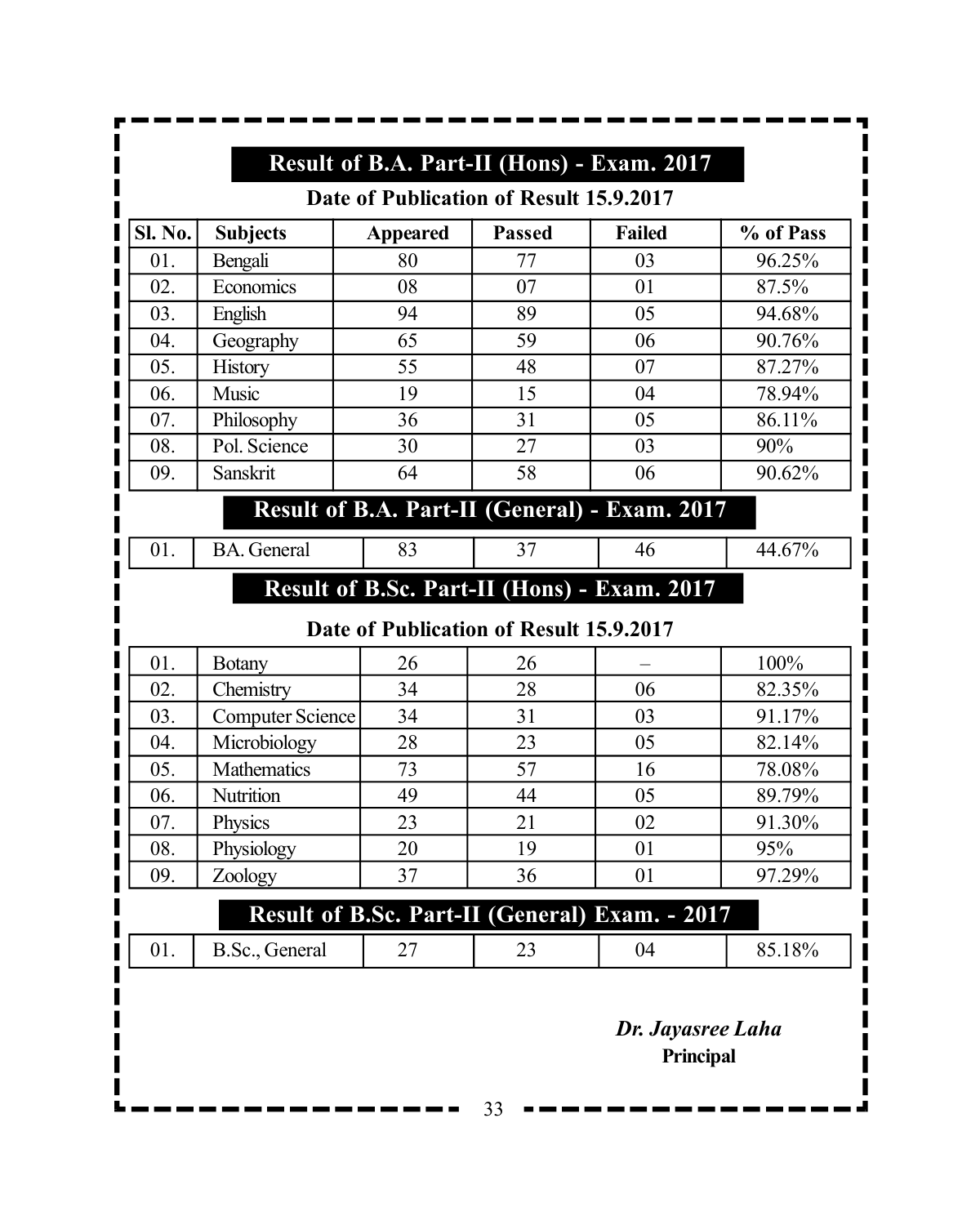|     |                                                 |                 | Result of B.A. Part-III (Hons.) Exam-2018      |                         |    |                                |           |
|-----|-------------------------------------------------|-----------------|------------------------------------------------|-------------------------|----|--------------------------------|-----------|
| SI. |                                                 | <b>Appeared</b> | Date of Publication of Result 30.5.2018        | <b>Passed</b>           |    |                                |           |
| No. | <b>Subjects</b>                                 |                 | 1st Class                                      | 2nd Class Passed Failed |    |                                | % of Pass |
| 01. | Bengali                                         | 74              | 04                                             | 70                      |    |                                | 100%      |
| 02. | English                                         | 87              | 09                                             | 71                      | 05 | 02                             | 91.95%    |
| 03. | Sanskrit                                        | 57              | 05                                             | 43                      | 04 | 05                             | 91.22%    |
| 04. | Geography                                       | 59              | 07                                             | 47                      | 04 | 01                             | 98.30%    |
| 05. | History                                         | 52              | 05                                             | 42                      | 04 | 01                             | 98%       |
| 06. | Philosophy                                      | 29              | 01                                             | 25                      | 01 | 02                             | 93.10%    |
| 07. | Pol. Science                                    | 27              | 03                                             | 17                      | 06 | 01                             | 96.29%    |
| 08. | Music                                           | 15              | 07                                             | 07                      |    | 01                             | 93.33%    |
| 09. | Economics                                       | 07              | 02                                             | 05                      |    |                                | 100%      |
|     |                                                 |                 |                                                |                         |    |                                |           |
|     |                                                 |                 | Result of B.A. Part-III (General) - Exam. 2018 |                         |    |                                |           |
| 01. | <b>BA.</b> General                              | 40              |                                                | 11                      | 25 | 04                             | 90%       |
|     |                                                 |                 | Result of B.Sc. Part-III (Hons.) Exam-2018     |                         |    |                                |           |
|     |                                                 |                 | Date of Publication of Result 30.5.2018        |                         |    |                                |           |
| SI. | <b>Subjects</b>                                 | Appe-           |                                                | <b>Passed</b>           |    |                                |           |
| No. |                                                 | ared            | 1st Class                                      | 2nd Class Passed        |    | Failed                         | % of Pass |
| 01. | <b>Botany</b>                                   | 27              | 07                                             | 17                      | 03 |                                | 100%      |
| 02. | Chemistry                                       | 29              | 15                                             | 14                      |    |                                | 100%      |
| 03. | <b>Computer Science</b>                         | 31              | 17                                             | 14                      |    | $\overline{a}$                 | 100%      |
| 04. | Microbiology                                    | 25              | 08                                             | 13                      | 03 | 01                             | 96%       |
| 05. | <b>Mathematics</b>                              | 57              | 06                                             | 44                      | 07 |                                | 100%      |
| 06. | Nutrition                                       | 44              | 17                                             | 21                      | 06 |                                | 100%      |
| 07. | Physics                                         | 20              | 09                                             | ${\bf 08}$              | 03 |                                | 100%      |
| 08. | Physiology                                      | 22              | 06                                             | 13                      | 02 | 01                             | 94.45%    |
| 09. | Zoology                                         | 36              | 07                                             | 24                      | 05 | -                              | 100%      |
|     | Result of B.Sc. Part-III (General) Exam. - 2018 |                 |                                                |                         |    |                                |           |
| 01. | <b>B.Sc.</b> General                            | 22              | 03                                             | 19                      |    |                                | 100%      |
|     |                                                 |                 | 34                                             |                         |    | Dr. Jayasree Laha<br>Principal |           |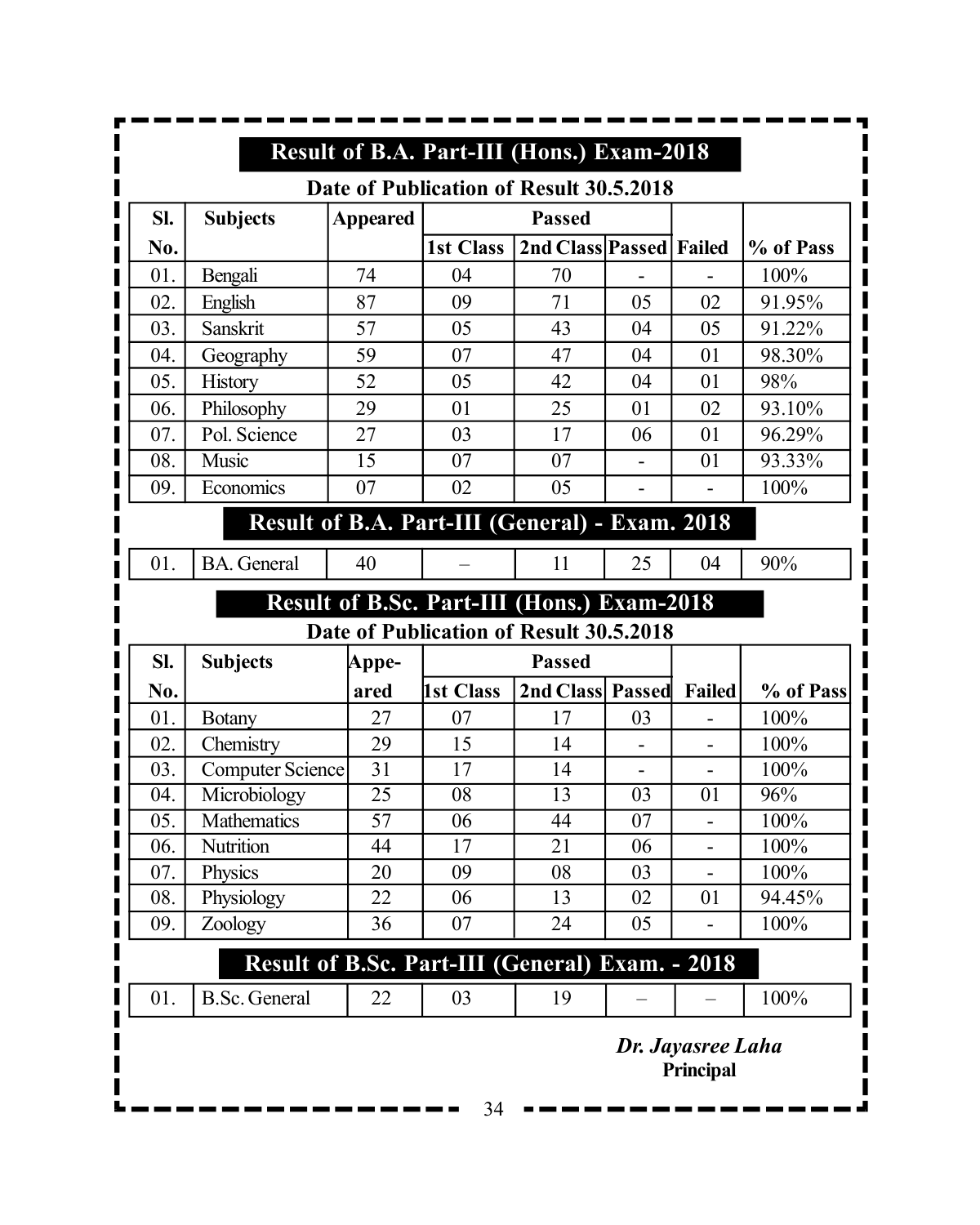|                     |                          |                                 | <b>Department of BCA - 2018</b> |            |                        |                    |
|---------------------|--------------------------|---------------------------------|---------------------------------|------------|------------------------|--------------------|
| <b>Semesters</b>    | No. of<br><b>Student</b> | No. of<br>1 <sup>st</sup> Class | No. of<br>2 <sup>nd</sup> Class | Incomplete | <b>Success</b><br>Rate | University<br>Rank |
|                     | Appeared                 |                                 |                                 |            |                        |                    |
| 1 <sup>st</sup> Sem | 36                       | 08                              | 22                              | 06         | 83.33%                 |                    |
| $2nd$ Sem           | 44                       | <b>NIL</b>                      | 30                              | 14         | 68.18%                 |                    |
| $3rd$ Sem           | 37                       | 03                              | 25                              | 09         | 75.67%                 |                    |
| $4th$ Sem           | 29                       | 03                              | 24                              | 02         | 93.10%                 |                    |
| $5th$ Sem           | 28                       | 19                              | 08                              | 01         | 96.42%                 | 01                 |

# **Result of PG Course - 2017-18**

| Sl.No. | <b>Subjects</b>            | <b>Semesters</b> | <b>Appeared</b> | <b>Passed</b> | 1 <sup>st</sup> Class | % of Pass |
|--------|----------------------------|------------------|-----------------|---------------|-----------------------|-----------|
|        |                            | 1 <sup>st</sup>  | 48              | 48            |                       | 100       |
| 1.     | Bengali                    | 3 <sup>rd</sup>  | 43              | 43            |                       | 100       |
|        |                            | 4 <sup>th</sup>  | 43              | 01            | 42                    | 100       |
|        |                            | 1 <sup>st</sup>  | 18              | 18            |                       | 100       |
| 2.     | History                    | 3 <sup>rd</sup>  | 13              | 13            |                       | 100       |
|        |                            | 4 <sup>th</sup>  | 12              | 01            | 11                    | 100       |
|        |                            | 1 <sup>st</sup>  | 20              | 19            |                       | 100       |
| 3.     | <b>Applied Mathematics</b> | 3rd              | 20              | 19            |                       | 100       |
|        |                            | 4 <sup>th</sup>  | 19              |               | 19                    | 100       |
|        |                            | 1 <sup>st</sup>  | 11              | 11            |                       | 100       |
| 4.     | Human Physiology           | 3 <sup>rd</sup>  | 6               | 6             |                       | 100       |
|        |                            | 4 <sup>th</sup>  | 6               |               | 6                     | 100       |
|        |                            | 1 <sup>st</sup>  | 27              | 27            |                       | 100       |
| 5.     | Zoology                    | 3rd              | 26              | 26            |                       | 100       |
|        |                            | 4 <sup>th</sup>  | 26              |               | 26                    | 100       |
| 6.     | Comp. Sc.                  | 1 <sup>st</sup>  | 13              | 13            |                       | 100       |
| 7.     | Sanskrit                   | 1 <sup>st</sup>  | 15              | 15            |                       | 100       |
|        |                            |                  |                 |               | Dr. Jayasree Laha     |           |
|        |                            |                  |                 |               | Principal             |           |
|        |                            |                  | 35              |               |                       |           |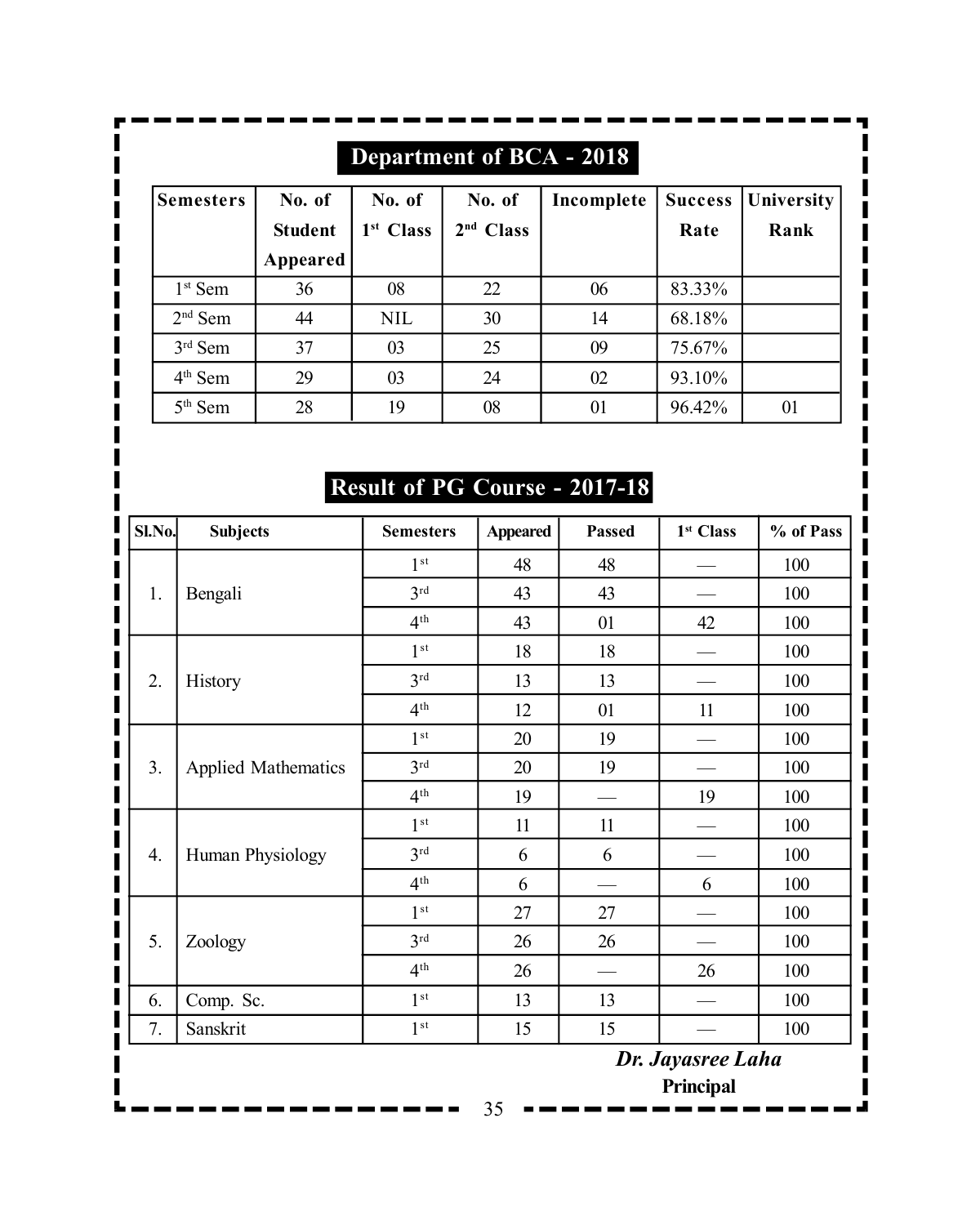#### Raja N.L. Khan Women's College

**List of recipients of Prize for obtaining 1st class in B.A./B.Sc. Part - III Exam 2018 & Securing 1st Position in B.A./B.Sc. Part-I / Part-II Examination - 2017**

#### **BA Part-III 2018**

#### **Bengali (Hons) :**

- 1. Aparupa Jana 480
- 2. Arefa Khatun 480
- 3. Dipanwita Das 485
- 4. Mousumi Patra 497

#### **Economics (Hons) :**

1. Riya Nag - 533

### **English (Hons) :**

- 1. Ambiya Sultana 484
- 2. Ananya Mahata 484
- 3. Aruna Bhowmik 483
- 4. Manisha Ghosh 480
- 5. Mousumi De 511
- 6. Priyanka Parali 500
- 7. Sangita Das 480
- 8. Sucharita Maji 500
- 9. Udita Ghosh 480

#### **Geography (Hons) :**

- 1. Aditi Nag 494
- 2. Kalyani Mondal 480
- 3. Sumana Guchhait 480

#### **History (Hons) :**

- 1. Babli Kar 480
- 2. Indira Maity 480
- 3. L. Niharika 480
- 4. Paramita Sangiri 523
- 5. Tanushree Senapati 481

#### **Music (Hons) :**

- 1. Koyel Chakraborty 480
- 2. Rhythm Das 518
- 3. Sarmila Sinha 480
- 4. Shilpa Banerjee 518
- 5. Shreya Manna 504
- 6. Stuti Pradhan 532
- 7. Sunandita Barman 480

#### **Philosophy (Hons) :**

1. Pritilata Sengupta - 580

#### **Pol. Sc. (Hons) :**

- 1. Dipali Maity 492
- 2. Parnashree Jana 515
- 3. Pinki Das 525

#### **Sanskrit (Hons) :**

- 1. Barnali Bala 493
- 2. Rina Senapati 541
- 3. Ruma Patra 499
- 4. Swati Dey 499
- 5. Sampa Ghorai 484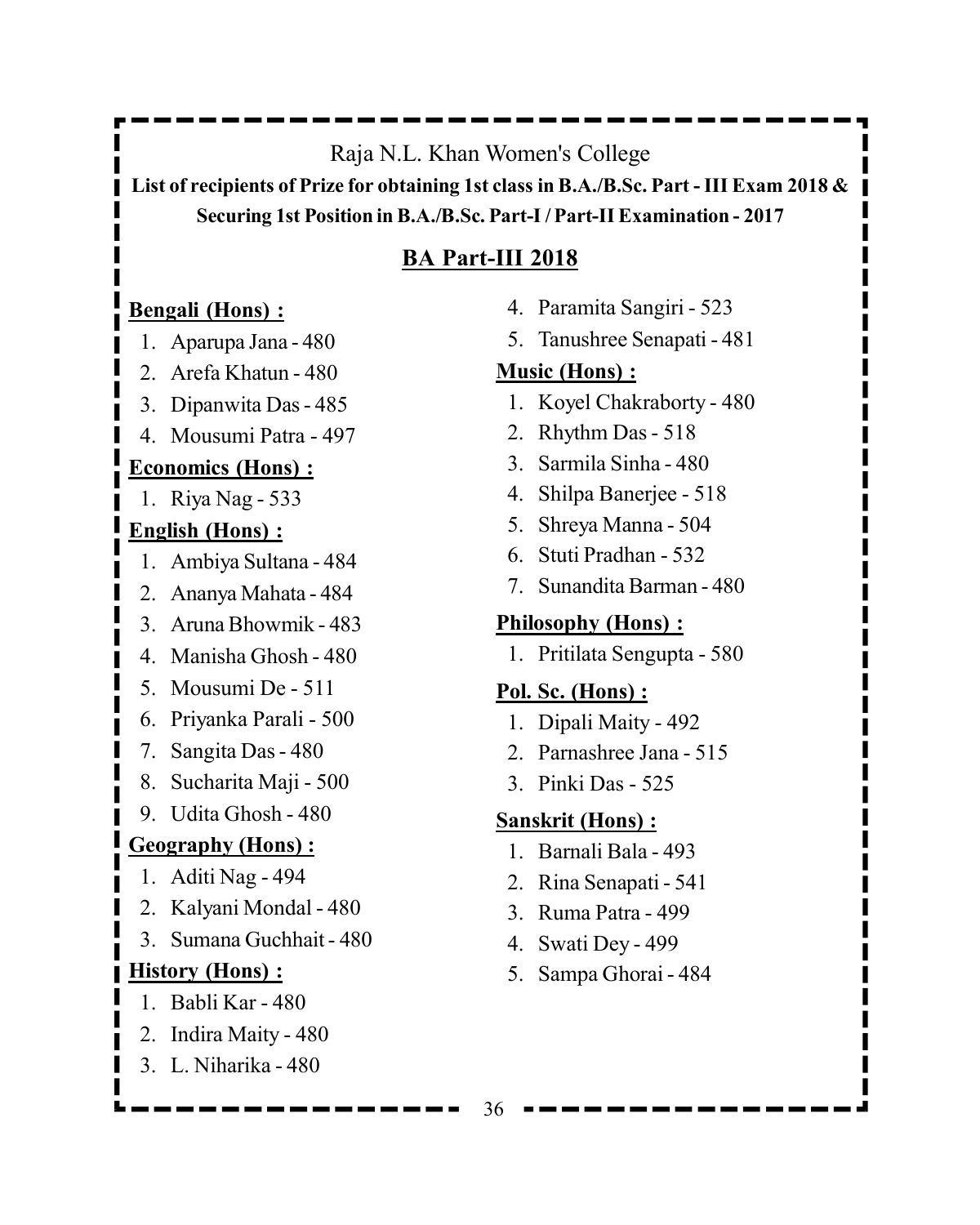### **B.Sc. Part-III 2018**

**BCA : (2018) NIL**

#### **Botany (Hons) :**

- 1. Ananya Dash Chakraborty 493
- 2. Manali Das 528
- 3. Pali Samanta 500
- 4. Pratyusha Dutta 494
- 5. Priyanka Paria 503
- 6. Sima Dolai 480
- 7. Somashree Sahoo 481

### **Chemistry (Hons) :**

I

- 1. Barsana Mandal 499
- 2. Debashruti Maity 502
- 3. Labani Samanta 513
- 4. Manisha Manna 480
- 5. Nabanita Jana 605
- 6. Nargis Parbin 483
- 7. Payel Bhakat 537
- 8. Sriparna Chatterjee 482
- 9. Sudeshna De 523
- 10. Suparna Dutta 566
- 11. Dipanwita Manna 480
- 12. Mandira Dinda 497
- 13. Negar Sultana 510
- 14. Papiya Sen 595
- 15. Srijita Mahata 501

#### **Computer Science (Hons) :**

- 1. Afsana Khatun 546
- 2. Anjana Bhadra 523
- 3. Ankita Sau 492
- 4. Barsha Biswas 518
- 5. Bebi Seth 539
- 6. Jhuma Bhunia 484
- 7. Koyel Samanta 549
- 8. Monidipa Murmu 540
- 9. Manisha Patra 524
- 10. Mousiki Singha Ray 502
- 11. Mousumi Metia 493
- 12. Nandini Jana 516
- 13. Riya Khanra 587
- 14. Shilpa Das 574
- 15. Shreyashi Mandal 480
- 16. Sonali Santra 537
- 17. Sriparna Sharangi 527

### **Economics (Hons) :**

1. Shipla Singha - 502

### **Geography (Hons) :**

- 1. Najmin Khatun 480
- 2. Sanchayita Singha 514
- 3. Susmita Singha 523
- 4. Sutapa Maity 485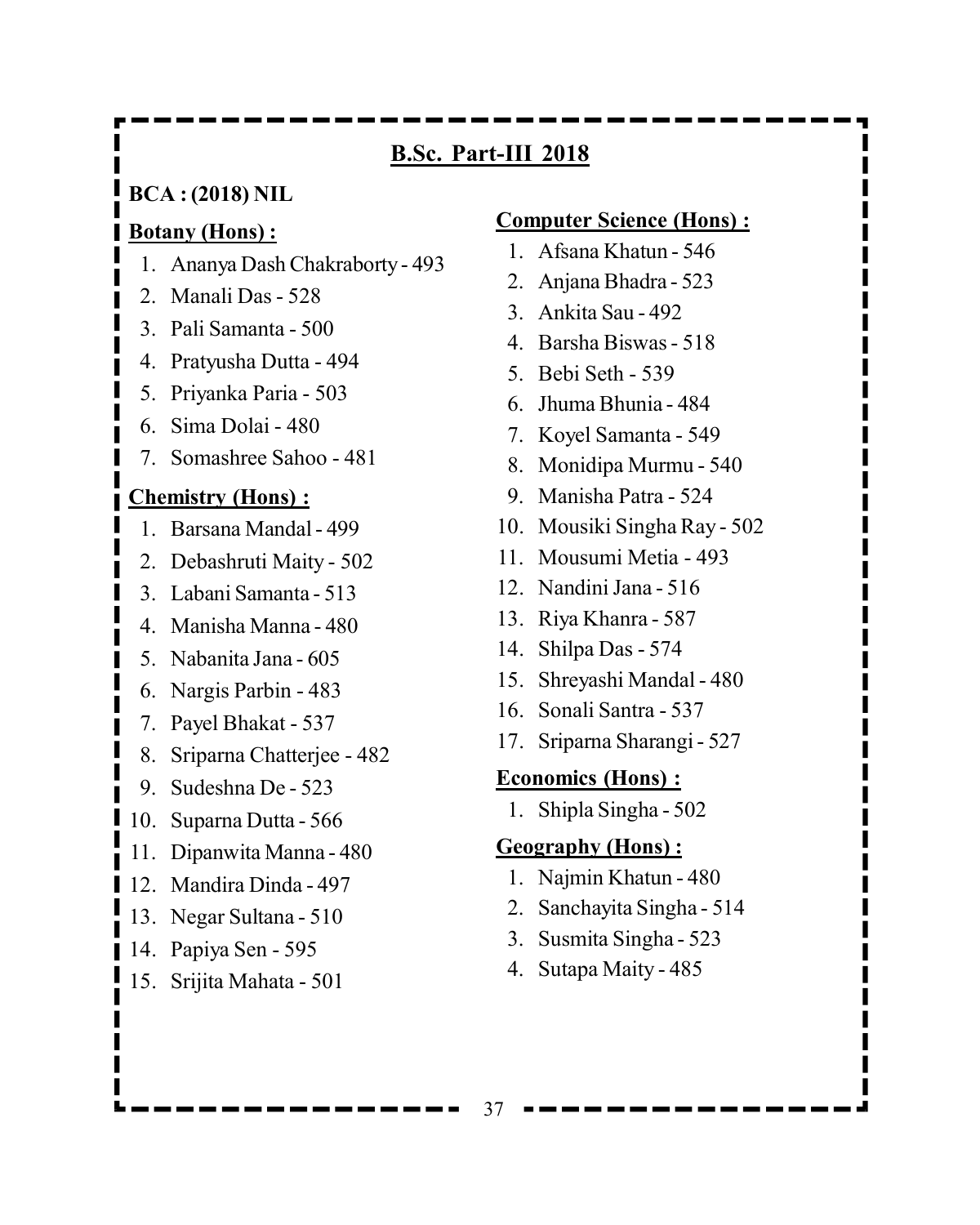### **Microbiology (Hons) :**

- 1. Amrita Das 480
- 2. Atmaja Goswami 528
- 3. Dipannita Santra 490
- 4. Doutrina Das 565
- 5. Minu Rani Bera 528
- 6. Nayanika Maity 490
- 7. Protyasha Chakrabarti 530
- 8. Trisha Pal 490

#### **Mathematics (Hons) :**

- 1. Arpita Charan 491
- 2. Moumita Patra 509
- 3. Rupali Ghosh 502
- 4. Sumana Sahoo 481
- 5. Swarnali Hanra 542
- 6. Nandita Panja 495

#### **Nutrition (Hons) :**

- 1. Aindrila Bera 504
- 2. Chaitali Pradhan 587
- 3. Chandrayee Ghosal 481
- 4. Falguni Pramanik 522
- 5. Kamaloka Das Adhikary 532
- 6. Karishima Khatun 480
- 7. Katha Nandi 520
- 8. Labani Bag 484
- 9. Parna Manna 480
- 10. Pragati Pal 486
- 11. Priya Roy 497
- 12. Sagarika Murmu 480
- 13. Shiuli Das 513
- 14. Sudipa Ghosh 517
- 15. Susmita Mukherjee 546
- 16. Sweta S Kumar 537
- 17. Swati Singha 534

### **Physics (Hons) :**

- 1. Anushree Paria 497
- 2. Moumita Mandal 485
- 3. Piyasa Mal 578
- 4. Renuka Singha Roy 522
- 5. Rima Ghosh 512
- 6. Sampa Mantri 517
- 7. Soamshree Das 510
- 8. Madhumita Sau 483
- 9. Sumana Maity 480

### **Physiology (Hons) :**

- 1. Chandrani Dey 552
- 2. Kajal Kumari Rai 482
- 3. Moumita Maity 552
- 4. Payel Guchhait 546
- 5. Rinku Samanta 502
- 6. Swarnalata Maity 487

#### **Zoology (Hons) :**

- 1. Anindita Das 480
- 2. Anindita Dhar 518
- 3. Arpita Manna 485
- 4. Mampi Bera 500
- 5. Moutrisha Das 480
- 6. Suchitra Patra 496
- 7. Mou Ghosh 540

#### **B.Sc. (Gen) Part - III 2018**

- 1. Kheyali Senapati 863
- 2. Anushree Das 862
- 3. Soumi Chakraborty 854

38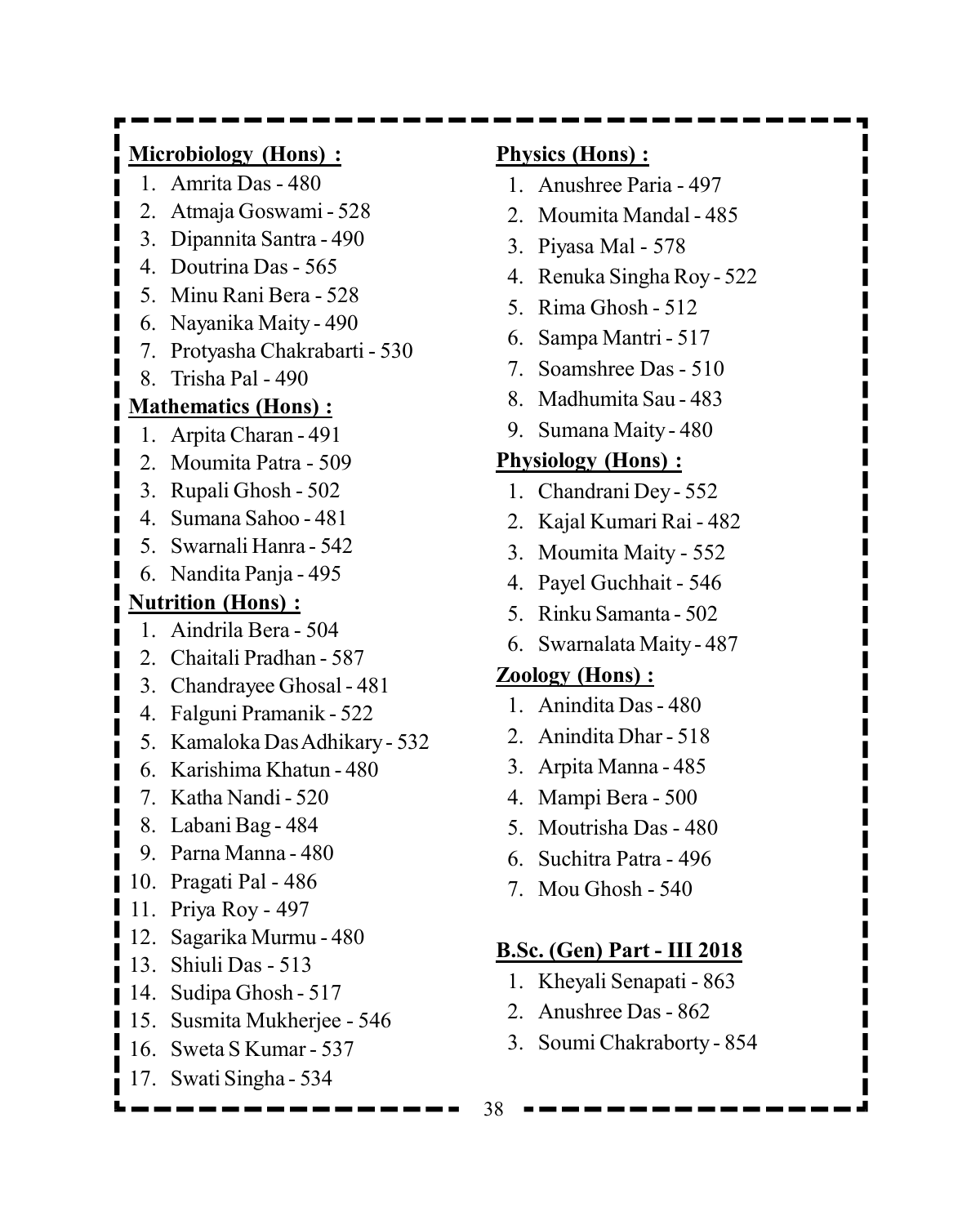Raja N.L. Khan Women's College

**List of recipients of Prize for obtaining 1st class in B.A./B.Sc. Part - III, 2018 & Securing 1st position in Part-I / Part-II Examination 2017**

### **BA Part-I 2017 (Hons)**

**Bengali (Hons) :**

1. Priyanka Chakraborty - 132

**Economics (Hons) :**

1. Parama Maity - 124

### **English (Hons) :**

1. Arpita Santra - 130

### **Geography (Hons) :**

1. Tulika Bhowmik - 136

### **History (Hons) :**

1. Bidisha Roy - 129

# **Music (Hons) :**

1. Dona Pari - 147

### **Philosophy (Hons) :**

1. Shilpa Pramanik - 121

### **Pol. Sc. (Hons) :**

1. Mohesina Khatun - 126

### **Sanskrit (Hons) :**

1. Ayanika Kuila - 136

### **B.Sc. Part-I 2017 (Hons)**

### **BCA 2nd SEM-2016**

1. Sonia Khatun

### **Botany (Hons) :**

1. Sangita Maity - 134

### **Chemistry (Hons) :**

1. Koyel Kuiti - 146

### **Computer Sc. (Hons)**

- 1. Labani Adak 122
- 2. Sujata Makar 122

### **Microbiology (Hons) :**

1. Nazifa Afroze - 117

### **Mathematics (Hons) :**

1. Riyanka Parihari -133

### **Nutrition (Hons) :**

1. Merina Maity - 145

### **Physics (Hons) :**

1. Ankita Ghosh - 145

### **Physiology (Hons) :**

1. Srabana Maiti - 155

### **Zoology (Hons) :**

1. Samapika Maity - 158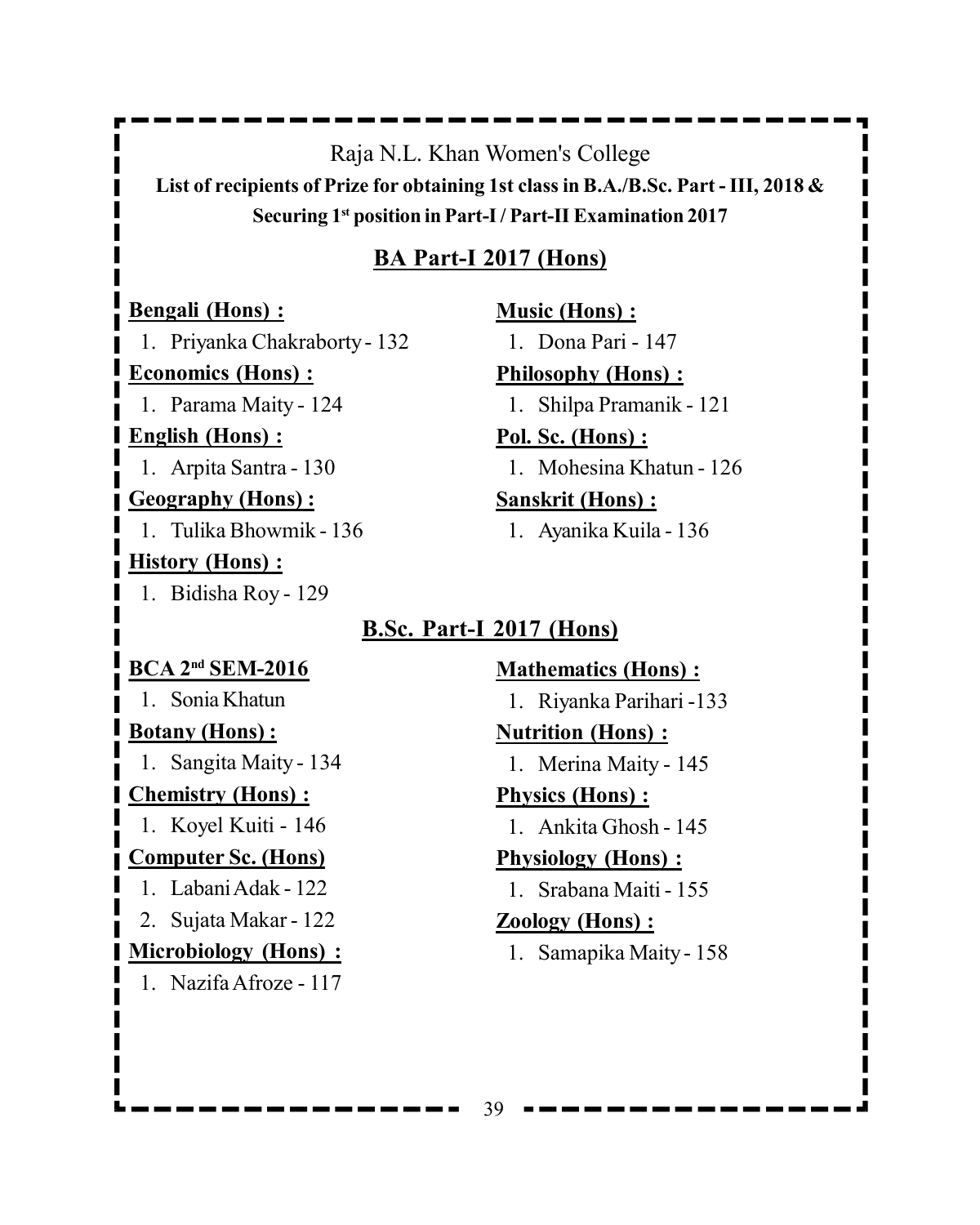**BA Part-II 2017 Bengali (Hons) :** 1. Mousumi Patra - 305 **Economics (Hons) :** 1. Riya Nag - 309 **English (Hons) :** 1. Priyanka Parali - 312 **Geography (Hons) :** 1. Susmita Singha - 315 **History (Hons) :** 1. Paramita Sangiri - 315

**Music (Hons) :** 1. Shreya Manna - 330 **Philosophy (Hons) :** 1. Pritilata Sengupta - 373 **Pol. Sc. (Hons) :** 1. Pinki Das - 331 **Sanskrit (Hons) :**

1. Barnali Bala - 311

### **B.Sc. Part-II 2017 (Hons)**

### **BCA 4th SEME-2017**

1. Ranita Koley

### **Botany (Hons) :**

1. Monali Das - 347

#### **Chemistry (Hons) :**

1. Nabanita Jana - 365

#### **Computer Sc. (Hons) :**

1. Riya Khatun - 352

### **Microbiology (Hons) :**

1. Doutrina Das - 356

**Mathematics (Hons) :** 1. Sudipa Bhattacharya - 343 **Nutrition (Hons) :**

1. Chaitali Pradhan - 367

### **Physics (Hons) :**

1. Piyash Mal - 347

### **Physiology (Hons) :**

1. Moumita Maity - 328

### **Zoology (Hons) :**

1. Suchitra Patra -297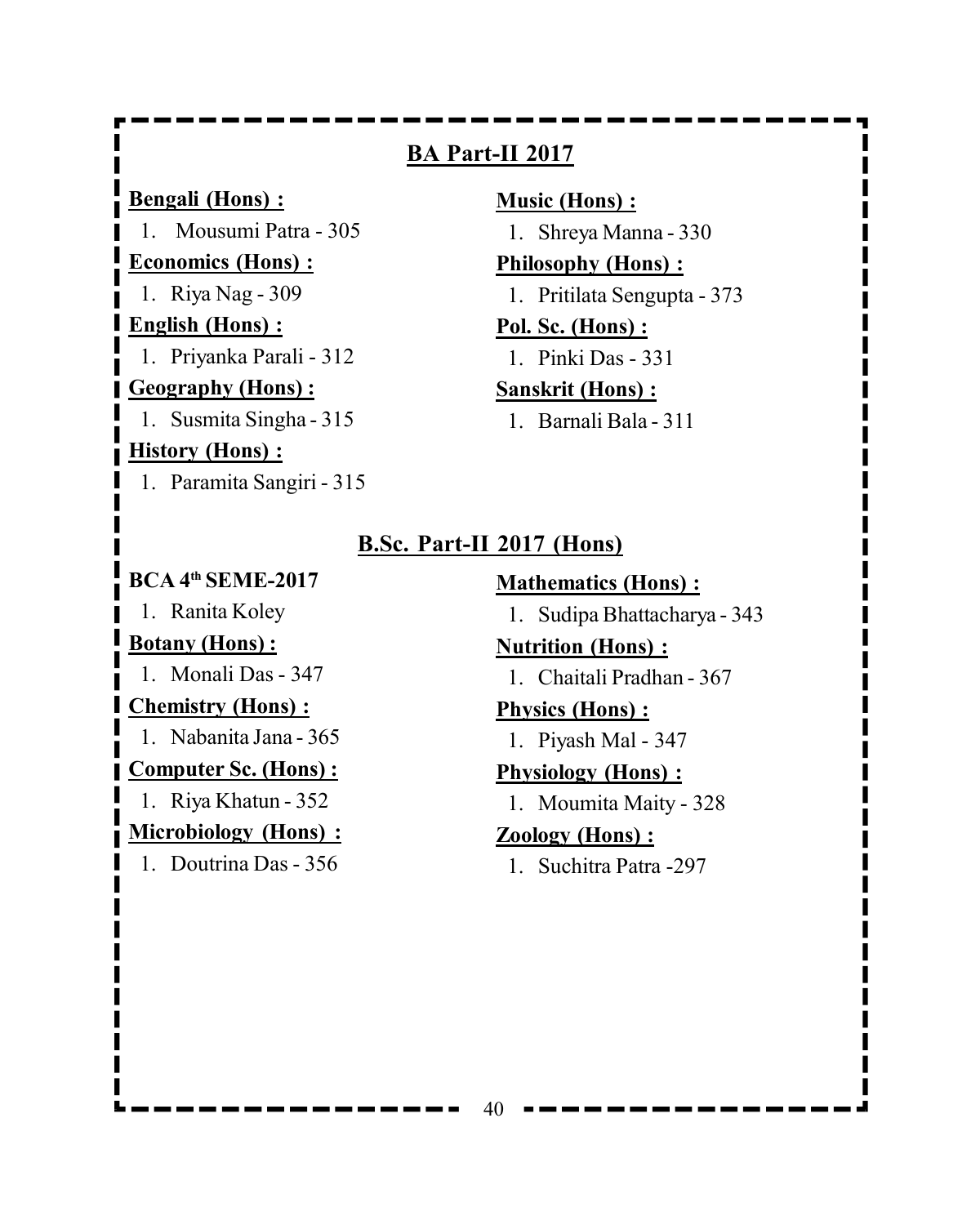### Raja N.L. Khan Women's College

**List of recipients of Prize for obtaining 1st class in M.A./M.Sc. Final Exam. - 2018**

## **PG Bengali :**

| 1.  | Susmita Majee      | 647 |
|-----|--------------------|-----|
|     | 2. Shraddha Dutta  | 590 |
| 3.  | Archana Das        | 586 |
| 4.  | Debasri Midya      | 562 |
| 5.  | Rituparna Maity    | 583 |
| 6.  | Antara Ray         | 563 |
| 7.  | Puja Sahoo         | 583 |
| 8.  | Susmita Jana       | 556 |
| 9.  | Riya Samanta       | 549 |
| 10. | Sumana Maity       | 594 |
| 11. | Piu Bhattacharya   | 534 |
| 12. | Papiya Mandal      | 538 |
| 13. | Kaberi Mandal      | 566 |
| 14. | Kanika Hembram     | 518 |
|     | 15. Sanjukta Karak | 575 |
| 16. | Simpu Day          | 591 |
| 17. | Rumpa Chakraborty  | 544 |
| 18. | Moumita Dutta      | 565 |
| 19. | Masuma Mandal      | 521 |
|     | 20. Sanjukta Sinha | 533 |
| 21. | Soumita Bhul       | 581 |
| 22. | Mousumi Dey        | 535 |
|     | 23. Sathi Pal      | 535 |
|     | 24. Moumita Das    | 521 |
| 25. | Ishantika Dutta    | 561 |
| 26. | Riya Pan           | 553 |
| 27. | Puja Nandi         | 561 |
|     |                    |     |

|     | 28. Anushree Goswami  | 565 |
|-----|-----------------------|-----|
| 29. | Priyanka Dey          | 558 |
|     | 30. Moumita Das       | 494 |
|     | 31. Priyanka Patra    | 519 |
|     | 32. Purbasa Das       | 543 |
|     | 33. Payel Pal         | 531 |
|     | 34. Piyali Debnath    | 522 |
|     | 35. Dabika Das        | 563 |
|     | 36. Mamata Sau        | 535 |
|     | 37. Jinnatara Khatun  | 482 |
|     | 38. Udita Bhunia      | 492 |
|     | 39. Sumana Ghosh      | 519 |
|     | 40. Anamika Das       | 533 |
|     | 41. Bijoya Maity      | 518 |
|     |                       |     |
|     | 42. Madhumita Ghoshal | 519 |
|     | <b>PG History</b>     |     |
|     | 1. Ananya Ghosh       | 547 |
|     | 2. Nibedita Mahata    | 486 |
|     | 3. Pinku Dey          | 496 |
|     | 4. Dipika Mahata      | 504 |
|     | 5. Aparna Das         | 482 |
|     | 6. Avisikta Samanta   | 566 |
|     | 7. Supriya Khanda     | 552 |
|     | 8. Lipika Das         | 519 |
|     | 9. Puja Saha          | 525 |
|     | 10. Shila Mahata      | 492 |
|     | 11. Madhumita Das     | 535 |

41